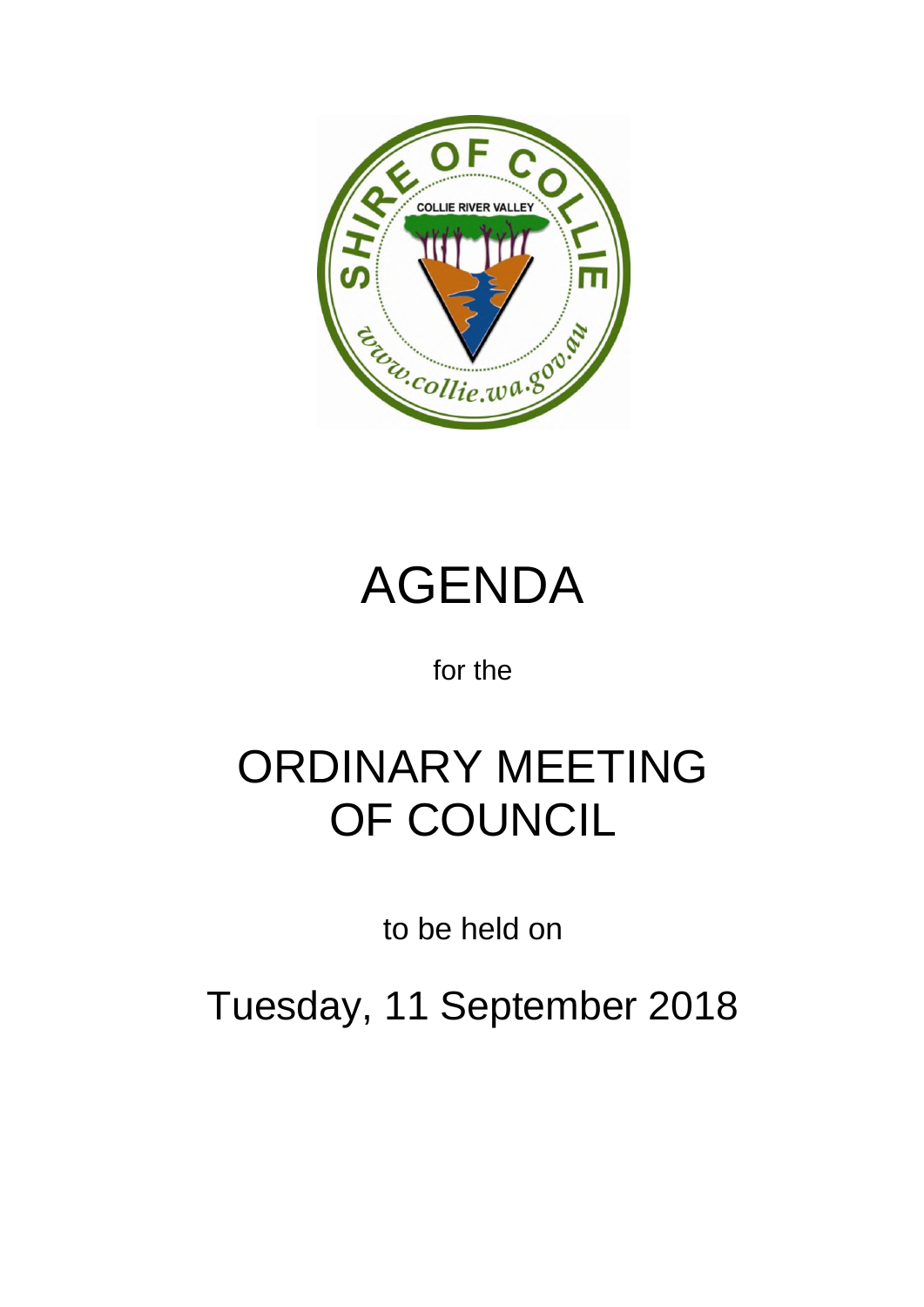## PLEASE READ THE FOLLOWING DISCLAIMER BEFORE PROCEEDING

Members of the public are cautioned against taking any action on Council decisions, on items on this evening's Agenda in which they may have an interest, until such time as they have been advised in writing by Council staff.

## Council's Vision

Collie – a connected, committed and creative community.

## Values

The core values at the heart of the Council's commitment to the community are:

- Acting with integrity, transparency and accountability
	- Leading the delivery of the community's vision
- Enabling community-led endeavours to make the Shire of Collie a better place
	- Respectful progress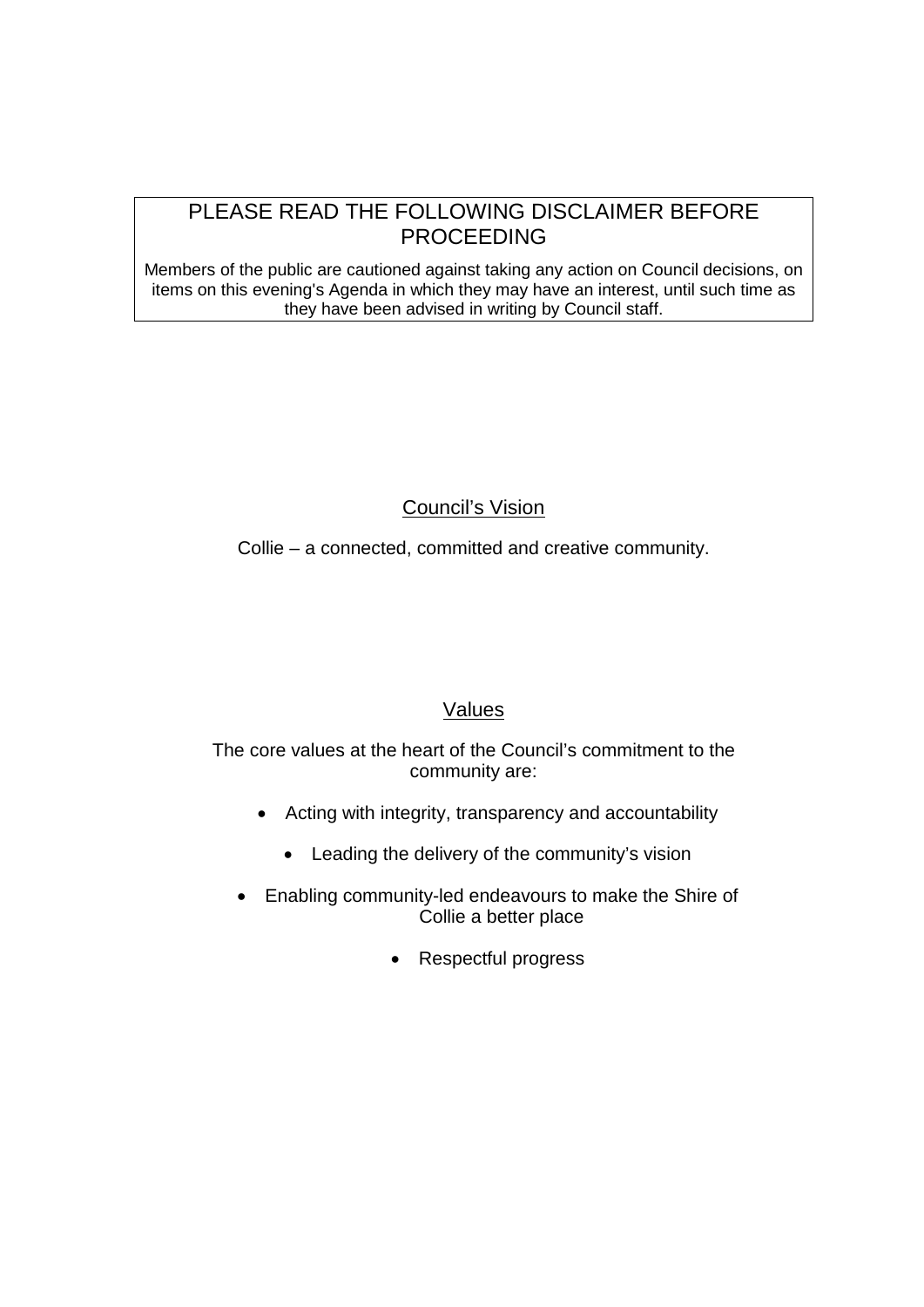## **N O T I C E O F M E E T I N G**

Please be advised that meeting of the

## **Ordinary Meeting of Council**

## commencing at **7:00pm**

will be held on

## **Tuesday, 11 September 2018**

in Council Chambers at 87 Throssell Street, Collie WA,

\_\_\_\_\_\_\_\_\_\_\_\_\_\_\_\_\_\_\_

David Blurton Chief Executive Officer

7 September 2018

### **DISCLAIMER**

The advice and information contained herein is given by and to the Council without liability or responsibility for its accuracy. Before placing any reliance on this advice or information, a written inquiry should be made to the Council giving entire reasons for seeking the advice or information and how it is proposed to be used.

Please note this agenda contains recommendations, which have not yet been adopted by Council.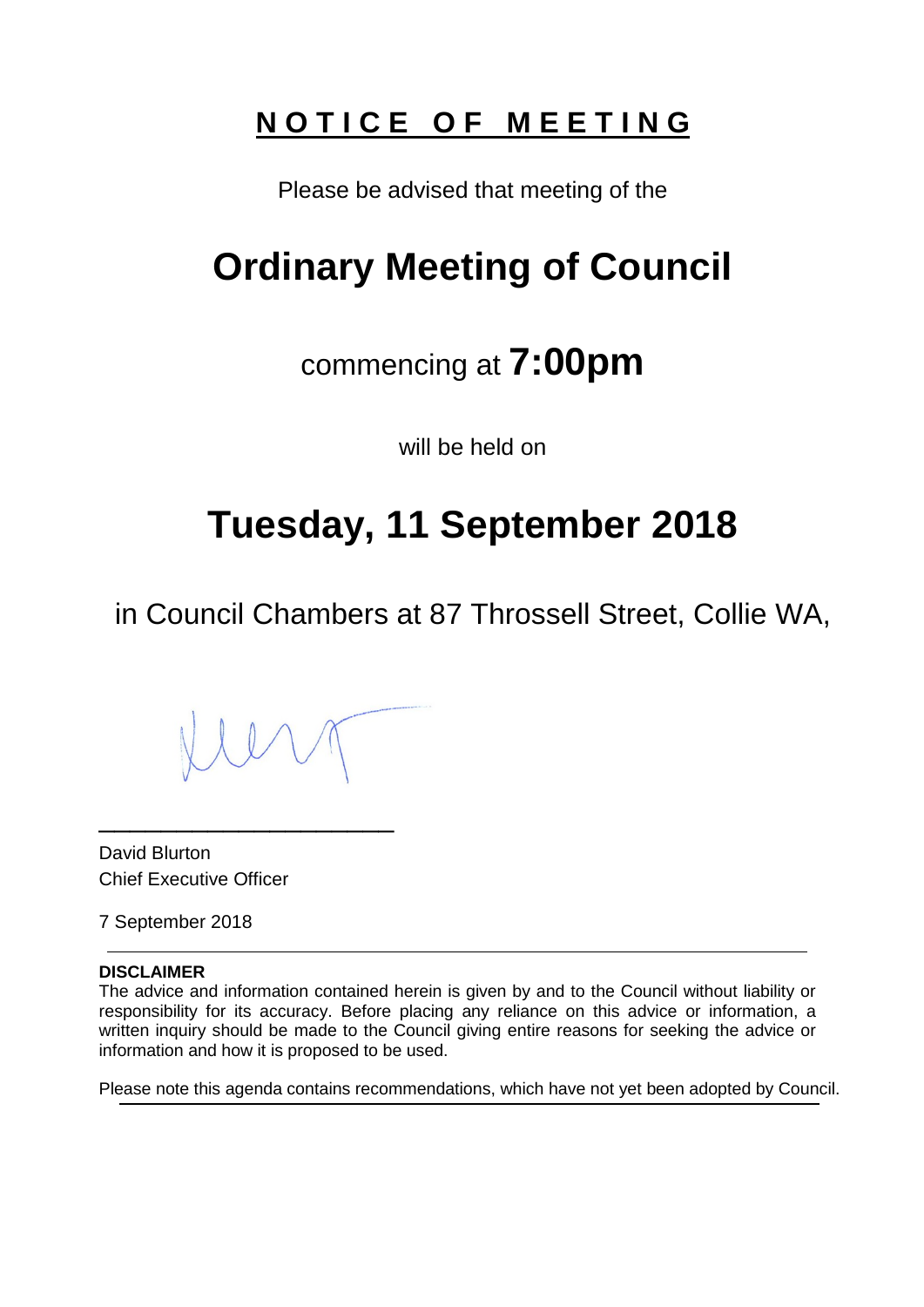## **MEETING SCHEDULE**

## **September 2018 – October 2018**

Councillors are reminded of the following meetings. Please note that other meetings may be planned that are not shown here. Councillors are advised to contact the Committee's Presiding Member/Chairperson if in doubt.

| Tuesday 11 September 2018     | <b>Ordinary Meeting of Council</b><br>7.00pm in Council Chambers                            |
|-------------------------------|---------------------------------------------------------------------------------------------|
| Thursday 13 September 2018    | <b>Economic Development Advisory Committee</b><br>4.00pm in Council Chambers                |
| <b>Tuesday 9 October 2018</b> | <b>Townscape Advisory Committee</b><br>9.00am in Library Undercroft Room                    |
| Thursday 11 October 2018      | <b>Weeds &amp; Waterways Advisory Committee</b><br>9:00am in Council Chambers               |
| Thursday 11 October 2018      | <b>Access and Inclusion Committee</b><br>12.30pm in Council Chambers                        |
| Thursday 18 October 2018      | <b>Community Safety and Crime Prevention Committee</b><br>2.00pm in Library Undercroft Room |
| Friday 26 October 2018        | <b>Australia Day Panel</b><br>9.00am in Elected Members Room                                |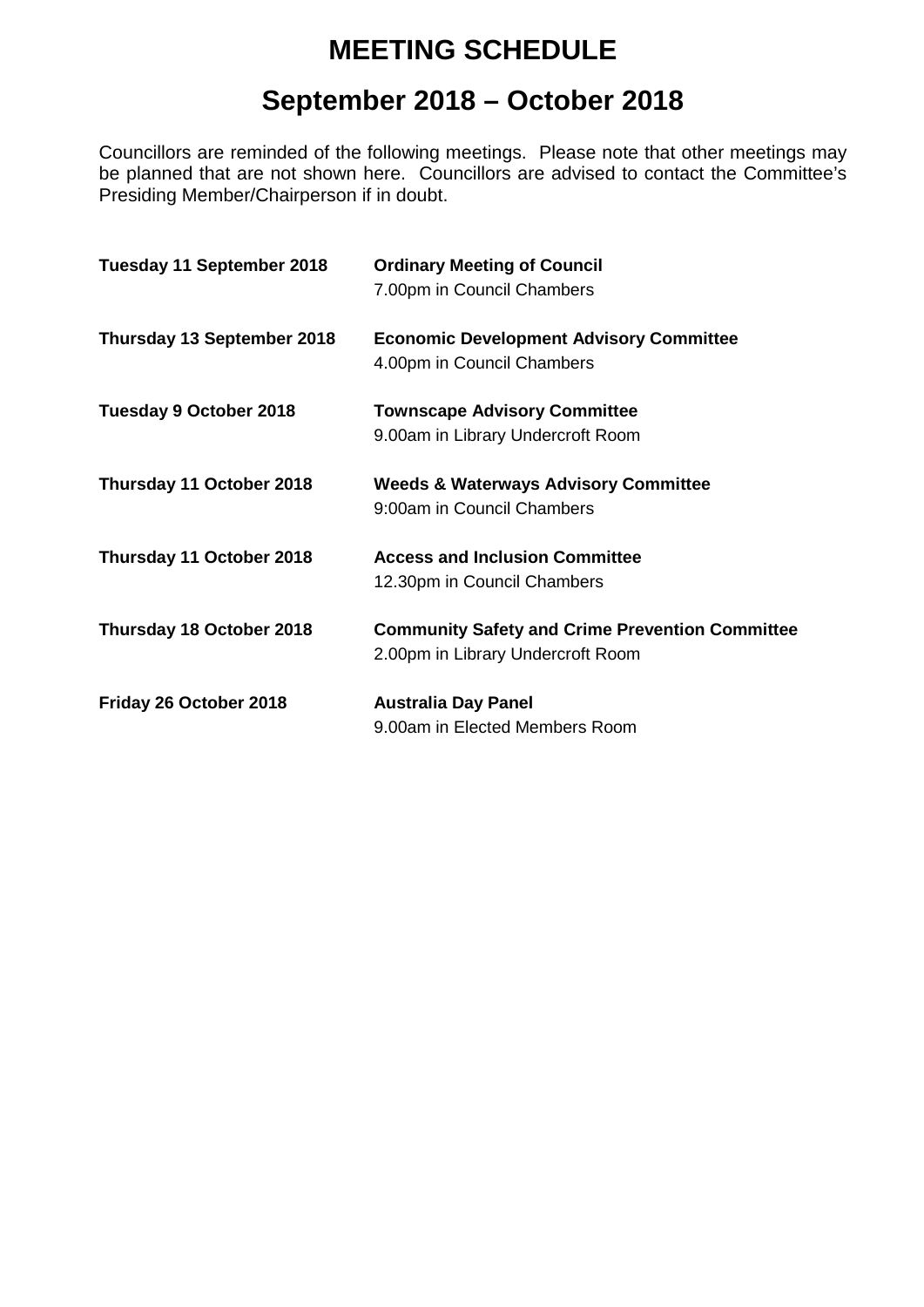#### **SHIRE OF COLLIE DISCLOSURE OF FINANCIAL INTEREST AND INTERESTS AFFECTING IMPARTIALITY**

#### **To: Chief Executive Officer**

As required by section 5.65(1)(a) or 5.70 of the Local Government Act 1995 and Council's Code of Conduct, I hereby declare my interest in the following matter/s included on the Agenda paper for the Council meeting to be held on \_\_\_\_\_\_\_\_\_\_\_\_\_\_\_\_\_\_\_\_\_\_\_\_\_\_\_\_\_\_\_\_\_\_\_\_\_\_\_ (Date)

| Item No. | <b>Subject</b> | <b>Details of Interest</b> | Type of Interest<br>Impartial/Financial | *Extent of<br><b>Interest</b><br>(see below) |
|----------|----------------|----------------------------|-----------------------------------------|----------------------------------------------|
|          |                |                            |                                         |                                              |
|          |                |                            |                                         |                                              |
|          |                |                            |                                         |                                              |
|          |                |                            |                                         |                                              |
|          |                |                            |                                         |                                              |
|          |                |                            |                                         |                                              |

Extent of Interest only has to be declared if the Councillor also requests to remain present at a meeting, preside, or participate in discussions of the decision making process (see item 6 below). Employees must disclose extent of interest if the Council requires them to.

Name (Please Print) Signature Signature Date

#### **NB**

- 1. This notice must be given to the Chief Executive Officer prior to the meeting or at the meeting immediately before the matter in which you have declared an interest is discussed, Section 5.65(1)  $(a)$  &  $(b)$ .
- 2. It remains Councillors'/Employees' responsibility to make further declarations to the Council if a matter arises during the course of a meeting and no previous declarations have been made.
- 3. It is a Councillor's/Employee's responsibility to ensure the interest is brought to the attention of the Council when the Agenda item arises and to ensure that it is recorded in the minutes.
- 4. It remains the Councillor's responsibility to ensure that he/she does not vote on a matter in which a declaration has been made. The responsibility also includes the recording of particulars in the minutes to ensure they are correct when such minutes are confirmed.
- 5. It is recommended that when previewing Agenda, Councillors mark Agendas with items on which an interest is to be declared and complete the declaration form at the same time.
- 6. Councillors may be allowed to remain at meetings at which they have declared an interest and may also be allowed to preside (if applicable) and participate in discussions and the decision making process upon the declared matter subject to strict compliance with the enabling provisions of the Act and appropriately recorded resolutions of the Council. Where Councillors request consideration of such Council approval the affected Councillor must vacate the Council Chambers in the first instance whilst the Council discusses and decides upon the Councillor's application.

#### **Remember: The responsibility to declare an interest rests with individual Councillors/Employees. If in any doubt seek legal opinion or, to be absolutely sure, make a declaration.**

|    | Office Use Only:                            | Date/Initials |
|----|---------------------------------------------|---------------|
| 1. | Particulars of declaration given to meeting |               |
| 2. | Particulars recorded in the minutes         |               |
| 3. | Signed by Chief Executive Officer           |               |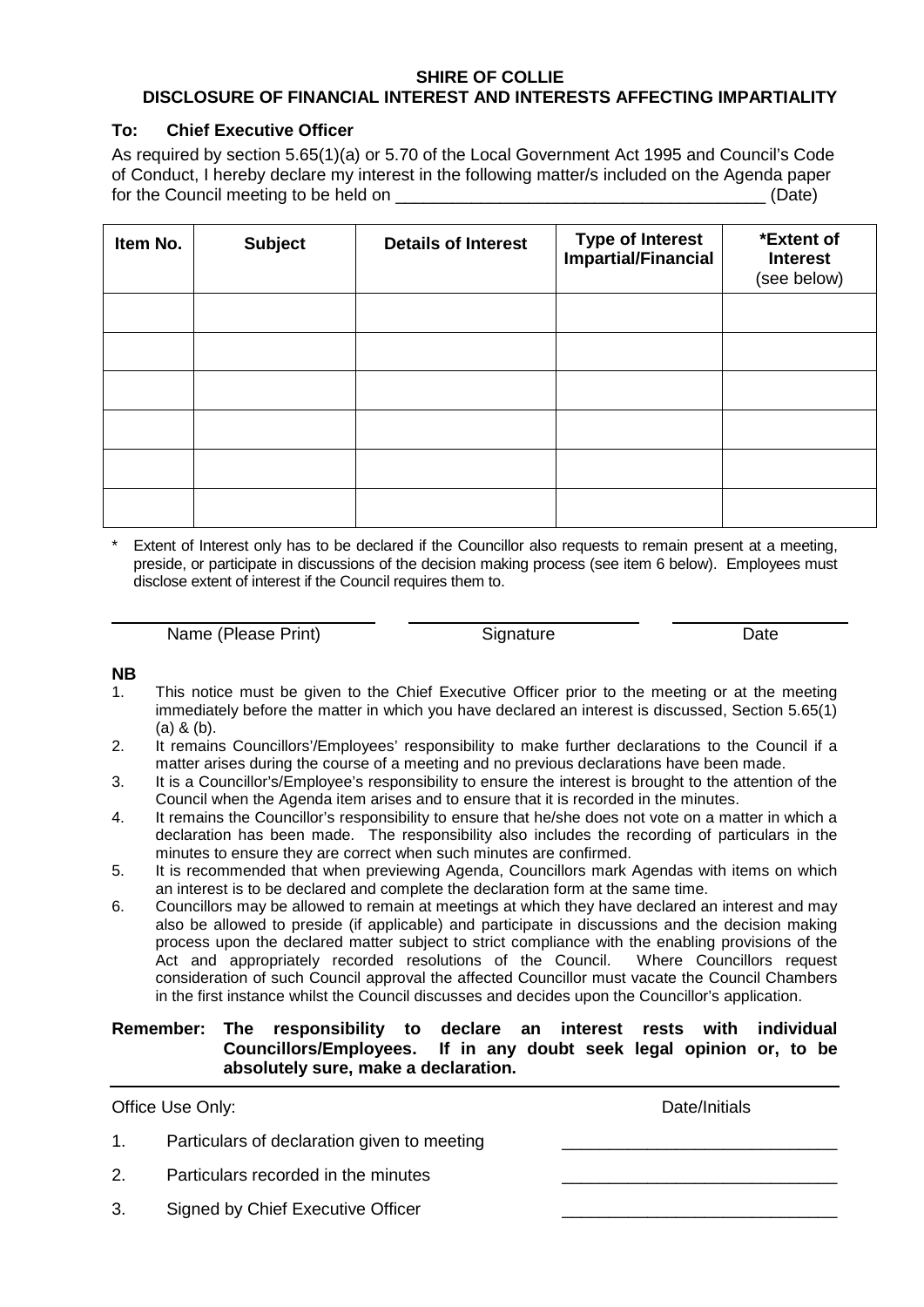### **Local Government Act 1995 - SECT 5.23**

#### **Meetings generally open to the public**

- 5.23. (1) Subject to subsection (2), the following are to be open to members of the public
	- (a) all Council meetings; and
	- (b) all meetings of any committee to which a local government power or duty has been delegated.
	- (2) If a meeting is being held by a Council or by a committee referred to in subsection (1) (b), the Council or committee may close to members of the public the meeting, or part of the meeting, if the meeting or the part of the meeting deals with any of the following --
		- (a) a matter affecting an employee or employees;
		- (b) the personal affairs of any person;
		- (c) a contract entered into, or which may be entered into, by the local government and which relates to a matter to be discussed at the meeting;
		- (d) legal advice obtained, or which may be obtained, by the local government and which relates to a matter to be discussed at the meeting;
		- (e) a matter that if disclosed, would reveal --
			- (i) a trade secret;
			- (ii) information that has a commercial value to a person; or
			- (iii) information about the business, professional, commercial or financial affairs of a person, where the trade secret or information is held by, or is about, a person other than the local government;
		- (f) a matter that if disclosed, could be reasonably expected to --
			- (i) impair the effectiveness of any lawful method or procedure for preventing, detecting, investigating or dealing with any contravention or possible contravention of the law;
			- (ii) endanger the security of the local government's property; or
			- (iii) prejudice the maintenance or enforcement of a lawful measure for protecting public safety;
		- (g) information which is the subject of a direction given under section 23 (1a) of the Parliamentary Commissioner Act 1971; and
		- (h) such other matters as may be prescribed.
	- (3) A decision to close a meeting or part of a meeting and the reason for the decision are to be recorded in the minutes of the meeting.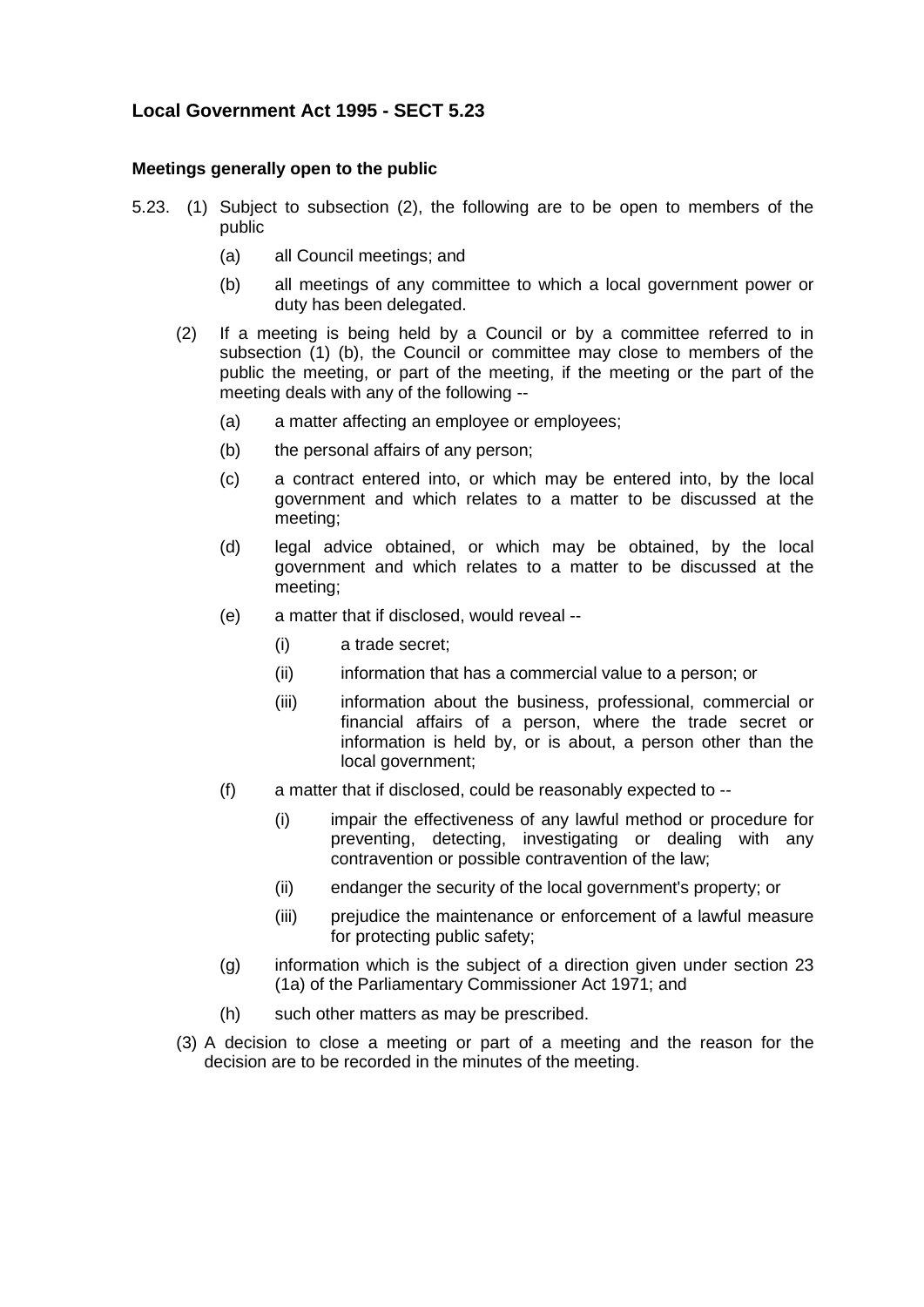#### **SHIRE OF COLLIE**

#### **REVOKING OR CHANGING DECISIONS MADE AT COUNCIL MEETINGS**

#### Local Government (Administration) Regulations 1996

#### **(Regulation No.10)**

If a previous Council decision is to be changed then support for a rescission motion must be given by an **Absolute Majority** of Councillors (that is at least 6 Councillors) if a previous attempt to rescind has occurred within the past three months or, if no previous attempt has been made the support must be given by at least **1/3rd** of all Councillors (that is at least 4 Councillors).

Regulation 10(1a) also requires that the support for rescission must be in writing and signed by the required number of Councillors, including the Councillor who intends to move the rescission motion.

Any rescission motion must be carried by the kind of vote that put the motion into place in the first instance (that is, if carried originally by an Absolute Majority or Special Majority vote then the rescission motion must also be carried by that same kind of vote).

If the original motion was carried by a Simple Majority vote then any rescission motion must be carried by an Absolute Majority vote. \_\_\_\_\_\_\_\_\_\_\_\_\_\_\_\_\_\_\_\_\_\_\_\_\_\_\_\_\_\_\_\_\_\_\_\_\_\_\_\_\_\_

To the Presiding Member,

|                               | The following Councillors give notice of their support for the bringing forward to the |
|-------------------------------|----------------------------------------------------------------------------------------|
| Council meeting to be held on | of a motion for rescission of                                                          |
| Council resolution number     | as passed by the Council at its meeting held                                           |
| on                            |                                                                                        |

\_\_\_\_\_\_\_\_\_\_\_\_\_\_\_\_\_\_\_\_\_\_\_\_\_\_\_\_\_\_\_\_\_\_ \_\_\_\_\_\_\_\_\_\_\_\_\_\_\_\_\_\_\_\_\_\_\_\_\_\_\_\_\_\_\_

\_\_\_\_\_\_\_\_\_\_\_\_\_\_\_\_\_\_\_\_\_\_\_\_\_\_\_\_\_\_\_\_\_\_ \_\_\_\_\_\_\_\_\_\_\_\_\_\_\_\_\_\_\_\_\_\_\_\_\_\_\_\_\_\_\_

\_\_\_\_\_\_\_\_\_\_\_\_\_\_\_\_\_\_\_\_\_\_\_\_\_\_\_\_\_\_\_\_\_\_ \_\_\_\_\_\_\_\_\_\_\_\_\_\_\_\_\_\_\_\_\_\_\_\_\_\_\_\_\_\_\_

\_\_\_\_\_\_\_\_\_\_\_\_\_\_\_\_\_\_\_\_\_\_\_\_\_\_\_\_\_\_\_\_\_\_ \_\_\_\_\_\_\_\_\_\_\_\_\_\_\_\_\_\_\_\_\_\_\_\_\_\_\_\_\_\_\_

\_\_\_\_\_\_\_\_\_\_\_\_\_\_\_\_\_\_\_\_\_\_\_\_\_\_\_\_\_\_\_\_\_\_ \_\_\_\_\_\_\_\_\_\_\_\_\_\_\_\_\_\_\_\_\_\_\_\_\_\_\_\_\_\_\_

\_\_\_\_\_\_\_\_\_\_\_\_\_\_\_\_\_\_\_\_\_\_\_\_\_\_\_\_\_\_\_\_\_\_ \_\_\_\_\_\_\_\_\_\_\_\_\_\_\_\_\_\_\_\_\_\_\_\_\_\_\_\_\_\_\_

\_\_\_\_\_\_\_\_\_\_\_\_\_\_\_\_\_\_\_\_\_\_\_\_\_\_\_\_\_\_\_\_\_\_ \_\_\_\_\_\_\_\_\_\_\_\_\_\_\_\_\_\_\_\_\_\_\_\_\_\_\_\_\_\_\_

\_\_\_\_\_\_\_\_\_\_\_\_\_\_\_\_\_\_\_\_\_\_\_\_\_\_\_\_\_\_\_\_\_\_ \_\_\_\_\_\_\_\_\_\_\_\_\_\_\_\_\_\_\_\_\_\_\_\_\_\_\_\_\_\_\_

\_\_\_\_\_\_\_\_\_\_\_\_\_\_\_\_\_\_\_\_\_\_\_\_\_\_\_\_\_\_\_\_\_\_ \_\_\_\_\_\_\_\_\_\_\_\_\_\_\_\_\_\_\_\_\_\_\_\_\_\_\_\_\_\_\_

\_\_\_\_\_\_\_\_\_\_\_\_\_\_\_\_\_\_\_\_\_\_\_\_\_\_\_\_\_\_\_\_\_\_ \_\_\_\_\_\_\_\_\_\_\_\_\_\_\_\_\_\_\_\_\_\_\_\_\_\_\_\_\_\_\_

\_\_\_\_\_\_\_\_\_\_\_\_\_\_\_\_\_\_\_\_\_\_\_\_\_\_\_\_\_\_\_\_\_\_\_\_\_\_\_\_\_\_\_\_\_\_\_\_\_\_\_\_\_\_\_\_\_\_\_\_\_\_\_\_\_\_

Councillor's Names Councillor's Signature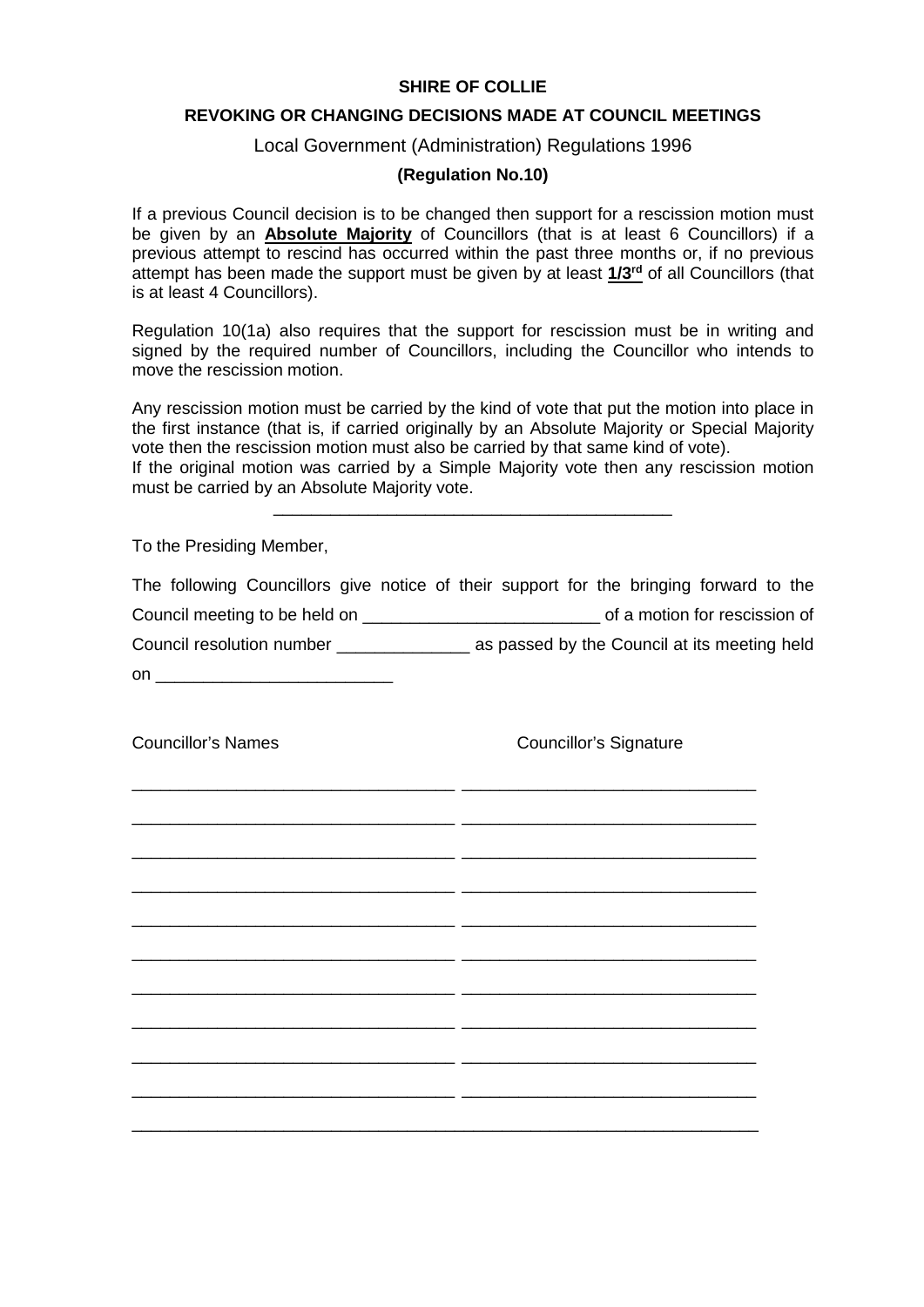| 1.<br>2.   | OPENING/ATTENDANCE/APOLOGIES & LEAVE OF ABSENCE  1       |                                                                              |  |  |
|------------|----------------------------------------------------------|------------------------------------------------------------------------------|--|--|
| 3.         | RESPONSES TO PREVIOUS PUBLIC QUESTIONS TAKEN ON NOTICE 1 |                                                                              |  |  |
| 4.         |                                                          |                                                                              |  |  |
| 5.         |                                                          | PETITIONS/DEPUTATIONS/PRESENTATIONS/SUBMISSIONS 3                            |  |  |
| 6.         |                                                          | NOTIFICATION OF MATTERS FOR WHICH THE MEETING MAY BE CLOSED                  |  |  |
| 7.         |                                                          | ITEMS BROUGHT FORWARD DUE TO INTEREST BY ATTENDING PERSONS 4                 |  |  |
| 8.         |                                                          | CONFIRMATION OF THE PREVIOUS MINUTES OF COUNCIL 4                            |  |  |
| 9.         |                                                          |                                                                              |  |  |
| 10.        |                                                          | RECEIPT OF MINUTES OF COMMITTEE MEETINGS HELD SINCE THE                      |  |  |
|            |                                                          | 10.1 Receipt of the Minutes of the Townscape Advisory Committee 4            |  |  |
|            |                                                          | 10.2 Adoption of the Recommendations of the Townscape Advisory Committee 4   |  |  |
|            |                                                          | 10.3 Receipt of the Minutes of the Weeds and Waterways Advisory Committee 5  |  |  |
|            |                                                          | 10.4 Adoption of the Recommendations of the Weeds and Waterways Advisory     |  |  |
| 11.        |                                                          |                                                                              |  |  |
|            |                                                          |                                                                              |  |  |
|            |                                                          |                                                                              |  |  |
| 12.        |                                                          |                                                                              |  |  |
|            |                                                          |                                                                              |  |  |
|            |                                                          |                                                                              |  |  |
|            |                                                          | 12.3 Royal Commission into Institutional Responses to Child Sexual Abuse  18 |  |  |
|            |                                                          |                                                                              |  |  |
|            |                                                          |                                                                              |  |  |
| 13.        |                                                          |                                                                              |  |  |
|            | 13.1                                                     | Quotes for Revenue Options for Showers - Eddie Woods Toilet Facilities  27   |  |  |
| 14.        |                                                          |                                                                              |  |  |
|            | 14.1                                                     |                                                                              |  |  |
| 15.        |                                                          | MOTIONS FOR WHICH PRIOR NOTICE HAS BEEN GIVEN34                              |  |  |
| 16.        |                                                          | QUESTIONS FROM MEMBERS FOR WHICH DUE NOTICE HAS BEEN GIVEN34                 |  |  |
| 17.        |                                                          | URGENT BUSINESS APPROVED BY THE PRESIDING MEMBER AND                         |  |  |
|            |                                                          | ANNOUNCEMENTS BY THE PRESIDING MEMBER AND COUNCILLORS 34                     |  |  |
| 18.<br>19. |                                                          |                                                                              |  |  |
| 20.        |                                                          | CLOSURE OF MEETING TO MEMBERS OF THE PUBLIC 34                               |  |  |
| 21.        |                                                          |                                                                              |  |  |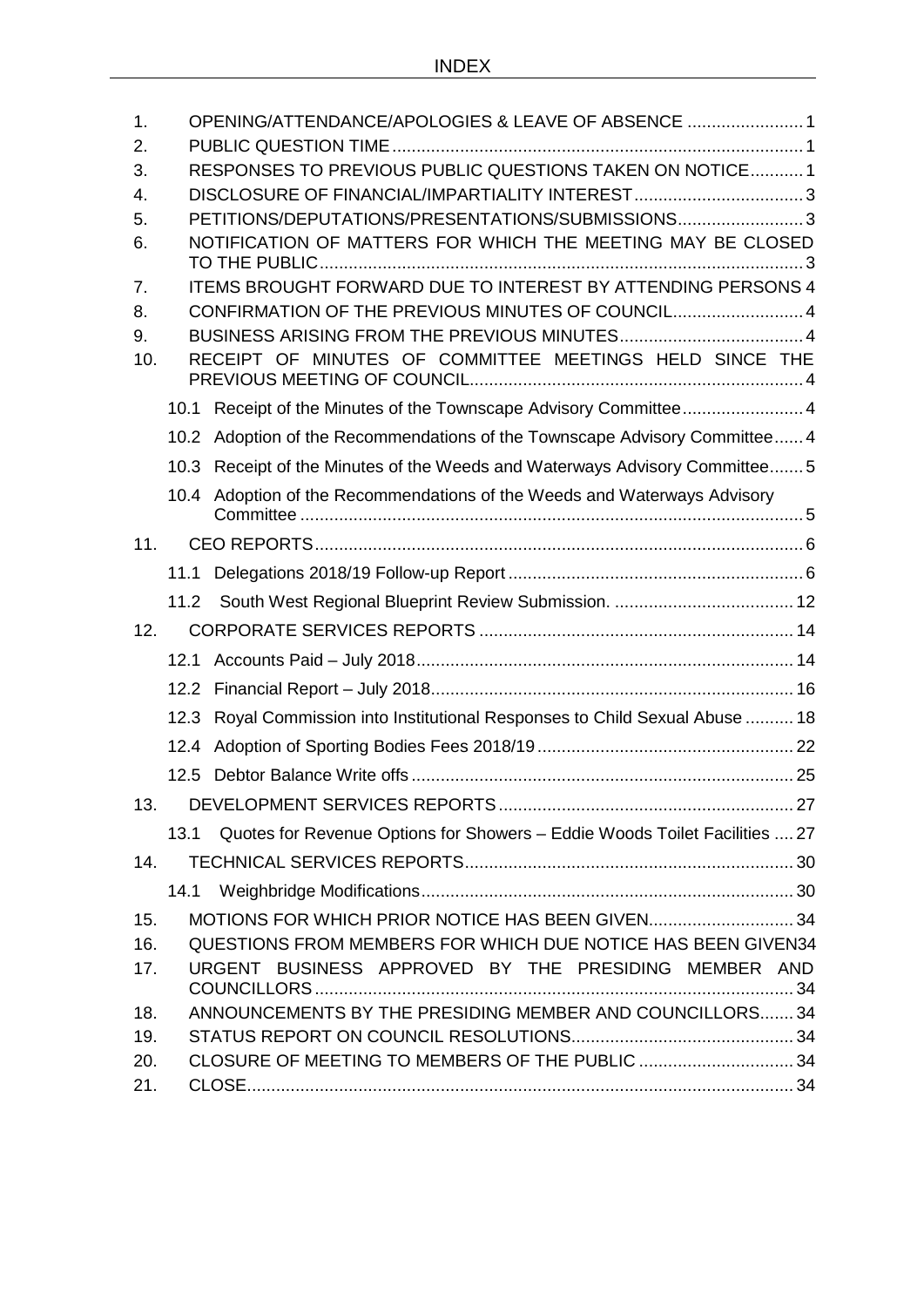Tuesday, 11 September 2018

Agenda for the Ordinary Meeting of the Collie Shire Council to be held in Council Chambers, 87 Throssell Street Collie, on Tuesday, 11 September 2018 commencing at 7:00pm.

#### **1. OPENING/ATTENDANCE/APOLOGIES & LEAVE OF ABSENCE**

1.1 Councillors granted Leave of Absence at previous meeting/s.

Cr Harverson has been granted Leave of Absence at a previous meeting.

- 1.2 Councillors requesting Leave of Absence for future Ordinary Meetings of Council.
- 1.3 Councillors who are applying for Leave of the Absence for this Ordinary Meeting of Council.

#### **2. PUBLIC QUESTION TIME**

A 15-minute public question time is made available to allow members of the public the opportunity of questioning Council on matters concerning them.

Council Consideration towards the Public:

When public questions necessitate resolutions of Council, the matter is to be dealt with immediately to allow the public to observe the determination of the matter (obviates need for the public to wait an indeterminate period of time).

#### **3. RESPONSES TO PREVIOUS PUBLIC QUESTIONS TAKEN ON NOTICE**

EFT23759 & EFT23760 - Small Grant amounts to be checked and from what funding round they relate to.

#### **Response:**

*Council decision7577 [3 October 2017]* 

| That Council allocate the following amounts from the 2017-2018 |         |
|----------------------------------------------------------------|---------|
| <b>Community</b>                                               |         |
| <b>Small Grants Fund:</b>                                      |         |
| - Collie Motorcycle Club Inc                                   | \$2,500 |
| - Rotary Club of Collie Inc                                    | \$2,500 |
| - Riverview Residence (Conditional on presentation of quote)   | \$2,500 |
| - Collie BMX Club Inc                                          | \$2,273 |
| - Collie Volleyball Association                                | \$1,210 |
| - Collie Community Broadcasting Assoc.                         | \$2,500 |
| - Collie CoderDojo                                             | \$1,699 |

#### *Council decision 7768 [17 April 2018] \**

| That Council allocate the following amounts from the 2017/18 Community |         |
|------------------------------------------------------------------------|---------|
| <b>Small Grants Fund:</b>                                              |         |
| <b>Collie Race Club</b>                                                | \$2,470 |
| <b>Collie Festival Committee</b>                                       | \$2,470 |
| <b>Collie Mountain Trail Bike Club</b>                                 | \$2,470 |
| <b>Collie Horse &amp; Pony Club</b>                                    | \$2,470 |
| <b>Collie Swimming Club</b>                                            | \$2,470 |
| <b>Allanson Primary School P&amp;C</b>                                 | \$2,470 |

\*All amounts were correctly paid. Clubs registered for GST received \$2,717 while clubs not registered for GST received \$2,470.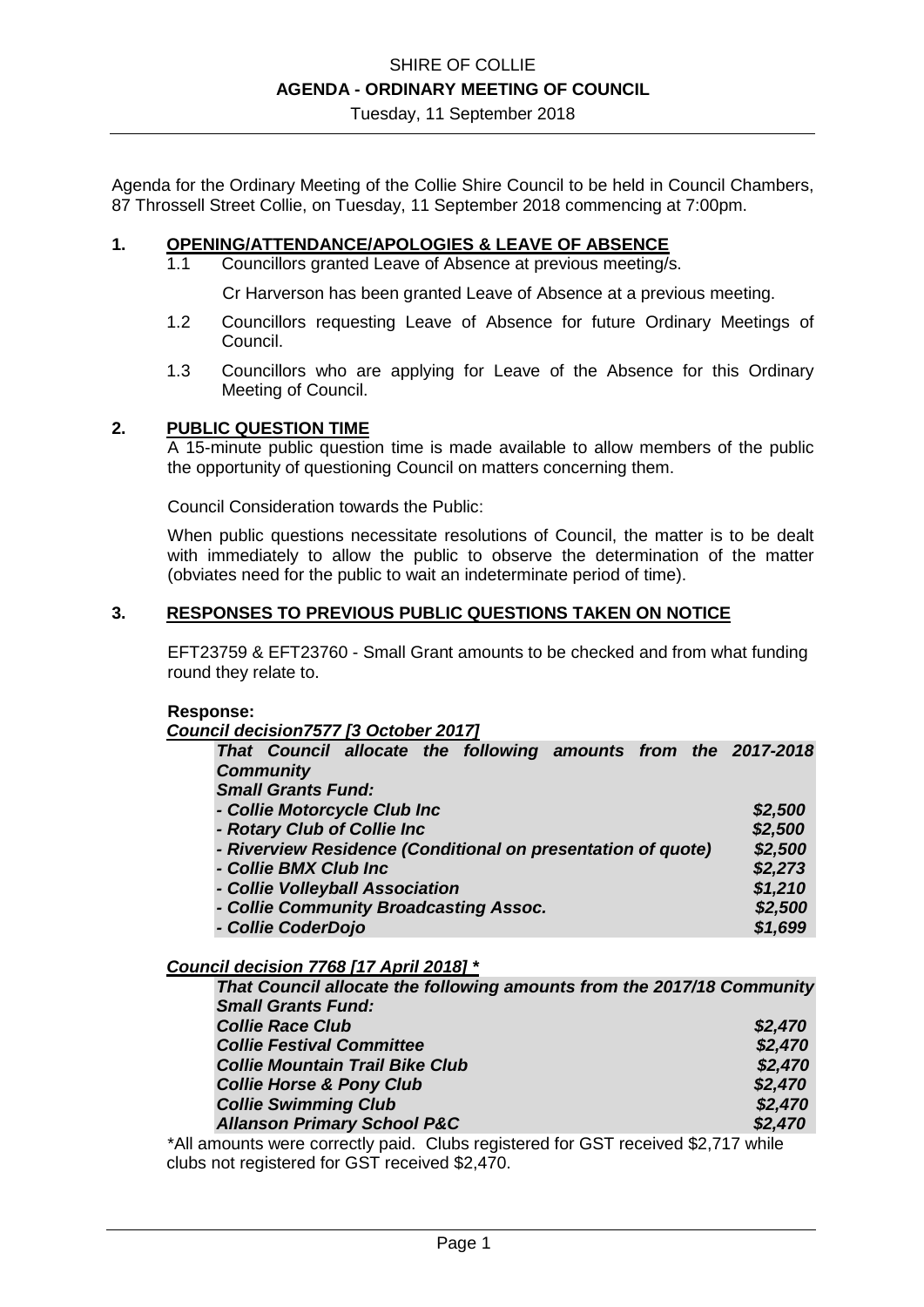Tuesday, 11 September 2018

EFT 23660 - Coates Hire diesel costs associated with EWP hire \$75.63. Why is Council paying for this cost?

#### **Response:**

It is normal practice for staff for re-fuel hired items of plant before returning them. However, in this case we were working in conjunction with a local contractor that returned the item on our behalf after work hours.

Therefore, we were required to pay for the fuel consumed during the period of hire.

EFT 23707 Henderson Hardware. Why were there two separate purchases of gloves?

#### **Response:**

During the transition period between Stores officers there was an oversight and an additional order was placed for gloves. Rather than sending back the second order back it was decided to keep a higher stock level in the Store room.

The gloves cost \$4.50 a pair and are an essential personal protective equipment (PPE) item.

EFT23710 James Khan \$500. Can staff please provide further advice on the correct protocols for Welcome to Country and acknowledgement of Country?

#### **Response:**

Extract from the South West Land and Sea Council Welcome to Country Noongar Protocols:

#### *Welcome to Country Ceremony*

*A Welcome to Country ceremony gives traditional owners, the Noongar peoples, the opportunity to formally welcome people to their land. This ceremony should be undertaken by Elders acknowledged as such by their family and community. To assist you in facilitating access to Elders you can contact the South West Aboriginal Land & Sea Council. There is no exact wording when conducting Welcome to Country. The content of the ceremony should be negotiated between the agency and the provider with reference to the nature of the event and the community practices. Generally, the provider will offer participants local Noongar history and cultural information and will go on to welcome delegates/participants to the country/land. This can be facilitated through the South West Aboriginal Land & Sea Council or alternatively an Aboriginal organisation in your local area which will entail an administrative fee. It is important that event organisers allow enough time to discuss with Traditional Owners what form of Welcome to Country ceremony will be undertaken at an event and if any particular protocols or customs need to be observed by those in attendance. You should expect the Welcome to Country to be well prepared, thoughtful and respectful acknowledgement to both Noongar and the audience. At the conclusion of the Welcome the audience should feel that they have been reminded of the Noongar people as the original owners of the land. When considering a Welcome to Country ceremony, it is important to consider the following factors:* 

• *Fee for service*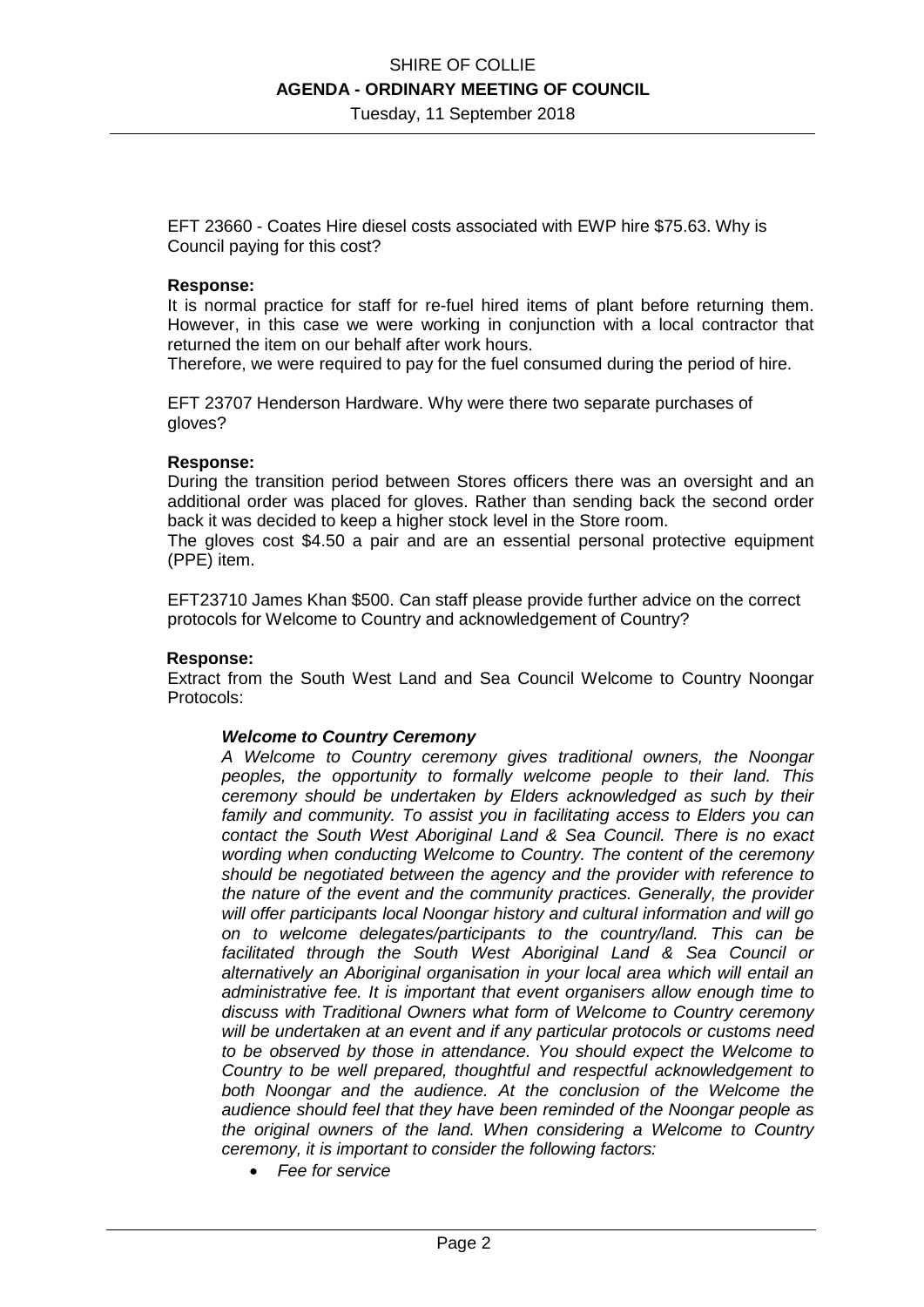- *Information about the Event where the ceremony is required*
- *Appropriate equipment the Elder or community member is required to use if applicable, for example, a microphone and being on a stage*

#### *Fee for service*

*In providing cultural services such as Welcome to Country, artistic performances and ceremonies Aboriginal people are using their intellectual property. As such, providers of these services should be appropriately remunerated. A Welcome to Country is often requested for events, conferences, functions or meetings. This may consist of a single speech, in*  language or English or it may include a cultural performance (a song or *dance), or it may be a combination of these. It is important to remember that the Noongar representative/s must be comfortable with all the arrangements. It is normal practice that some form of payment is made either to individuals or to an organisation for providing such a service. The exact form and amount of payment is negotiated and agreed between the representatives/ custodians and the event organisers. The Fee is negotiated with the Elder and could range from \$500 - \$1,000 if a cultural performance is requested.* 

#### *Acknowledgement of Country*

*An Acknowledgment of Country is a way that non-Aboriginal people can show respect for Noongar heritage and the ongoing relationship of traditional owners with the land. The Chair of the meeting, or the principal speaker begins the meeting by acknowledging that the meeting is taking place in the country of the traditional owners. Those who acknowledge the country, can 'acknowledge all the traditional owners of the land' or can 'acknowledge the traditional owners of this land' without naming those people.*

#### **4. DISCLOSURE OF FINANCIAL/IMPARTIALITY INTEREST**

Councillors in attendance at meetings must disclose to the meeting any Agenda items upon which they have a Financial Interest. Section 5.65 of the Local Government Act 1995 requires Councillors to: a) give written notification of a financial Interest before the meeting; or b) at the meeting immediately before the particular matter is discussed (notification can be given verbally).

A Disclosure of Financial Interest Form is attached to this Agenda (immediately behind the Index) and can be used be Councillors for disclosure purposes - simply tear out and hand to the Chief Executive Officer. Additional forms will always be available at Council/Committee meetings.

Should Councillors be unsure on Disclosure of Financial Interest matters, further clarification can be obtained by reading Sections 5.53 to 5.59 inclusive of the Act.

#### **5. PETITIONS/DEPUTATIONS/PRESENTATIONS/SUBMISSIONS**

Members of the public invited by the Chairperson may address the meeting after Standing Orders have been suspended.

#### **6. NOTIFICATION OF MATTERS FOR WHICH THE MEETING MAY BE CLOSED TO THE PUBLIC**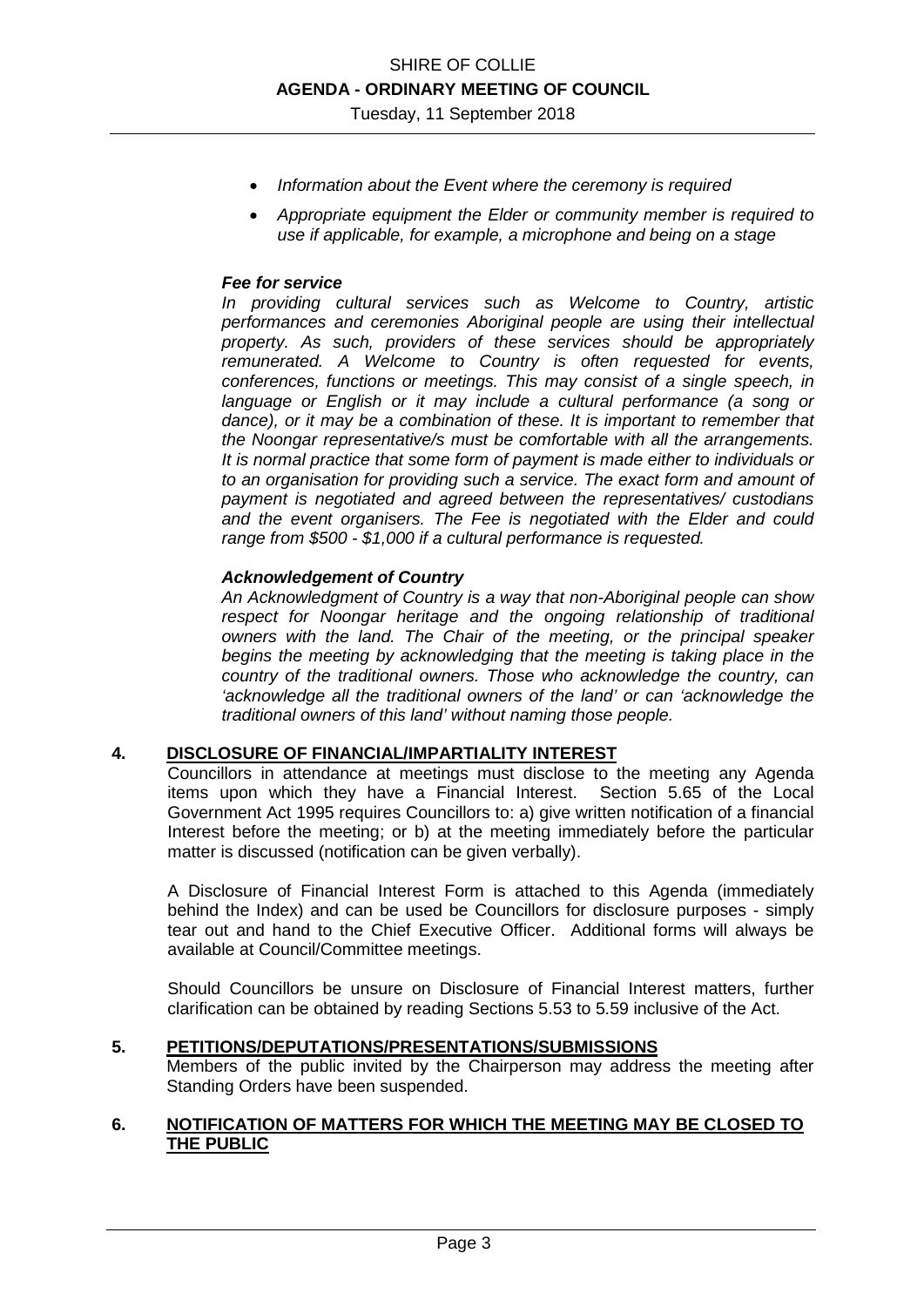Tuesday, 11 September 2018

Councillors may disclose at this point any matters which they wish to have discussed 'behind closed doors' i.e. the meeting is closed to members of the public. Section 5.23 of the Local Government Act 1995 applies and the meeting may only go behind closed doors for matters expressly prescribed in the Act - see section of the Act appended immediately after the Disclosure of Financial Interest form.

Any decision (of the meeting) to close the meeting or part of the meeting and the reasons for the decision are to be recorded in the Minutes of the meeting.

#### **7. ITEMS BROUGHT FORWARD DUE TO INTEREST BY ATTENDING PERSONS**

#### **8. CONFIRMATION OF THE PREVIOUS MINUTES OF COUNCIL**

#### **Recommendation:**

*That Council confirms the Minutes of the Ordinary Meeting of Council held on 21 August 2018.* 

#### **9. BUSINESS ARISING FROM THE PREVIOUS MINUTES**

Only items that have been deferred from a previous Ordinary Council Meeting for either further consideration by Councillors or for additional background information may be dealt with under this item. Details of Business Arising items will always be listed on the Agenda.

#### **10. RECEIPT OF MINUTES OF COMMITTEE MEETINGS HELD SINCE THE PREVIOUS MEETING OF COUNCIL**

#### **10.1 Receipt of the Minutes of the Townscape Advisory Committee**

#### **Recommendation:**

*That Council receives the minutes of the Townscape Advisory Committee held on 28 August 2018.* 

#### **10.2 Adoption of the Recommendations of the Townscape Advisory Committee**

#### **Recommendation:**

*That Council adopts en block the recommendations contained within the minutes of the Townscape Advisory Committee held on 28 August 2018.* 

*That the Committee ask the Council to investigate via the Crime Prevention and Safety Committee funding for CCTV cameras at major arteries in Collie.*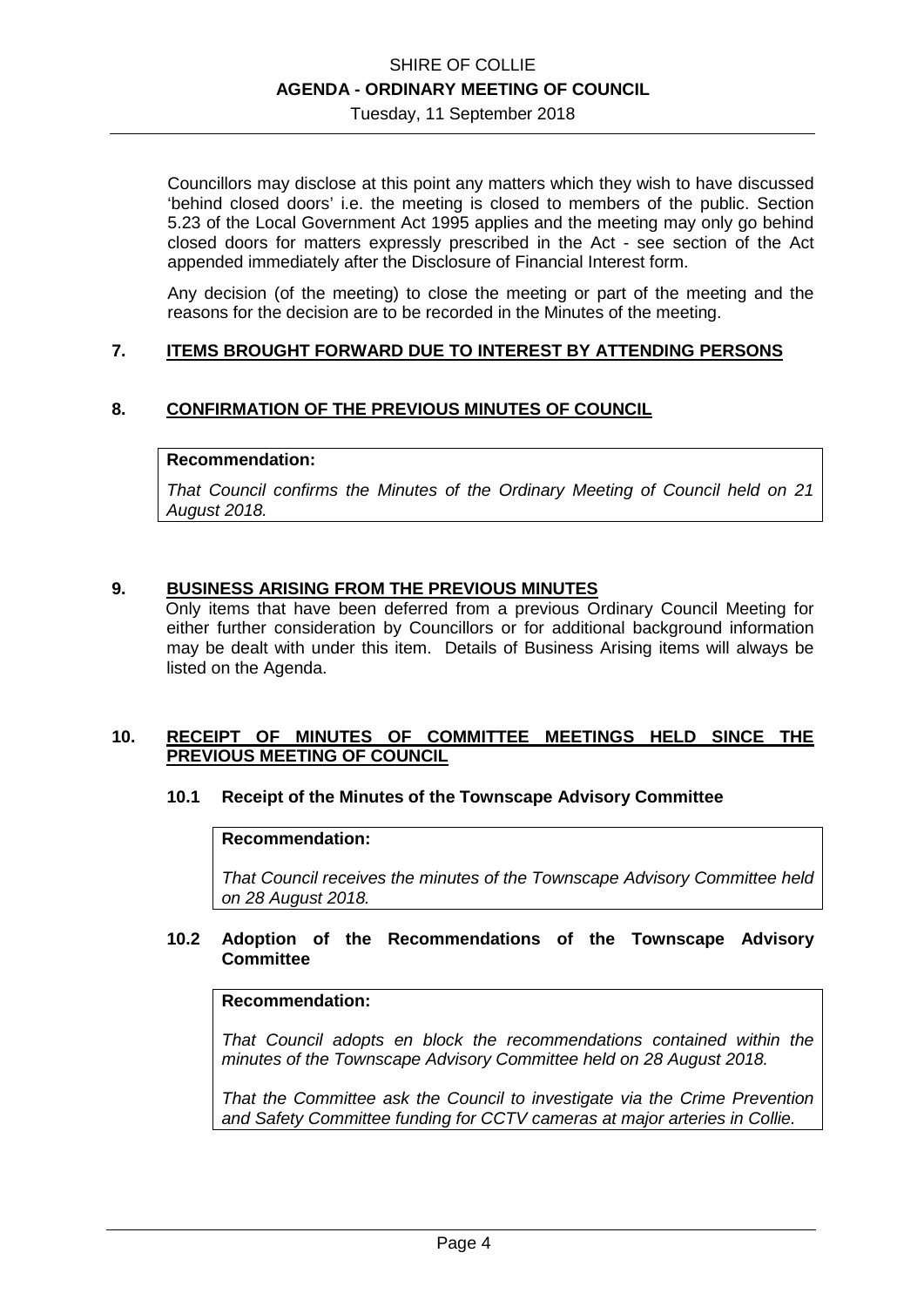Tuesday, 11 September 2018

#### **10.3 Receipt of the Minutes of the Weeds and Waterways Advisory Committee**

#### **Recommendation:**

*That Council receives the minutes of the Weeds and Waterways Advisory Committee held on 30 August 2018.* 

#### **10.4 Adoption of the Recommendations of the Weeds and Waterways Advisory Committee**

#### **Recommendation:**

*That Council adopts en block the recommendations contained within the minutes of the Weeds and Waterways Advisory Committee held on 30 August 2018.* 

*That the Weeds and Waterways Advisory Committee recommend to Council that signs be erected at Sandy and Minninup Pool indicating removal of sand is prohibited and offenders will be prosecuted.*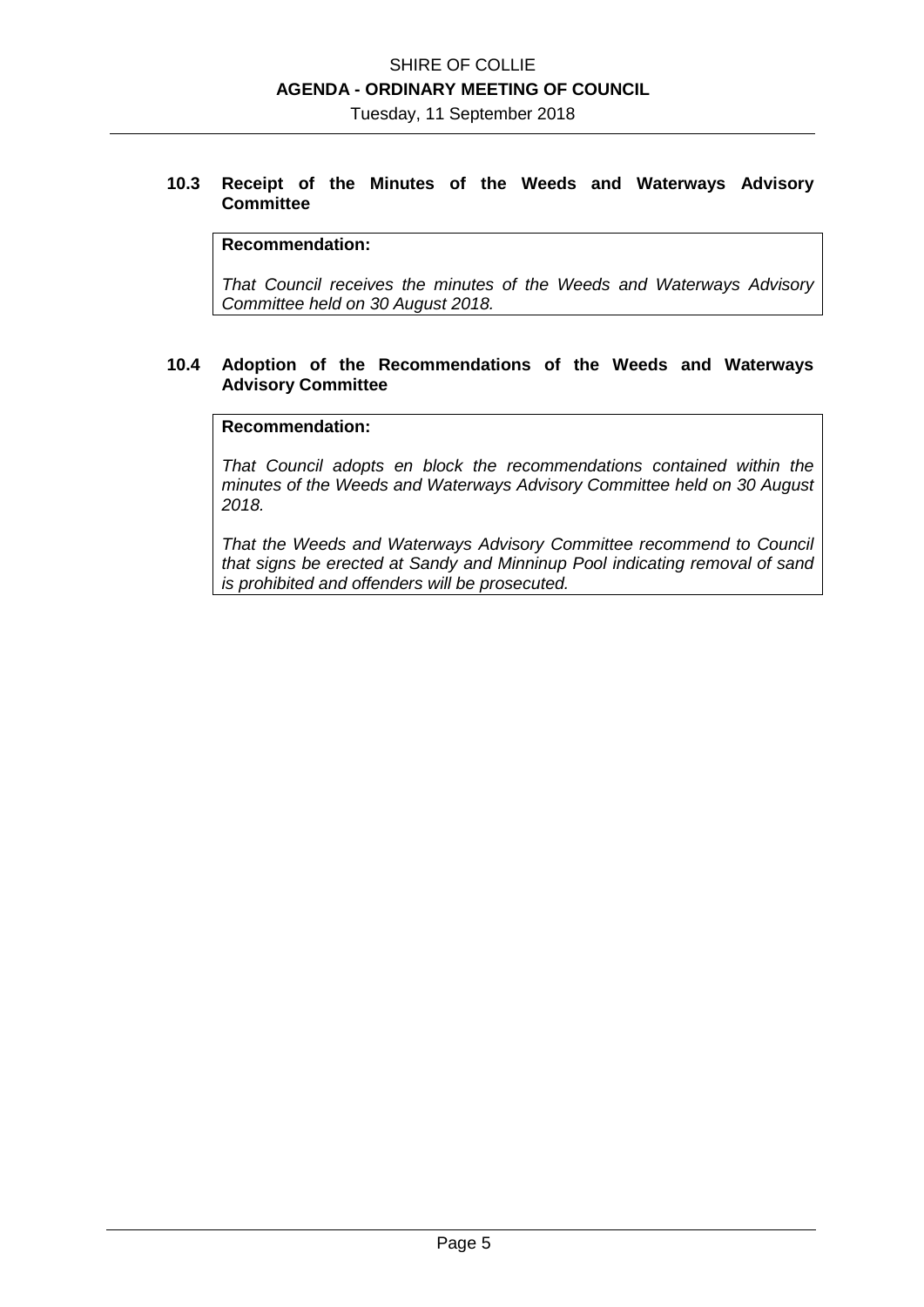Tuesday, 11 September 2018

#### **11. CEO REPORTS**

| 11.1 | Delegations 2018/19 Follow-up Report |                                |  |
|------|--------------------------------------|--------------------------------|--|
|      | <b>Reporting Department:</b>         | <b>Chief Executives Office</b> |  |
|      | <b>Reporting Officer:</b>            | David Blurton                  |  |
|      | <b>Accountable Manager:</b>          | N/A                            |  |
|      | Legislation                          | Local Government Act 1995      |  |
|      | <b>File Number:</b>                  | Gov/043                        |  |
|      | <b>Appendices:</b>                   | No.                            |  |
|      | <b>Voting Requirement</b>            | <b>Absolute Majority</b>       |  |

#### **Report Purpose:**

To provide a follow-up report to resolution 7890 which directed Council staff to review a number of delegations

#### **Officer's Recommendation**

*That Council* 

- *1. Develop a policy to guide the process for the disposal of assets (other than land) with a value of less than \$20,000.*
- *2. Note the information provided relating to delegation 1.16 and 1.21*

#### **Background:**

At its meeting on 31<sup>st</sup> July 2018, The Council was presented with a report recommending the delegation of a number of legislative functions to the CEO and other staff. The Council is required to review its delegations annually in accordance with section 5.46 of the act.

Whilst the delegations were approved as recommended, the motion of Council was as follows;

*Motion #7890 - That Council direct staff to review the following delegations and suggest how these items listed can be tightened up and Councillors kept in the loop.* 

- *1.11 Disposal of Property*
- *1.16 Enforcement and Legal Proceedings*
- *1.21 Town Planning Functions (subdivision and development)*

Powers and duties can be delegated to CEOs with comprehensive conditions attached. The conditions limit the exercise of powers or discharge of duties to circumstances prescribed by the Council. For example, a permit application which does not satisfy the conditions attached to a delegation must be referred to the Council for determination.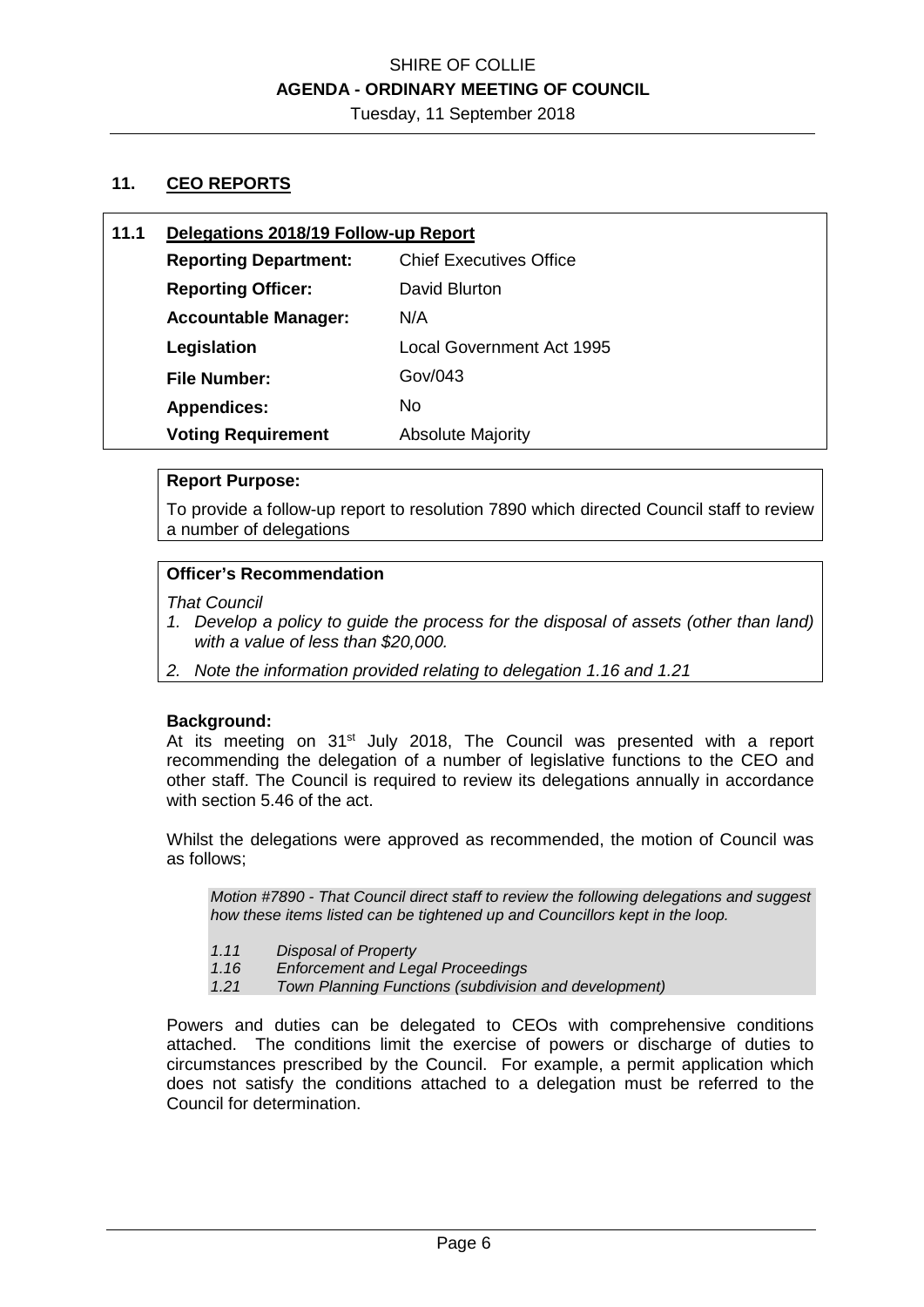Tuesday, 11 September 2018

More information on delegations can be found on the Department of Local Government, Sport and Cultural Industries website (refer Operational guideline 17 – delegations)

#### **Statutory and Policy Implications:**

Local Government Act 1995 (S5.16(1), 5.18, 5.42(1), 5.43, 5.44 (1)) Local Government (Miscellaneous Provisions) Act 1960; Strata Titles Act 1995 (S2 & 23) Bushfires Act (S17 & S48) Planning and Development Act 2005 (Item 11.3.1 & 11.3.2) Shire of Collie Local Planning Scheme #5

#### **Budget Implications:**

Nil

**Communications Requirements:** (Policy No. CS 1.7) Nil

#### **Strategic Plan Implications:**

Outcome 5.1 - Good governance and leadership Strategy 5.1.5 - Administer local laws and ensure compliance with statutory obligations.

#### **Relevant Precedents:**

The recommended delegations reflect those which have been endorsed by Council for the past 2-3 years.

#### **Comment:**

The principal consideration for a local government when deciding if it should delegate a power or duty, is whether the delegation will improve the efficiency of the local government's operations whilst ensuring that its policies are consistently implemented.

#### *1.11 Disposal of Property*

The current delegation is as follows

*The Chief Executive Officer is delegated authority to dispose of any property (other than land) in accordance with the provisions of section 3.58 of the Local Government Act 1995 provided that appropriate provision is made in Council's Budget.* 

The following assets have been identified to be disposed of in the Council's 18/19 Annual Budget document;

- a. Elouera Road house the delegation does not extend to disposal of land, so this matter would require Council approval.
- b. Torro Groundmaster CO30537 –This will be part of a trade in on a new plant item and will therefore be considered by the plant committee and Council.
- c. Three light vehicles which are being held off until the Council completes its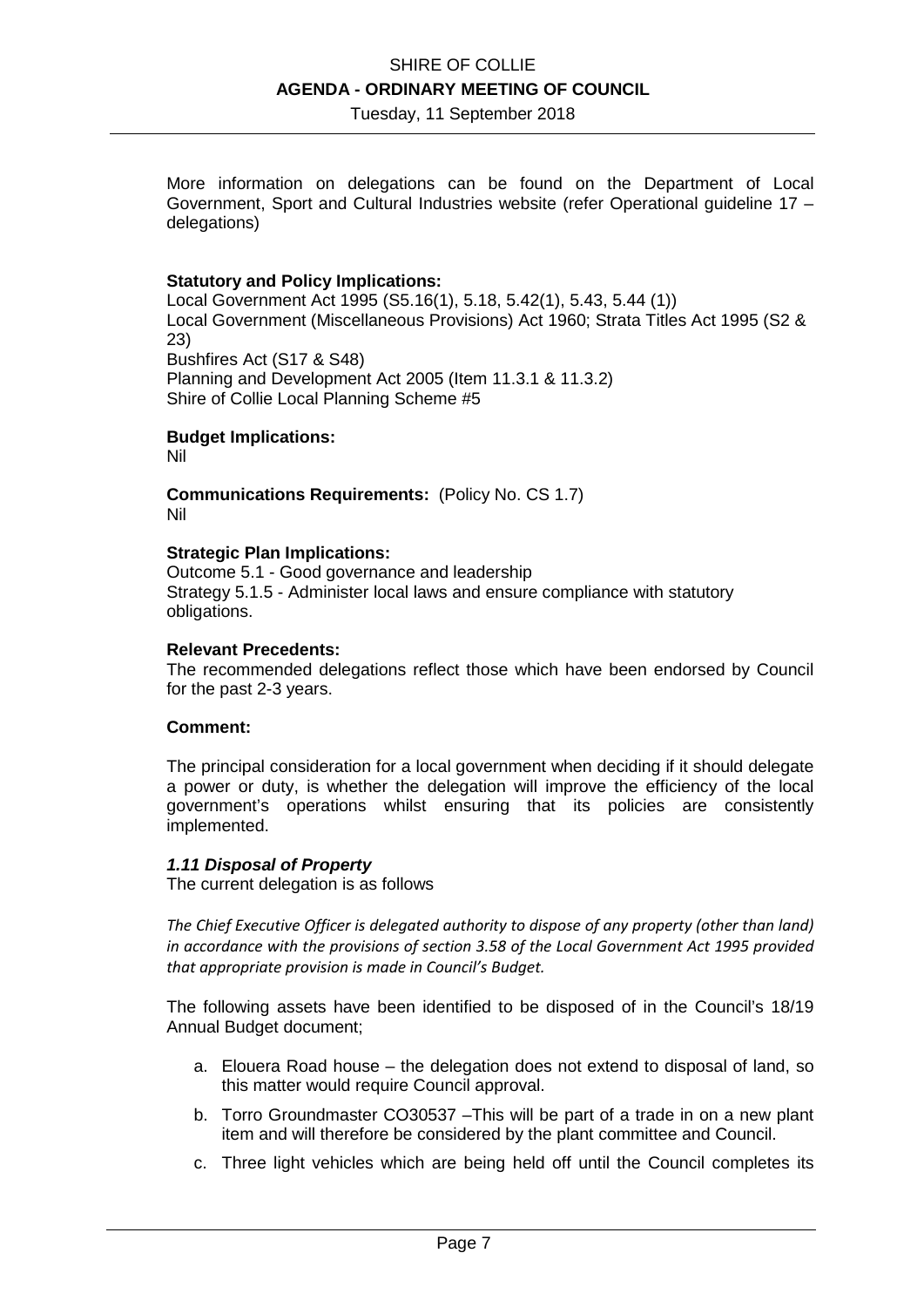#### review of policy.

Whilst the effect of the delegation is limited for 18/19, Council should be aware that there has been a need at times to dispose of other assets which have not been identified in the budget and have no value, for example a broken chair or an old printer. These items may not even be recorded on the Council's asset register however, for practical reasons they have traditionally been disposed of as an operational matter by CEO discretion or donated to community groups.

It is noted that section 3.58 does not apply to assets under \$20,000 in value, however there is nothing in place to guide the disposal of such items in any case. It is also noted that some Councils have developed policies to guide the disposal of property process.

It is suggested that a policy be developed to guide disposal of assets under \$20,000 in value.

#### *1.16 Enforcement and Legal Proceedings*

**Legislative Reference:** 9.10 (1) & (2) The current delegation is as follows

*The Chief Executive Officer is delegated authority to appoint persons to initiate prosecutions on behalf of Council under the Local Government Act 1995 and Council's Local Laws. Further, the Chief Executive Officer is delegated authority to appoint persons or classes of persons to be authorised for the purposes of performing particular functions as specified by the Chief Executive Officer.* 

Under section 9.10 of the act, the local government can authorise persons to enforce miscellaneous provisions and the authority extends to the issuing of infringements and prosecutions under local law provisions. Whilst the wording of section 9.10 refers to "local government" rather than "Council", the advice received from WALGA is that a delegation from Council to the CEO would be appropriate to remove any doubt regarding who the appropriate decision maker is.

Regarding initiating prosecutions and legal proceedings under the Local Government Act 1995 generally, the following section is relevant.

#### *9.24. Prosecutions, commencing*

 *(1) A prosecution for an offence against this Act may be commenced by —* 

*(a) the Departmental CEO or a person authorised by the Departmental CEO to do so; or* 

*(b) a person who is acting in the course of his or her duties as an employee of a local government or a regional local government; or* 

*(c) a person who is authorised to do so by a local government or a regional local government.* 

 *(2) A prosecution for an offence against a local law may be commenced by —*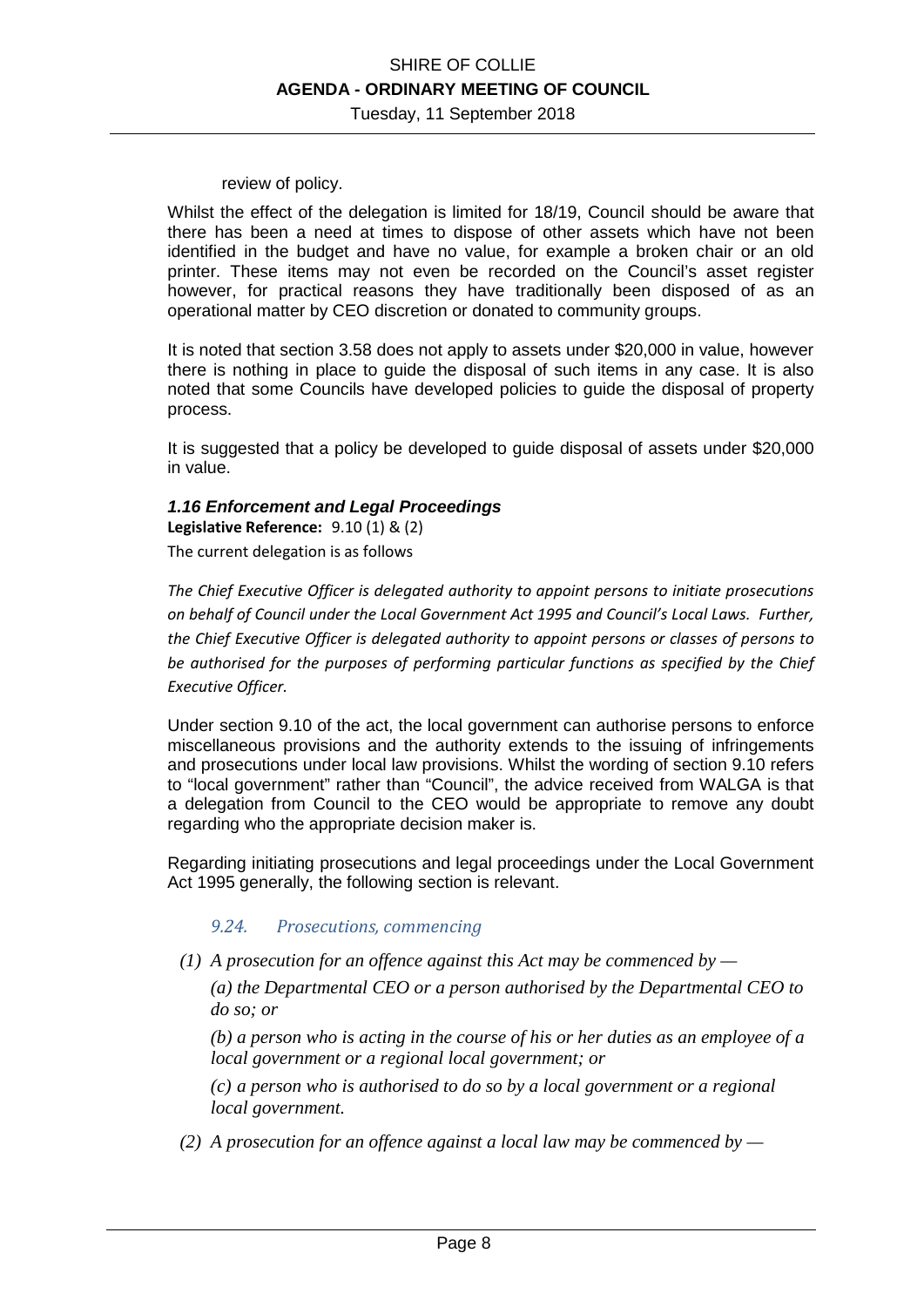Tuesday, 11 September 2018

*(a) a person who is acting in the course of his or her duties as an employee of the local government or regional local government that made the local law; or* 

*(b) a person who is authorised to do so by the local government or regional local government that made the local law.* 

Most infringements issued under the above delegation in the Shire of Collie relate to the issuing of parking fines and infringements under the Council's *Activities in Thoroughfares and Parking local law 2012. G*iven the delegation is to appoint the authorised officers rather than delegate the power to prosecute under the act and the infringements are of a minor nature staff consider no additional reporting mechanism or modification to the delegation is required.

#### *1.21 Town Planning Functions (subdivision and development)*

The current delegation is as follows -

*That Council pursuant to the provisions of clause 11.3.1 of Shire of Collie Local Planning scheme No. 5, delegate to the Chief Executive Officer the powers of Council in accordance with the following:* 

#### *Subdivision*

- *a) May refer any application to any government agency for professional advice prior to responding to the Western Australian Planning Commission.*
- *b) May advertise any application in a local circulating newspaper or notify adjoining/nearby property owners of a proposal and invite submissions.*
- *c) Any application in the opinion of the Chief Executive Officer to be controversial or of public interest to be referred to Council.*
- *d) To recommend refusal or approval of subdivision/amalgamation, strata schemes and survey strata schemes referrals and recommend reasonable condition/s to the Western Australian Planning Commission where Subdivision/Strata applications create ten (10) or less lots, where the proposal is in accordance with Local Planning Scheme No. 5.*
- *e) To clear conditions and endorse diagrams of survey as they relate to subdivision approvals.*
- *f) All subdivision/amalgamation reconsideration requests to be referred to Council prior to comment to the Western Australian Planning Commission or the State Administrative Tribunal.*

#### *Development*

*g) May refer any application to any government agency for professional advice prior to formally considering the proposal.*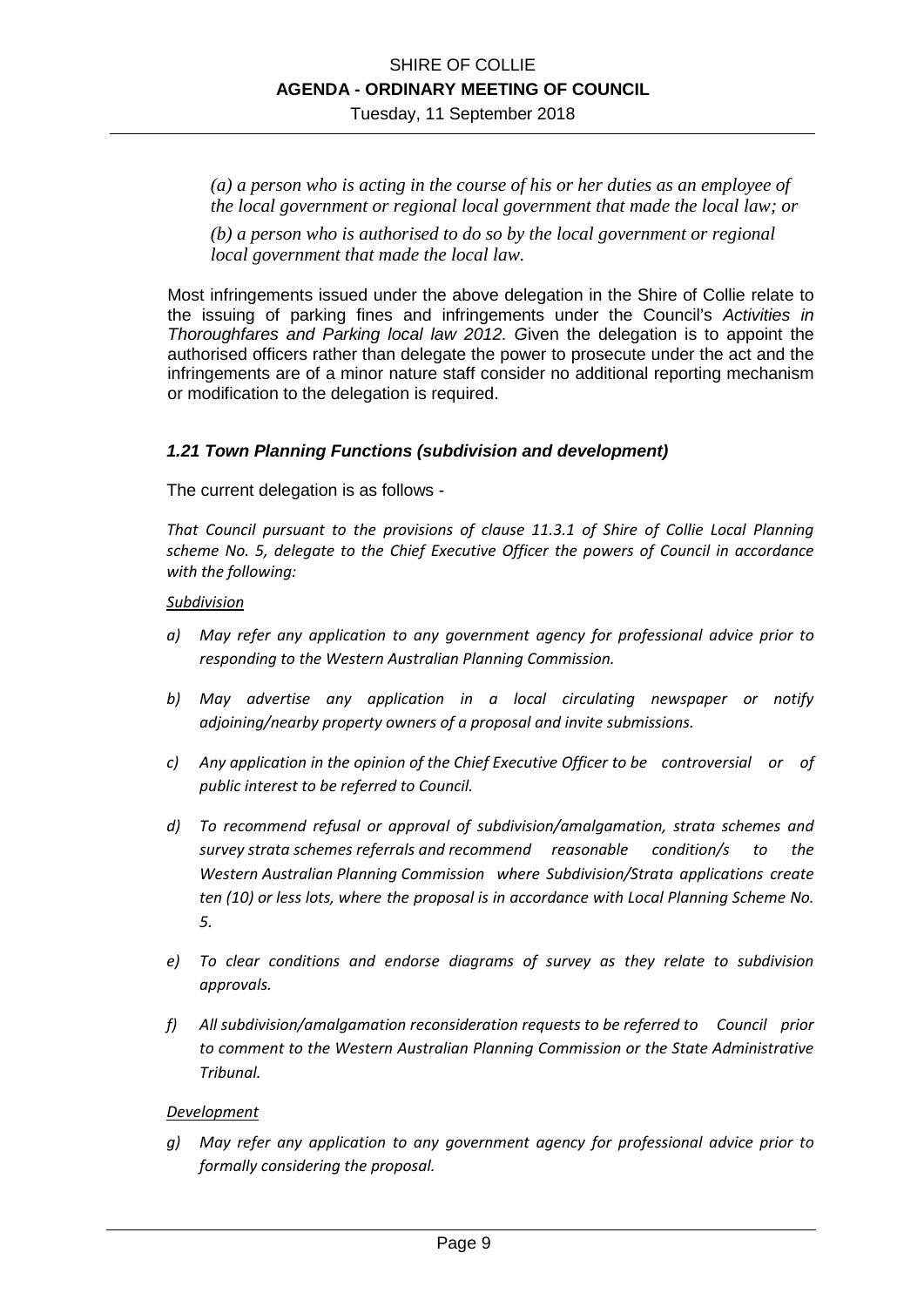- *h) May advertise any application in a local circulating newspaper or notify adjoining/nearby property owners of a proposal and invite submissions.*
- *i) Any application in the opinion of the Chief Executive Officer to be controversial or of public interest to be determined by Council.*
- *j) To approve any development application for 'P' or 'D' uses under the Local Planning Scheme and impose reasonable conditions. All 'A' uses under the Scheme to be referred to Council for determination after advertising.*
- *k) To refuse applications where the use is defined under the Scheme, but is an 'X' use under a particular zone in the zoning table.*
- *l) To refuse applications for 'D' uses which do not comply with the provisions of the Local Planning Scheme and/or Deemed Provisions.*
- *m) To approve or refuse any 'P' or 'D' use application for home occupation/business licence and impose standard and specific conditions as required. All 'A' use home business applications will be referred to Council.*
- *n) To negotiate minor compliance/modification of any condition/s in relation to all approvals granted.*
- *o) To negotiate minor modification to drawings and specifications in relation to all approvals granted.*
- *p) All non-compliance with approvals which cannot be resolved between affected parties and Shire of Collie staff to be referred to Council for determination.*
- *q) That staff will advise Councillors of matters under consideration for applications under "D" use*
- *r) To approve development for 'works' on local reserves if the proposed development is consistent with the purpose of the Reserve, the Objectives of the Scheme, and any relevant adopted Local Planning Policy.*
- *s) To approve 'P' and 'D' uses under the Scheme that are consistent with the Schedule 2 Deemed Provisions of the Planning and Development (Local Planning Schemes) Regulations 2015 as per Regulation 10(4).*
- *t) To approve the erection or extension/alteration of any single house, ancillary dwelling, outbuilding, external fixture, boundary wall, fence, patio, pergola, verandah, garage, carport or swimming pool that does not meet the deemed-to-comply requirement under State Planning Policy 3.1 Residential Design Codes where development approval is required under the Scheme and he proposal is consistent with the objectives of the Scheme and Matters to be Considered under clause 67 of the Deemed Provisions.*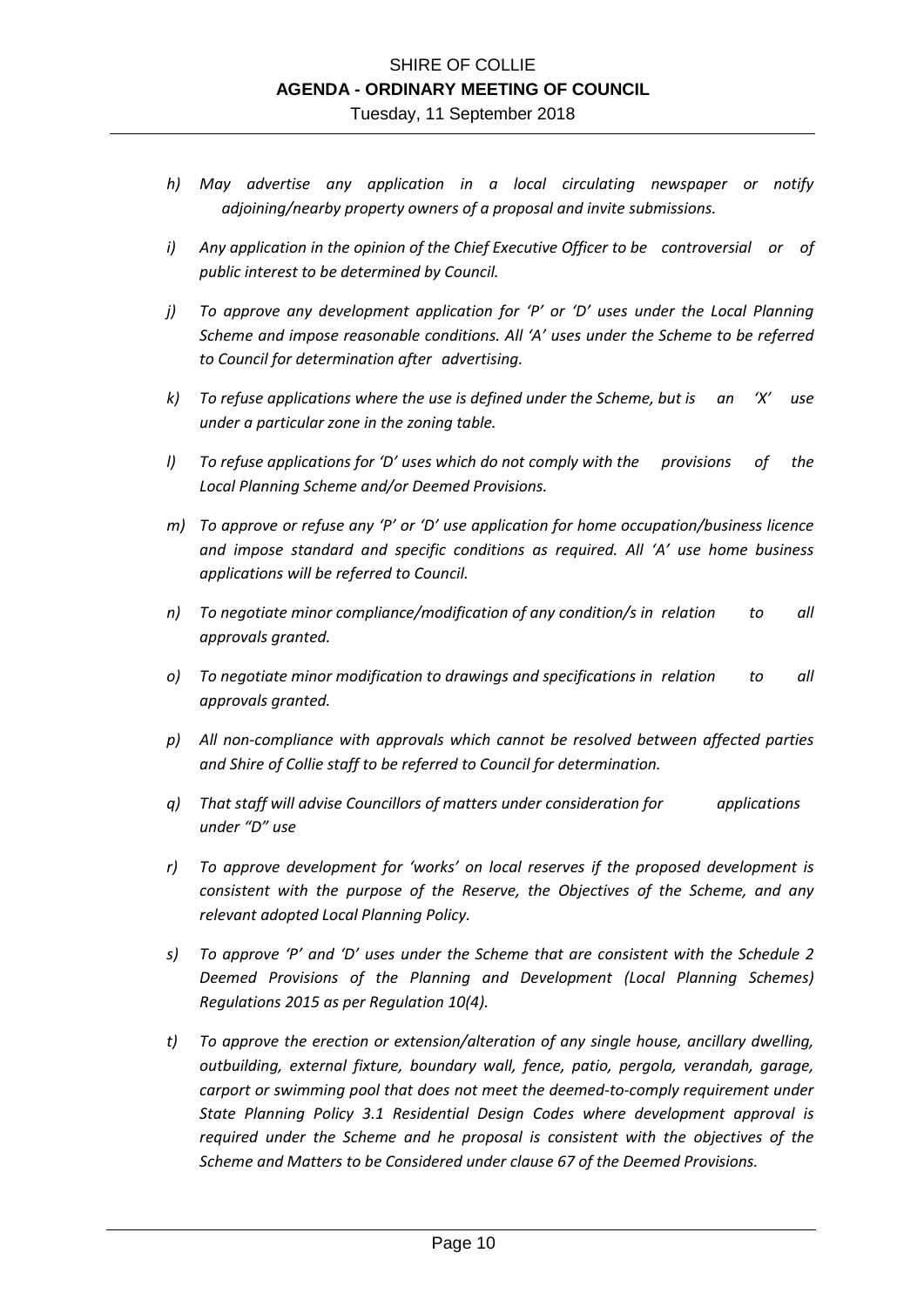Tuesday, 11 September 2018

At the meeting of 31st July, discussion centred around approving future developments in the Collie CBD area and the example at 13 Johnson St was sighted due to its use of shipping containers as part of the development.

This approval was advertised to neighbours and to the wider community through a notice on the site. No objection was received and under the existing delegation was approved on a temporary basis for a period of 2 years. This is to allow the land owner time to build a permanent structure on the front part of the site and the approval has appropriate conditions which includes screening of the proposed sea containers. This planning application complied with the zoning and development requirements within the Town Planning Scheme with no grounds for refusal. The State Administrative Tribunal would be highly likely to overturn any refusal.

In changing the delegation, the following factors should be considered by Council;

- The delegation by nature is intended to reduce red tape, reduce application processing time and reduce staff time in the preparation of Council reports.
- Most of the applications from the CBD area will be from small businesses and Council has recently committed to becoming a Small Business friendly Council (through the Small Business Development Corporation) which, one of its key deliverables is to bureaucratic reduce red tape and processing times.
- The current process of advertising planning applications for public comment is considered sufficient by staff in that it informs if the development will be controversial and therefore determines If the approval is processed under delegation or referred to Council.
- Since this decision, a new process has been developed to include these delegated decisions in the Elected Members Update to ensure that **Councillors**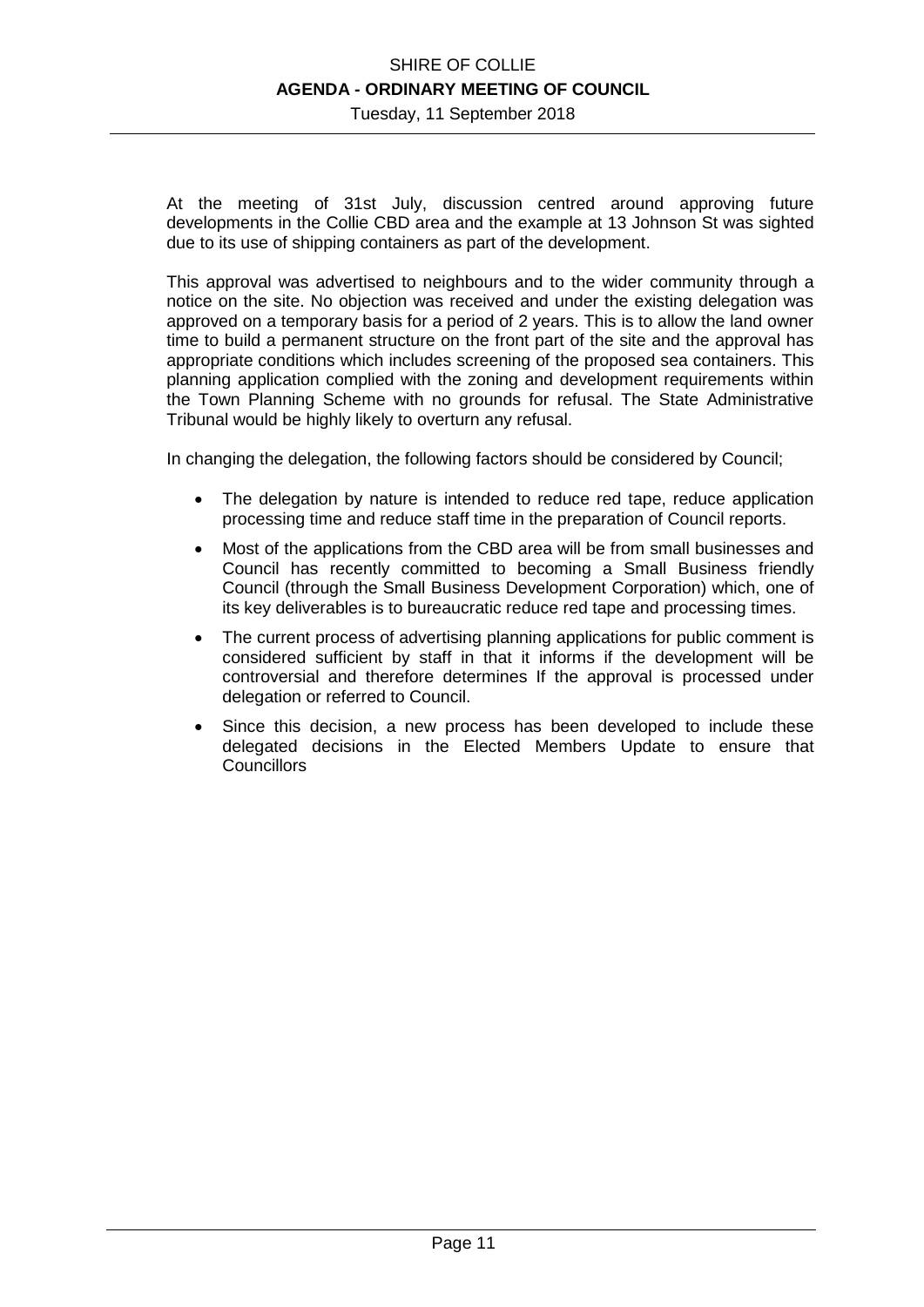Tuesday, 11 September 2018

| 11.2 | South West Regional Blueprint Review Submission. |                              |  |
|------|--------------------------------------------------|------------------------------|--|
|      | <b>Reporting Department:</b>                     | <b>CEO Office</b>            |  |
|      | <b>Reporting Officer:</b>                        | David Blurton - CEO          |  |
|      | <b>Accountable Manager:</b>                      | David Blurton - CEO          |  |
|      | Legislation                                      | WA Local Government Act 1995 |  |
|      | <b>File Number:</b>                              |                              |  |
|      | <b>Appendices:</b>                               | Yes – Appendix 1             |  |
|      | <b>Voting Requirement</b>                        | <b>Simple Majority</b>       |  |

**Report Purpose:** To provide the Council with the opportunity to prepare a submission in regards to the SW Regional Blueprint review.

#### **Officer's Recommendation:**

*That Council endorse the submission as attached at Appendix 1 regarding the South West Regional Blueprint 2018-2022 review.* 

#### **Background:**

The South West Development Commission (SWDC) is currently undergoing a review of its SW Regional Blueprint document and has requested feedback be provided from each Local Government in the South West.

The draft document has been circulated to staff and elected members and comments have been compiled and presented as part of this report for formal endorsement prior to being submitted.

The SW Regional Blueprint is a joint publication between SWDC and Regional Development Australia – South West (RDA) and was first produced in 2013. The Blueprint will guide state and federal prioritisation of investment in projects across the SW Region moving forward and is therefore an important Regional Strategic document.

**Statutory and Policy Implications:**  N/A

## **Budget Implications:**

N/A.

**Communications Requirements:** (Policy No. CS 1.7) Feedback to SWDC

#### **Strategic Community Plan/Corporate Business Plan Implications:**

The comments provided reflect Council's own strategic properties contained within Community Strategic Plan 2017-2027 and Corporate Business Plan 2018-2022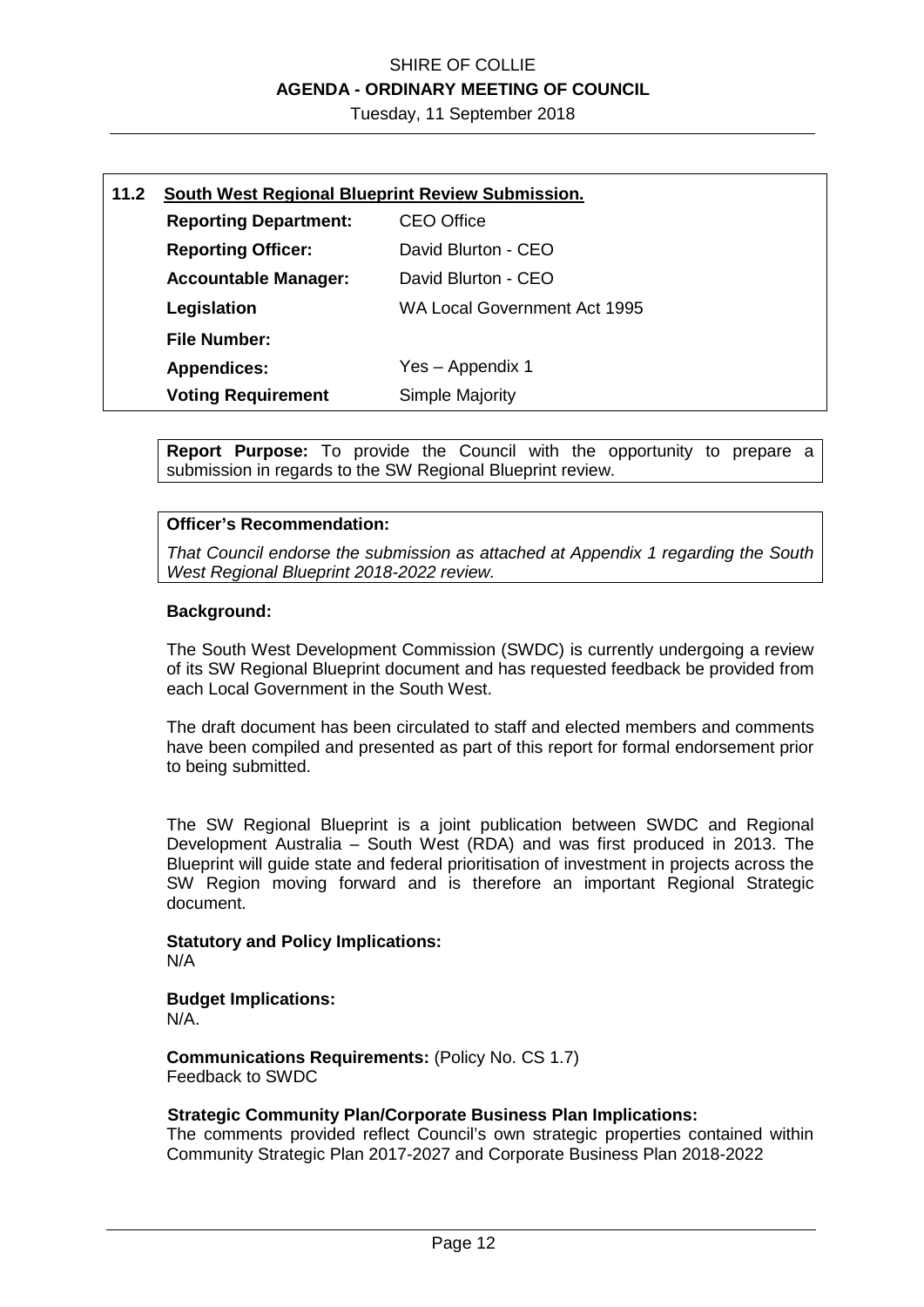Tuesday, 11 September 2018

#### **Relevant Precedents:**

N/A

#### **Comment:**

The document explores the implications of a regional population of 500,000 by 2050, supported by 200,000 additional jobs. There are new demands on our infrastructure, on industry and business, the places we will live and the kind of communities we will share.

These four themes address the imperatives for successful growth of the region.

- Infrastructure
- Industry and Business
- People and place
- Community

The full version of the document can be found at http://www.swdc.wa.gov.au/media/230871/sw%20blueprint\_final\_web.pdf. The strategies contained in the report have been provided in the appendix with suggested modifications made by staff and Councillors who have provided feedback thus far.

Given the importance of the document, Council should take the opportunity to suggest changes where deemed appropriate to ensure that actions relative to Collie align with the Council's Community Strategic Plan and Corporate Business Plans.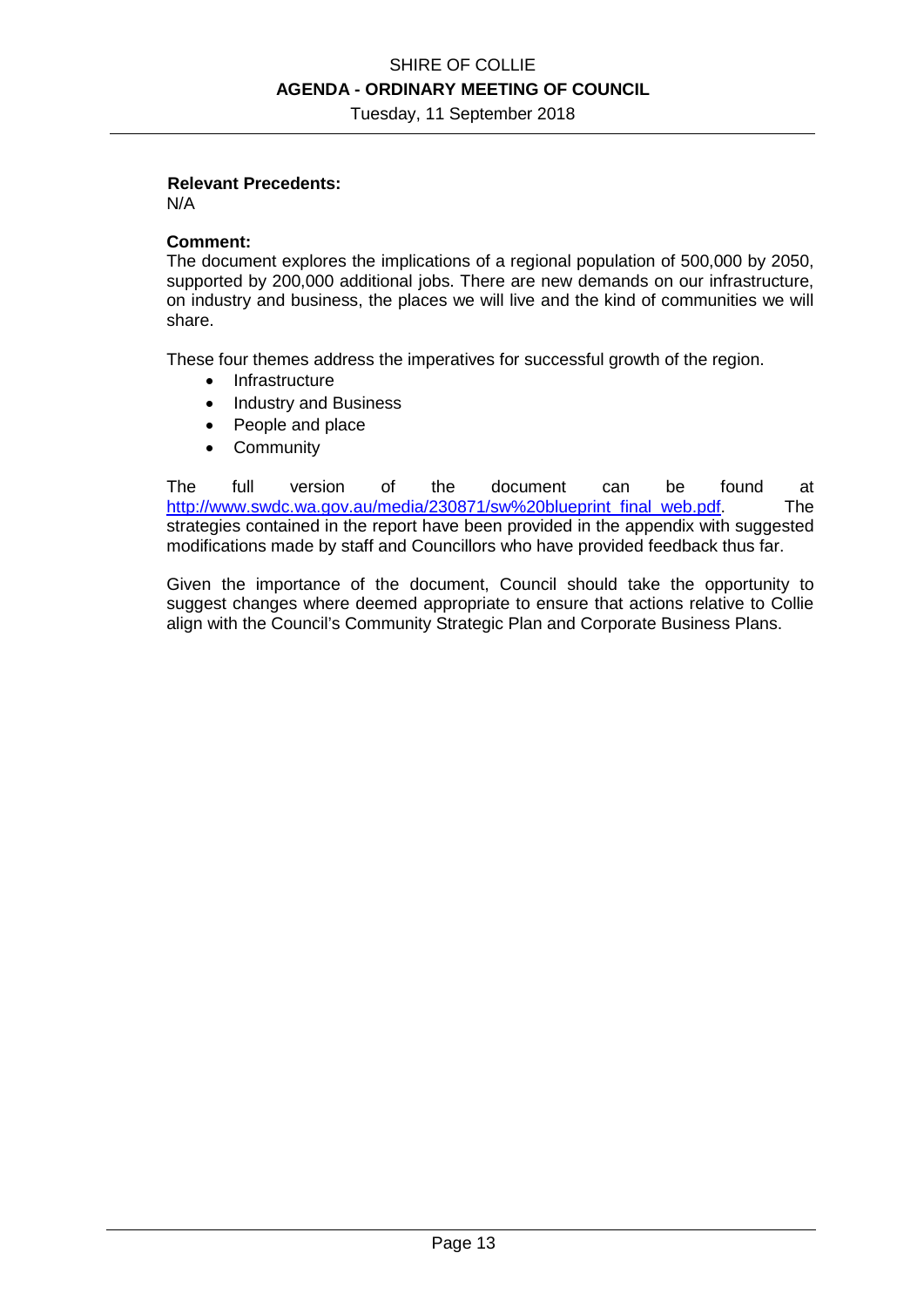Tuesday, 11 September 2018

#### **12. CORPORATE SERVICES REPORTS**

| 12.1 | Accounts Paid - July 2018 |  |
|------|---------------------------|--|
|      |                           |  |

| <b>Reporting Department:</b> | <b>Corporate Services</b>                                            |  |
|------------------------------|----------------------------------------------------------------------|--|
| <b>Reporting Officer:</b>    | Hasreen Mandry - Finance Manager                                     |  |
| <b>Accountable Manager:</b>  | Allison Fergie – Director of Corporate Services                      |  |
| Legislation:                 | Local Government Act 1995 & Financial Management<br>Regulations 1996 |  |
| <b>File Number:</b>          | <b>FIN/024</b>                                                       |  |
| <b>Appendices:</b>           | Yes – Appendix 2                                                     |  |
| <b>Voting Requirement</b>    | Simple Majority                                                      |  |

#### **Report Purpose:**

To present the accounts paid during the month of July 2018.

#### **Officer's Recommendation:**

*That Council accepts the Accounts as presented in Appendix 2 being vouchers 41427-41449 totalling \$39,724.54 and direct payments totalling \$422,209.63 authorised and paid in July 2018.* 

#### **Background**:

In accordance with clause 12 of the WA Local Government Financial Management Regulations (1996) the Council may delegate the authority to the Chief Executive Officer (CEO) to authorise payments from both the municipal, trust and reserve funds in accordance with the Annual Budget provisions. The CEO shall cause for section 13 of the WA Financial Management Regulations (1996) to be adhered to with a list of accounts for approval to be presented to the Council each month.

| <b>Month</b>     | 2018/19        |                                      |                                |
|------------------|----------------|--------------------------------------|--------------------------------|
|                  | <b>Cheques</b> | <b>Electronic</b><br><b>Transfer</b> | <b>Total</b><br><b>Payment</b> |
| July             | \$39,724.54    | \$422,209.63                         | \$461,934.17                   |
| <b>August</b>    |                |                                      |                                |
| <b>September</b> |                |                                      |                                |
| October          |                |                                      |                                |
| <b>November</b>  |                |                                      |                                |
| <b>December</b>  |                |                                      |                                |
| January          |                |                                      |                                |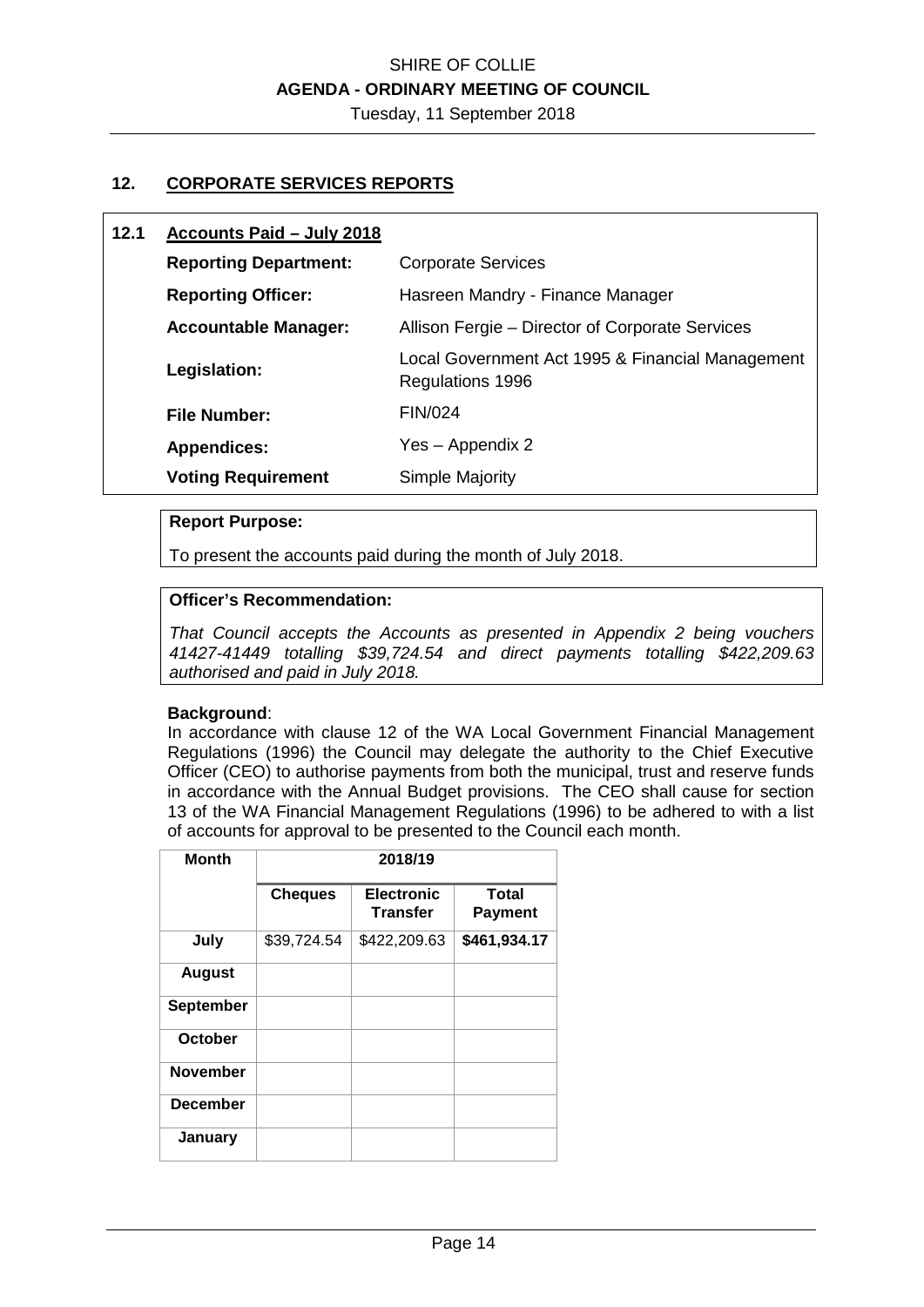Tuesday, 11 September 2018

| February     |  |  |
|--------------|--|--|
| <b>March</b> |  |  |
| <b>April</b> |  |  |
| <b>May</b>   |  |  |
| June         |  |  |

#### **Statutory and Policy Implications:**

WA Local Government Act 1995 Financial Management Regulations 1996

Council has Policy number CS3.7 which relates to the payment of Creditors, and in particular item 5.0 which relates to the presentation of accounts paid.

A list of all accounts paid in the month prior shall be presented to the Council. The list shall comprise of details as prescribed in the Local Government Financial Management Regulations (1996).

#### **Budget Implications:**

All liabilities settled have been in accordance with the Annual Budget provisions.

#### **Communications Requirements: (**Policy No. CS1.7) Nil

**Strategic Community Plan/Corporate Business Plan Implications:**  Nil

#### **Relevant Precedents:**

**Comment:** 

For a detailed listing of payments see Appendix 2.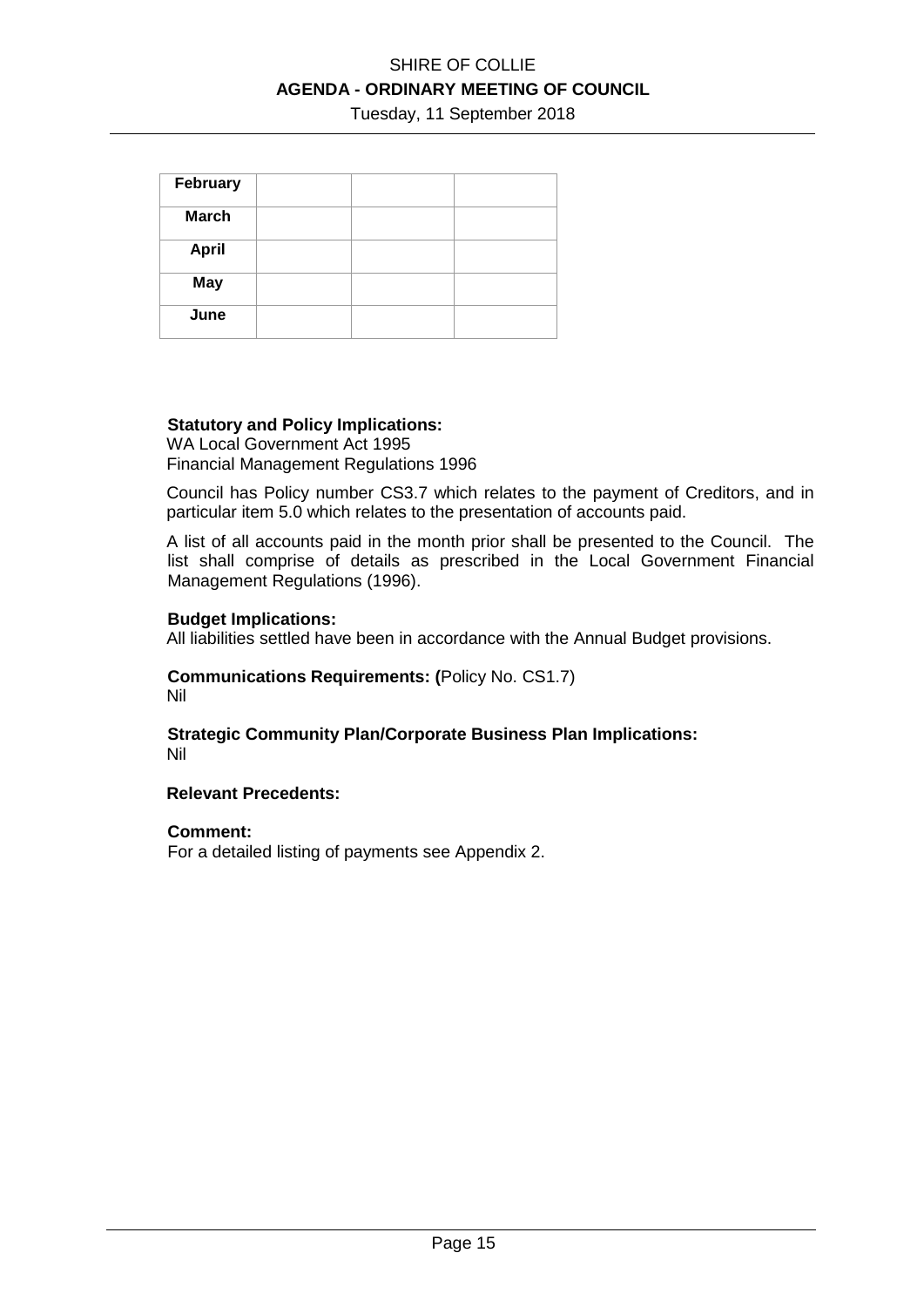Tuesday, 11 September 2018

| 12.2 | Financial Report - July 2018 |                                                                      |  |
|------|------------------------------|----------------------------------------------------------------------|--|
|      | <b>Reporting Department:</b> | <b>Corporate Services</b>                                            |  |
|      | <b>Reporting Officer:</b>    | Hasreen Mandry- Finance Manager                                      |  |
|      | <b>Accountable Manager:</b>  | Allison Fergie – Director of Corporate Services                      |  |
|      | Legislation:                 | Local Government Act 1995 & Financial Management<br>Regulations 1996 |  |
|      | <b>File Number:</b>          | FIN/024                                                              |  |
|      | <b>Appendices:</b>           | Yes – Appendix 3                                                     |  |
|      | <b>Voting Requirement</b>    | Simple Majority                                                      |  |

#### **Report Purpose:**

This report provides a summary of the Financial Position for the Shire of Collie for the month ending July 2018.

#### **Officers Recommendation:**

*That Council accept the Financial Report for July 2018 as presented in Appendix 3*

#### **Background:**

In accordance with Council policy and the provisions of the Local Government Act 1995, the Financial Report for the end of the period is presented to Council for information. Refer to Appendix 3.

#### **Statutory and Policy Implications:**

WA Local Government Act 1995 Financial Management Regulations 1996

#### **Budget Implications:**

Nil

#### **Communications Requirements:** (Policy No. CS1.7)

Nil

#### **Strategic Community Plan/Corporate Business Plan Implications:**  Nil

#### **Relevant Precedents:**

N/A

## **Comment:**

The report provided to Council as Appendix 3 is inclusive of the information required by the Local Government Act 1995 and includes information as set out in Council Policy.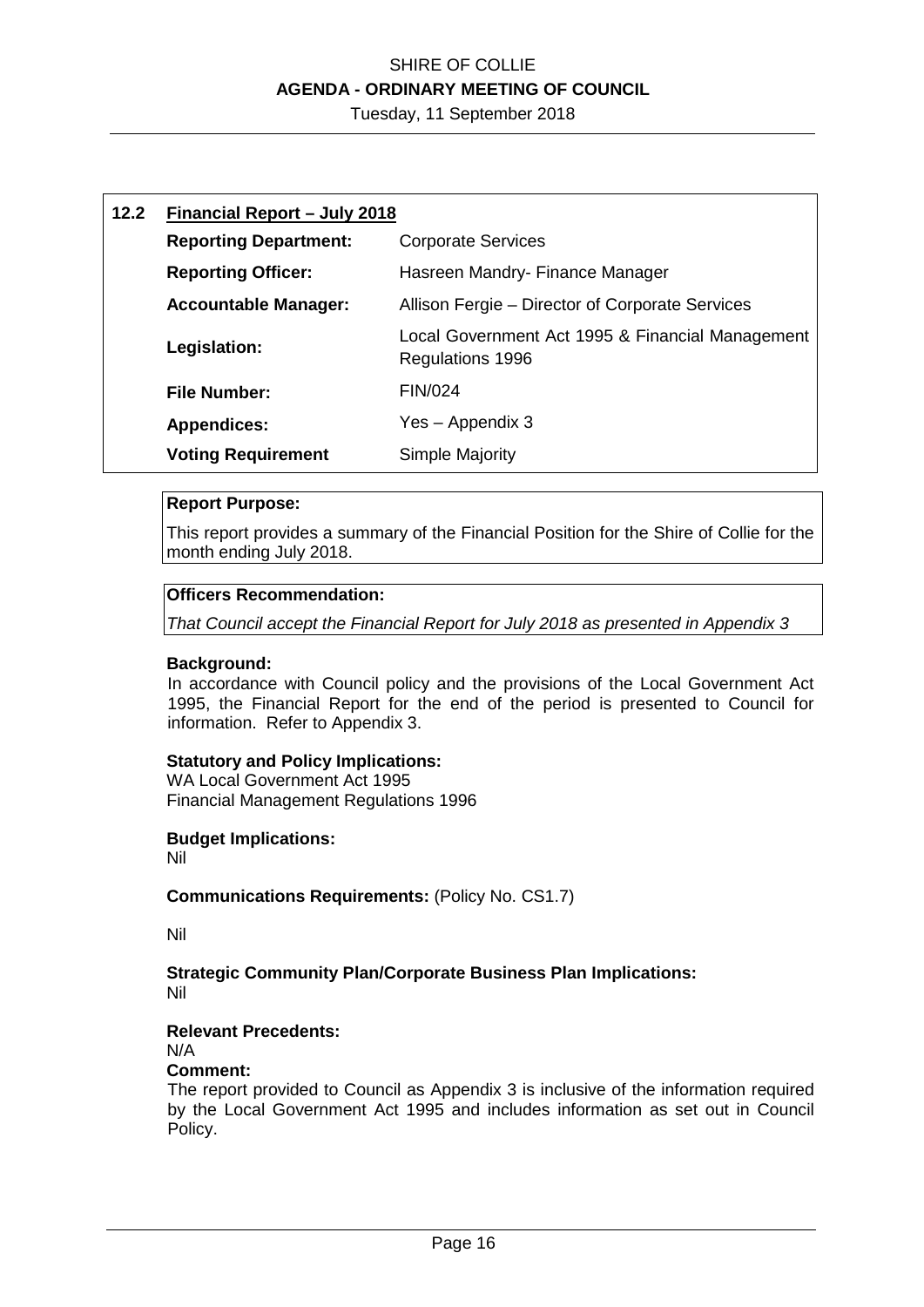Tuesday, 11 September 2018

The report includes a summary of the financial position along with comments relating to the statements. If Councillors wish to discuss the report contents or any other matters relating to this, please contact Council Finance staff prior to the meeting.

#### **Notes to the Financial Statements (items in bold represent new notes).**

#### *Operating Revenue by Program*

1. **Other Property and Services is \$23,527 over budget due to 2017/18 workers compensation claim received in July 2018.** 

#### *Operating Expenditure by Program*

2. **Governance and Housing are over budget whilst all the other programs are under budget as insurance payments were paid in August 2018 and the admin allocation, plant allocation and depreciation have not yet been processed. These will remain outstanding until the 2017/18 Annual Report has been finalised.** 

#### *Operating Revenue by Nature and Type*

- 3. **Operating grants, subsidies and contributions are over budget by \$16,974 mostly due to 2017/18 workers compensation claim received in July 2018.**
- 4. **Fees and charges are \$17,139 under budget mainly due to legal fees recouped, development application fees and transfer station fees are under budget.**

#### *Operating Expenditure by Nature and Type*

- 5. **Materials & Contracts are \$38,048 under budget mainly due to the kerbside waste collection contracts are yet to be paid.**
- 6. **Utility charges is \$15,858 under budget most of the utility payments are yet to be made, this is due to timing factor.**
- 7. **Depreciation is \$242,359 under budget as it has not been processed due to the 2017/18 Annual Report is yet to be finalised.**
- 8. **Insurance expense is \$164,692 under budget as payment was made in August 2018.**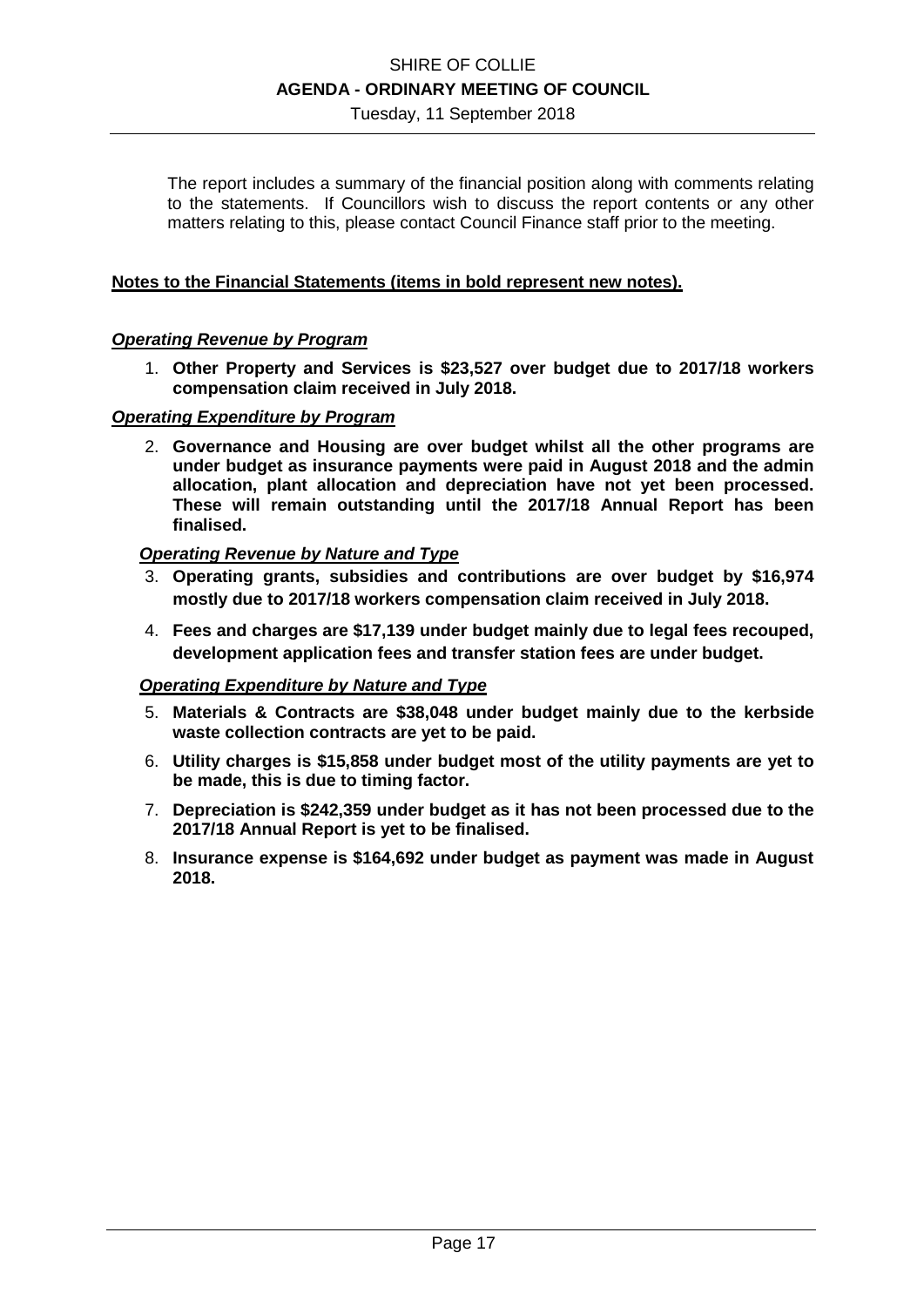Tuesday, 11 September 2018

| 12.3 | <b>Royal Commission into Institutional Responses to Child Sexual Abuse</b> |                                              |  |
|------|----------------------------------------------------------------------------|----------------------------------------------|--|
|      | <b>Reporting Department:</b><br><b>Corporate Services</b>                  |                                              |  |
|      | <b>Reporting Officer:</b>                                                  | Allison Fergie - Director Corporate Services |  |
|      | <b>Accountable Manager:</b>                                                | Allison Fergie – Director Corporate Services |  |
|      | Legislation                                                                | N/A                                          |  |
|      | <b>File Number:</b>                                                        | GVR/015                                      |  |
|      | <b>Appendices:</b>                                                         | Yes – Appendices 4 and 5.                    |  |
|      | <b>Voting Requirement</b>                                                  | Simple Majority                              |  |

#### **Report Purpose:**

To inform Council of the recommendations arising from the Royal Commission into Institutional Responses to Child Sexual Abuse that have implications for Local Government, and to provide responses to the key discussion points for consultation.

#### **Officer's Recommendation:**

*That Council:* 

- *1. Receive the Royal Commission into Institutional Responses to Child Sexual Abuse Information and Discussion Paper; and*
- *2. Provide responses to the key discussion points as outlined in the body of this report to the Department of Local Government, Sport and Cultural Industries during the consultation process.*

#### **Background:**

.

The Royal Commission into Institutional Responses to Child Sexual Abuse (the Royal Commission) was established in January 2013, to investigate systemic failures of public and private institutions to protect children from child sexual abuse, report abuse, and respond to child sexual abuse.

The Western Australian Government's response was released on 27 June 2018, committing to working on the recommendations with the Commonwealth Government, other states and territories, local government, non-government institutions (including religious institutions) and community organisations.

The Royal Commission's key recommendation for local government is outlined in the Department of Local Government, Sport and Cultural Industries' [DLGSC's] Information and Discussion Paper – Local Government Summary [Appendix 4], and is as follows:

• With support from governments at the national, state and territory levels, **local governments should designate child safety officer positions from existing staff profiles** to carry out the following functions:

a. developing child safe messages in local government venues, grounds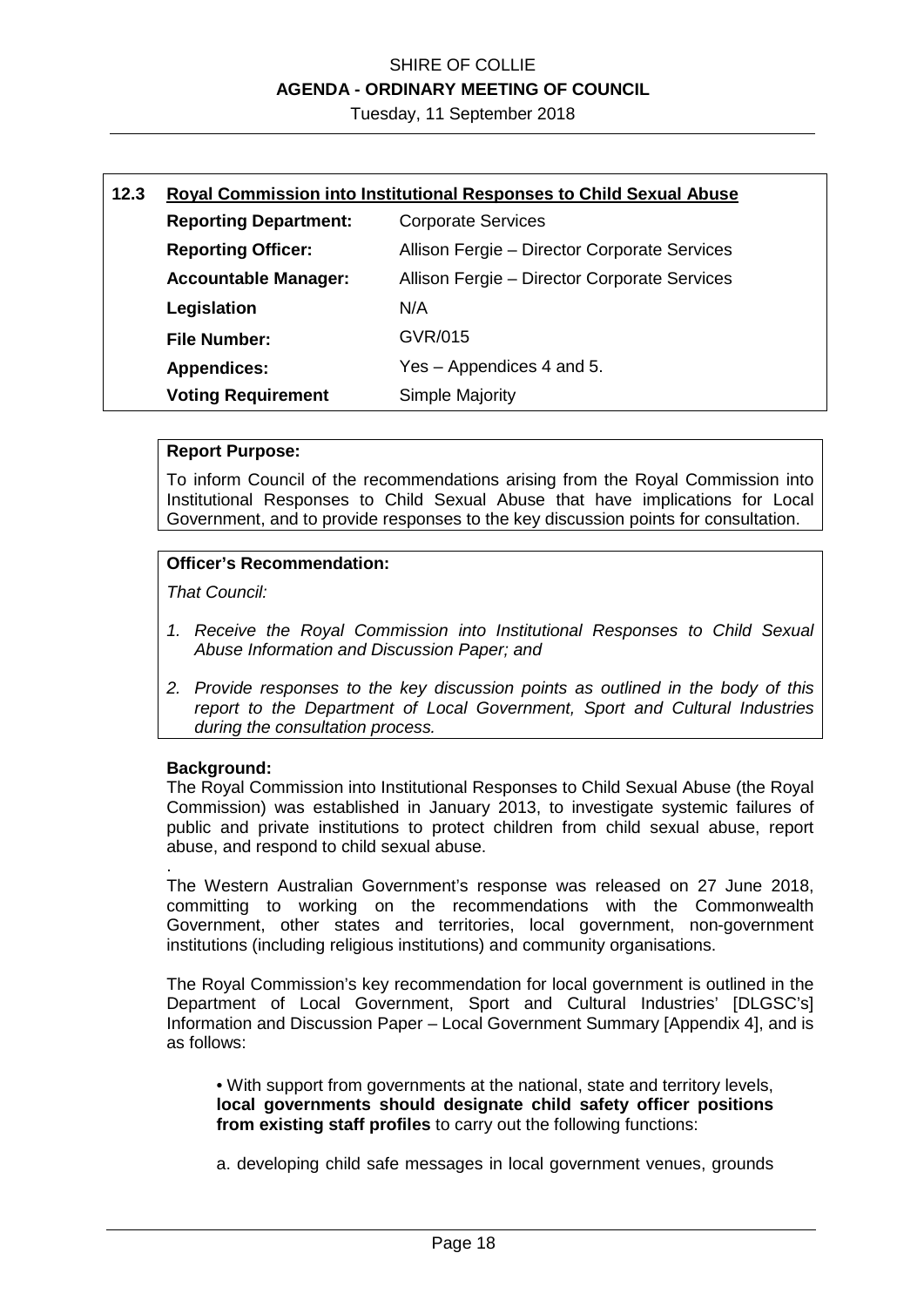Tuesday, 11 September 2018

and facilities;

b. assisting local institutions to access online child safe resources;

c. providing child safety information and support to local institutions on a needs basis;

d. supporting local institutions to work collaboratively with key services to ensure child safe approaches are culturally safe, disability aware and appropriate for children from diverse backgrounds.

The Royal Commission made several other recommendations with the aim of providing child safe environments that will impact on local governments and the broader community that authorities operate in, support and deliver services to.

These include:

• All sport and recreation institutions, including arts, culture, community and hobby groups, that engage with or provide services to children should implement the Child Safe Standards; and

• A nationally-consistent approach to Working with Children Check legislation should be developed.

Further information can be found in the more extensive DLGSC's Information and Discussion Paper which can be found at Appendix 5.

In the second half of 2018, the State Government will develop a staged implementation plan which will identify reform priorities, timeframes and resourcing options. The DLGSC has commenced engagement with local governments and peak bodies to provide information and understanding of the Royal Commission, as well as to gather feedback on the recommendations and (potential) reforms that will be considered when developing the State Government's implementation plan.

DLGSC engagement with WA local governments and peak bodies will be in two phases:

- Inform (early August  $2018$ ) the intent of this phase will be to ensure local governments and peak bodies are provided with detailed information regarding the Royal Commission and (potential) implication of reforms to further consider. Key information is provided in the attached local government header (summary) and detailed Information and Discussion Paper. The Paper contains discussion prompt questions that will be further explored during the consultation phase 2 and can be, at the organisation's option, the trigger for a written submission to DLGSC.
- Consult (mid-August to late September 2018) the intent of this phase will be for DLGSC to consult on the key recommendations highlighted in the Paper that potentially impact on local government and the communities that they operate in, support and deliver services to.

During the consultation phase, the DLGSC has identified a number of key discussion points to be considered. These points are listed in the Comments section of this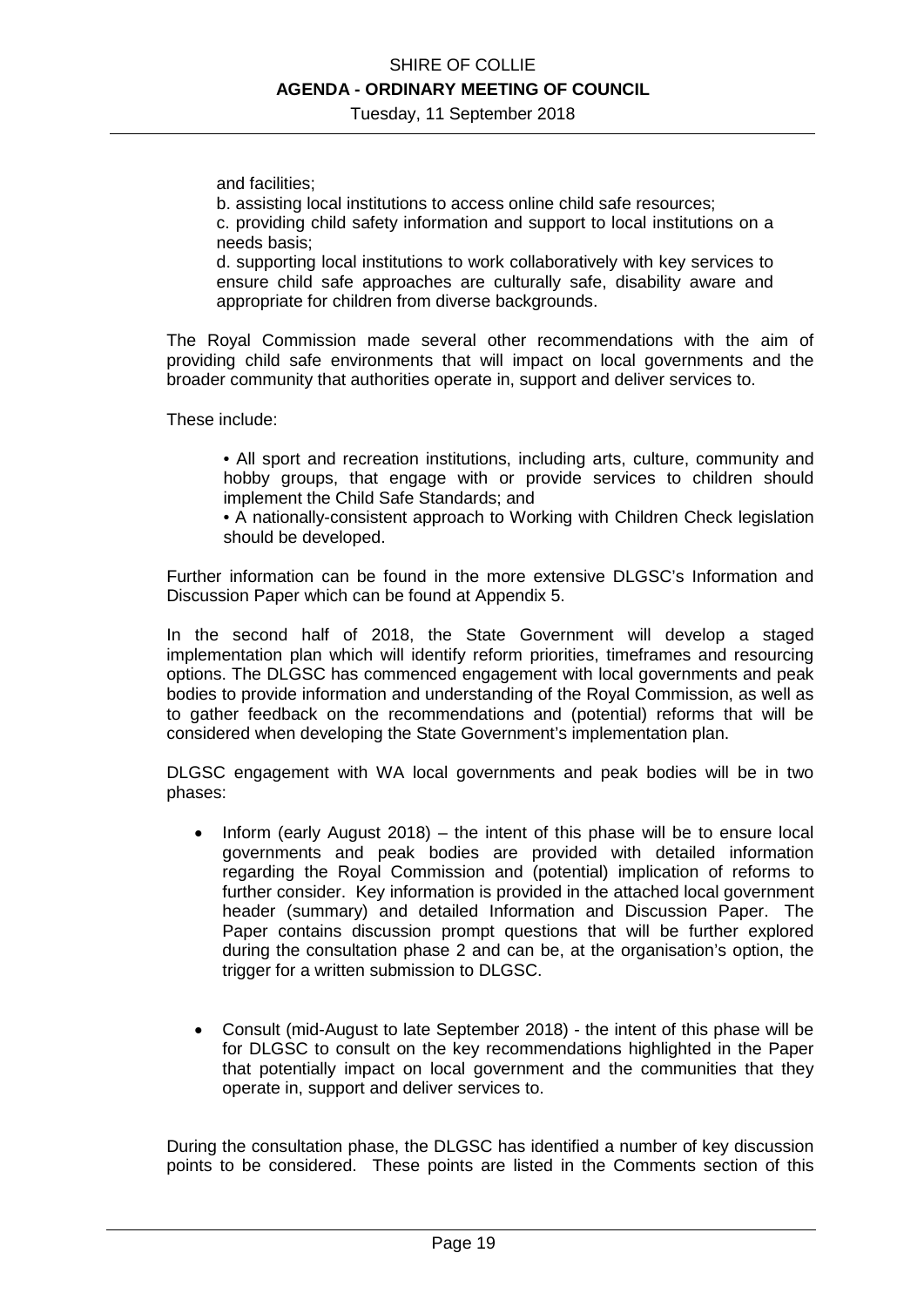Tuesday, 11 September 2018

report, with suggested responses for Council's consideration.

#### **Statutory and Policy Implications:**

N/A

#### **Budget Implications:**

Nil during the consultation phase. However, there would be employment and resourcing costs association with implementation of the recommendations.

**Communications Requirements:** (Policy No. CS 1.7) Feedback to the DLGSC as determined by Council.

#### **Strategic Community/Corporate Business Plan Implications:**

Goal 1 *Our Community: A vibrant, supportive and safe community*  1.5 A safe community 1.5.1 Work with the local Police Department and other relevant agencies to provide a safer community

#### **Relevant Precedents:**

N/A

#### **Comment:**

The implementation of the Royal Commission's recommendation would require significant resourcing from local government and Council's response to the Key Discussion Points should take that into consideration.

Responses:

• What impact would the designation of child safety officers have within a local government's workforce?

**Response:** There is currently no officer within the Shire's workforce who has the capacity to take on the role of child safety officer as an additional responsibility.

• What areas of the local government do you believe this designation would occur and how might it benefit and / or be effective in supporting the community to create child safe environments?

**Response:** The designation would fit within the Corporate Services area, and implementation of the recommendation would benefit the community by giving confidence to participants and organisers/clubs that activities offered within the community were child safe. The Shire would support groups occupying or operating within Shire owned facilities to provide child safe environments.

• What training, resources and support would be required by the local government to successfully implement designated child safety officers?

**Response:** Funding for a child safety officer, including training, would be required to successfully implement the recommendation.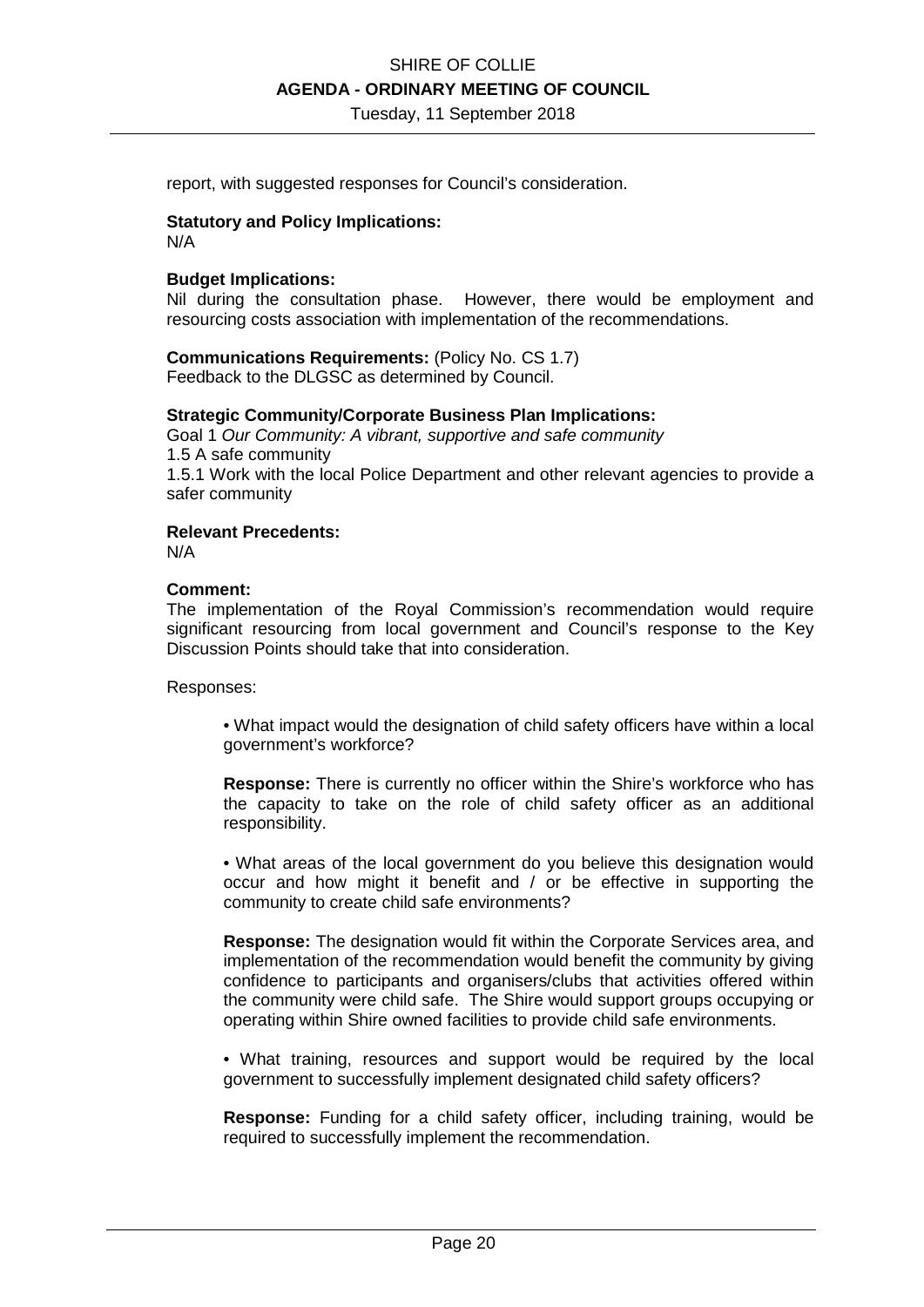Tuesday, 11 September 2018

• What would be the most effective method(s) of supporting local government with the implementation of child safety officers?

**Response:** As well as providing funding and training, a community education program should be undertaken to raise awareness of Child Safe Standards and legislative requirements.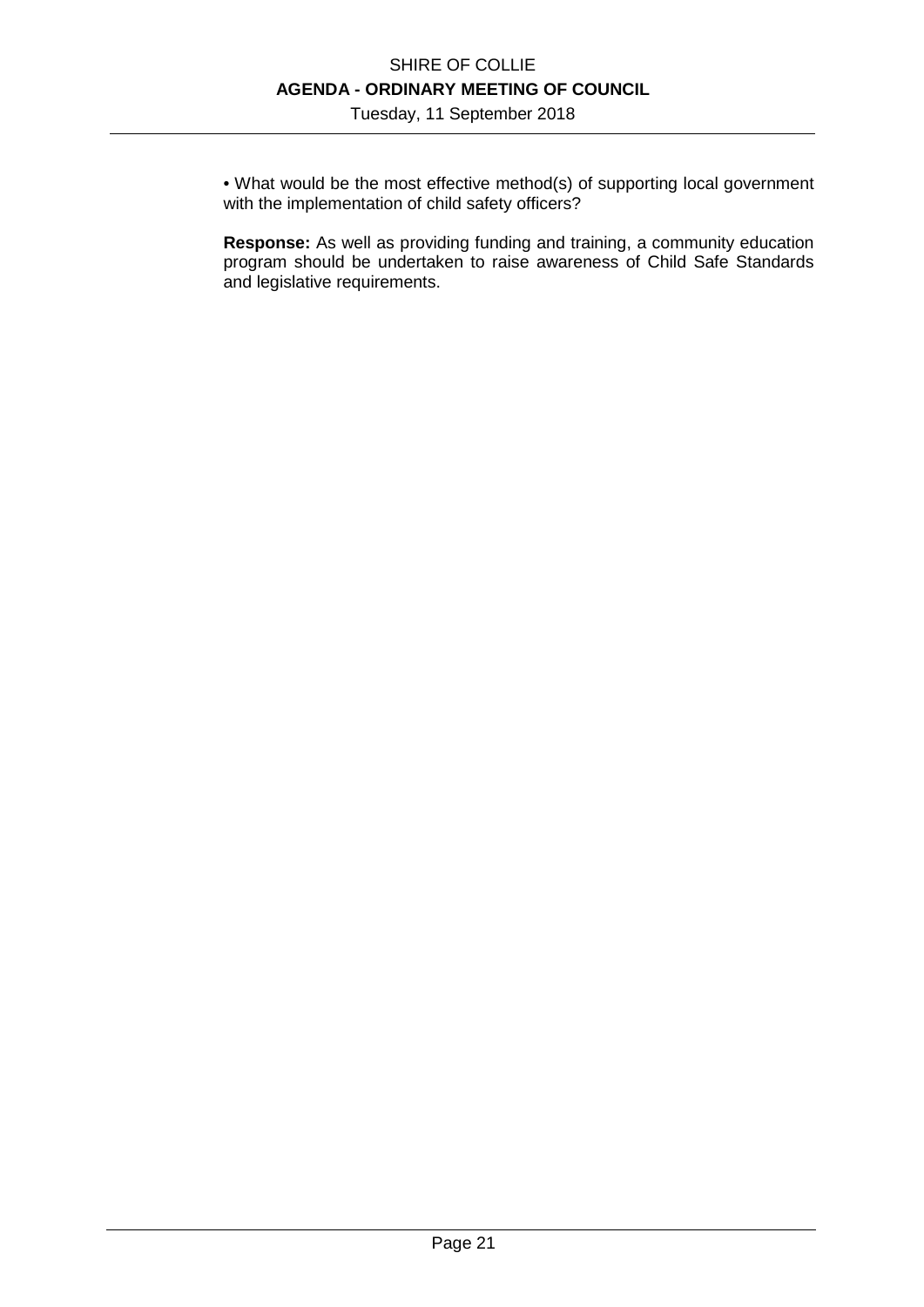Tuesday, 11 September 2018

| 12.4 | <b>Adoption of Sporting Bodies Fees 2018/19</b>               |                                              |  |
|------|---------------------------------------------------------------|----------------------------------------------|--|
|      | <b>Corporate Services</b><br><b>Reporting Department:</b>     |                                              |  |
|      | <b>Reporting Officer:</b><br>Hasreen Mandry - Finance Manager |                                              |  |
|      | <b>Accountable Manager:</b>                                   | Allison Fergie - Director Corporate Services |  |
|      | Legislation:                                                  | WA Local Government Act (1995)               |  |
|      | <b>File Number:</b>                                           | <b>FIN/005</b>                               |  |
|      | <b>Appendices:</b><br>Yes-Appendix 6                          |                                              |  |
|      | <b>Voting Requirements:</b>                                   | <b>Absolute Majority</b>                     |  |

#### **Report Purpose:**

For the Council to adopt the sporting bodies fees for the 2018/19 financial year.

#### **Officer's Recommendation:**

*That Council adopts by an ABSOLUTE MAJORITY to sporting bodies fees for the financial year 2018/19 as per below:* 

- *Collie Junior Football- \$314 per annum*
- *Collie River Athletics \$314 per annum*
- *Collie Eagles Football- \$2,198 per annum*
- *Collie Mine Superules \$370 per annum*
- *Collie Lawn Tennis \$1,422 per annum*
- *Collie Trotting Club \$2,065 per annum*
- *Collie Soccer Club \$2,500 per annum*
- *Collie Cricket Association- \$2,500 per annum*
- *Motor Cycle Scramble Course \$860 per annum*
- *Collie Swimming Club (including lighting) \$1,144 per annum*
- *Collie Underwater Hockey Association (including lighting) \$1,144 per annum*

#### **Background:**

The proposed changes to the sporting bodies fees for 2018/19 financial year is to reassess the cost recovery to Council. At its meeting on  $8<sup>th</sup>$  May 2018, Council requested for a further report regarding the sporting bodies fees.

A 3-year analysis has been done by staff which compared the cost to maintain each sporting facility against the fees levied by Council. The analysis showed that the average cost recovery for each shire maintained sporting facility was 5% in 2015/16 and 6% respectively for 2016/17 and 2017/18. The average excludes the fees charged for:

a) Motor Cycle Scramble Club: this area is leased by Council from the Department of Biodiversity, Conservation and Attractions (DBCA) and Council then sublease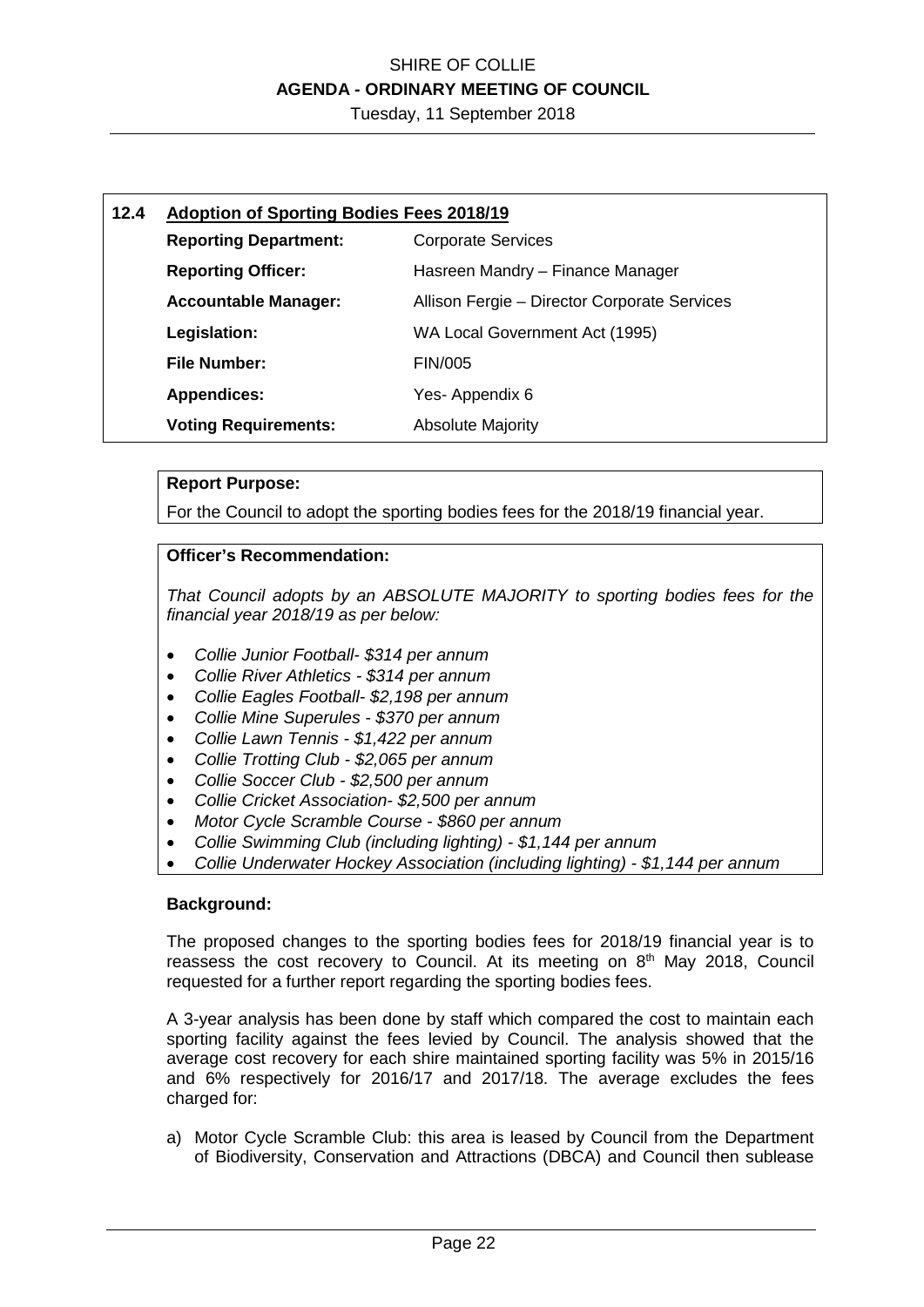Tuesday, 11 September 2018

to the Motorcycle Club. The proposed fee payable by the club for 18/19 represents the fee which Council pays to BDCA plus a \$93 administration fee.

b) Collie Swimming Club and Collie Underwater Hockey Association: A fee review was completed in 2015 after the upgrade to the Mineworkers Memorial Pool. A fee increase of 6% or \$62 is recommended for 18/19 for each club in line with an expected increase in utility costs.

#### **Statutory and Policy Implications:**

Section 6.16 to 6.19 of the WA Local Government Act (1995) governs the imposition of fees and charges.

#### **Budget Implications:**

No change. Proposed income and expenditures are already included in budget 2018/19.

As required by section 6.17 of the Act, the following was taken into account in determining the amount of a fee or charge for a service;

- (a) the cost to the local government of providing the service or goods;
- (b) the importance of the service or goods to the community; and
- (c) the price at which the service or goods could be provided by an alternative provider.

#### **Communications Requirements:** (Policy No. CS 1.7)

Press release will be completed after adoption on 11<sup>th</sup> September 2018. An explanatory letter will be provided to each club.

#### **Strategic Community Plan/Corporate Business Plan Implications:**

KEY OBJECTIVE 5.0

Our Business

Good governance and an effective, efficient and sustainable organisation. Outcome 5.3:

Financial sustainability and accountability, with emphases on the below strategy; 5.3.5, provide corporate financial services that support the Shires operations and meet planning, reporting and accountability requirements.

#### **Relevant Precedents:**

Council has previously adopted the sporting bodies fees at its meeting held on  $9<sup>th</sup>$ May 2017. Council resolved as follows:

*7411- That Council adopts by an ABSOLUTE MAJORTIY, the attached schedule of fees and charges (Appendix 3) as part of the 2017/18 draft budget document with an amendment to copying charge from \$30 to \$3 and an increase to fees associated with trading places by 20%.* 

#### **Comment:**

The 2018/19 sporting bodies fees as recommended is calculated based on 6% cost recovery (capped at \$2,500) on a 3-year Council cost average to maintain the respective sporting venue. The impact on the respective sporting bodies is as per below and the detailed analysis can be found in Appendix 6.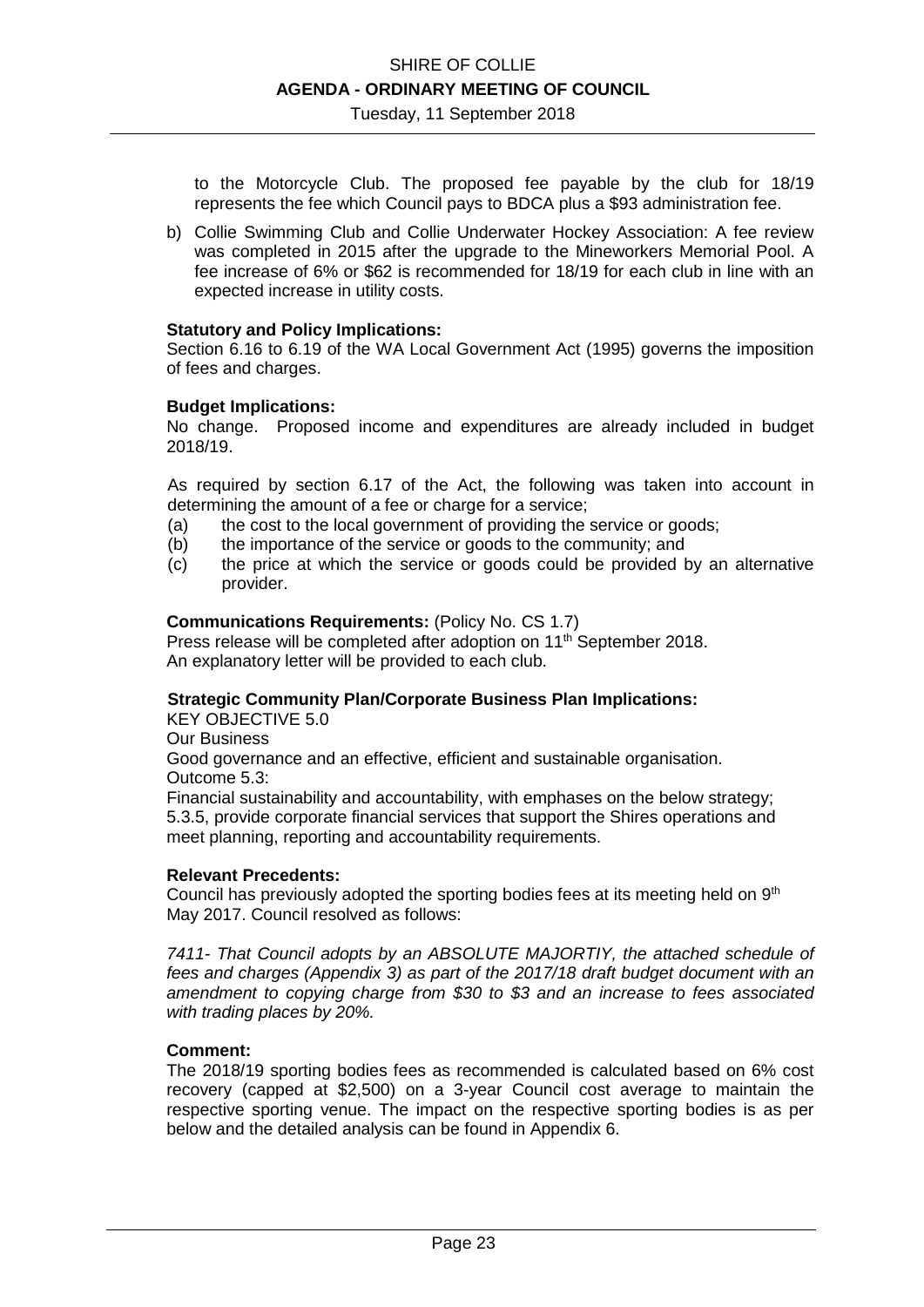Tuesday, 11 September 2018

Staff consider that aligning all clubs to a fee based on 6% cost recovery with a \$2,500 cap is a fair and reasonable outcome. The Collie Rugby Club is moving its games to the Collie High School for the 18/19 season, hence no fee is required to be levied.

The clubs have not been consulted during the development of this report given the relatively minor financial impact on each club from the previous financial year.

| <b>Clubs</b>                       | 2017/18 Fees | <b>Proposed</b> | <b>Difference</b> |
|------------------------------------|--------------|-----------------|-------------------|
|                                    |              | 2018/19 Fees    |                   |
| <b>Collie Junior Football</b>      | \$320        | \$314           | (\$6)             |
| <b>Collie River Athletics</b>      | \$320        | \$314           | (\$6)             |
| <b>Collie Eagles Football Club</b> | \$2,240      | \$2,198         | (\$42)            |
| <b>Collie Mine Superules</b>       | \$377        | \$370           | (\$7)             |
| <b>Collie Lawn Tennis</b>          | \$1,462      | \$1,422         | (\$40)            |
| <b>Collie Trotting Club</b>        | \$2,240      | \$2,065         | (\$175)           |
| <b>Collie Soccer Club</b>          | \$2,240      | \$2,500         | \$260             |
| <b>Collie Cricket Association</b>  | \$2,240      | \$2,500         | \$260             |
| Motor Cycle Scramble Course        | \$850        | \$860           | \$10              |
| <b>Collie Swimming Club</b>        | \$1,040      | \$1,102         | \$62              |
| <b>Collie Underwater Hockey</b>    | \$1,040      | \$1,102         | \$62              |
| Association                        |              |                 |                   |
| Collie Rugby Club                  | \$320        | \$0             | (\$320)           |
|                                    | \$14,689     | \$14,747        | \$58              |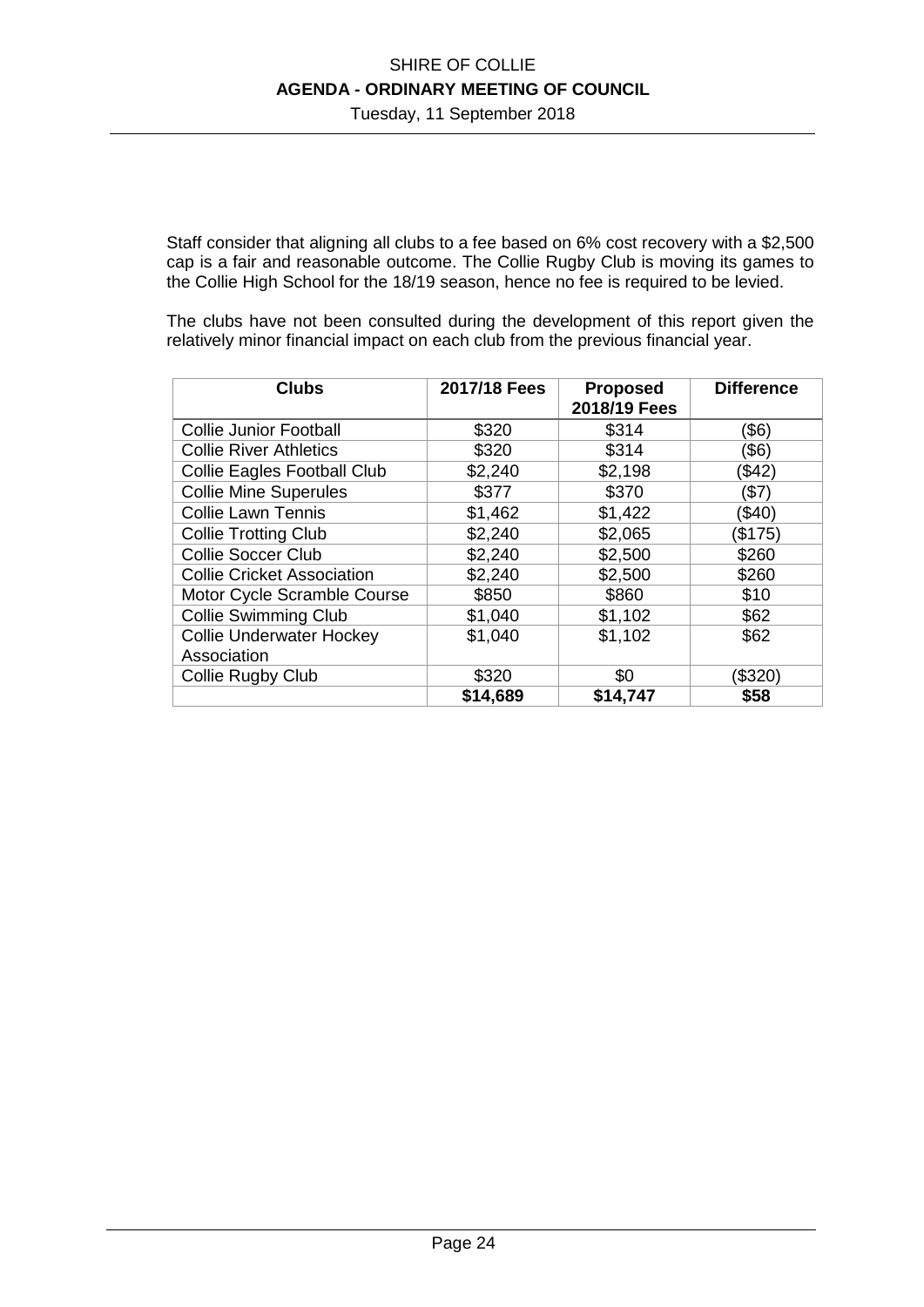Tuesday, 11 September 2018

| 12.5 | <b>Debtor Balance Write offs</b> |                                                                      |
|------|----------------------------------|----------------------------------------------------------------------|
|      | <b>Reporting Department:</b>     | <b>Corporate Services</b>                                            |
|      | <b>Reporting Officer:</b>        | Hasreen Mandry-Finance Manager                                       |
|      | <b>Accountable Manager:</b>      | Allison Fergie - Director of Corporate Services                      |
|      | Legislation:                     | Local Government Act 1995 & Financial Management<br>Regulations 1996 |
|      | <b>File Number:</b>              | <b>FIN/027</b>                                                       |
|      | <b>Appendices:</b>               | No.                                                                  |
|      | <b>Voting Requirement</b>        | <b>Absolute Majority</b>                                             |

#### **Report Purpose:**

This report seeks the authority of Council to write off debtor a total of \$4,891.83 in outstanding debts.

### **Officers Recommendation:**

*That Council resolves by ABSOLUTE MAJORITY to write off the following amounts:* 

- *1) The Griffin Coal Mining Company (previous owner): \$ 555.95*
- *2) Victoria Hotel (previous owner): \$1,239.69*
- *3) Jade Steer: \$294.25*
- *4) Amanda Sergeant: \$1,352.74*
- *5) Matthew Joseph Blythe: \$1,449.20*

#### **Background:**

- 1) The Griffin Coal Mining Company the amount represents part of the invoice for potholes repairs done on Centaur Road and the mine site in 2009. The company has since been liquidated and Council has received its portion of the distribution.
- 2) Victoria Hotel- the amount is for rubbish pickups for 2012/13 and 2013/14, the company (Alexis Harper Pty Ltd) has been deregistered and Council is unlikely to receive the fund.
- 3) Jade Steer- the invoice was for a removal of a dead horse on her property and she has refuse to pay as the horse was not hers.
- 4) Amanda Sergeant: the invoice is for removal of a dead horse in June 2015, but Council's legal representative has advised they were unable to contact or locate her.
- 5) Matthew Joseph Blythe: the debt is for damages to bins and street clean up in North Collie. The debt has been sent to legal, but Council's legal representatives has advised they were unable to track him.

#### **Statutory and Policy Implications:**

Section 6.12(1)(c) of the Local Government Act states: -

(1) Subject to subsection (2) and any other written law, a local government may - (c) Write off any amount of money, which is owed to the local government.

(An absolute majority is required)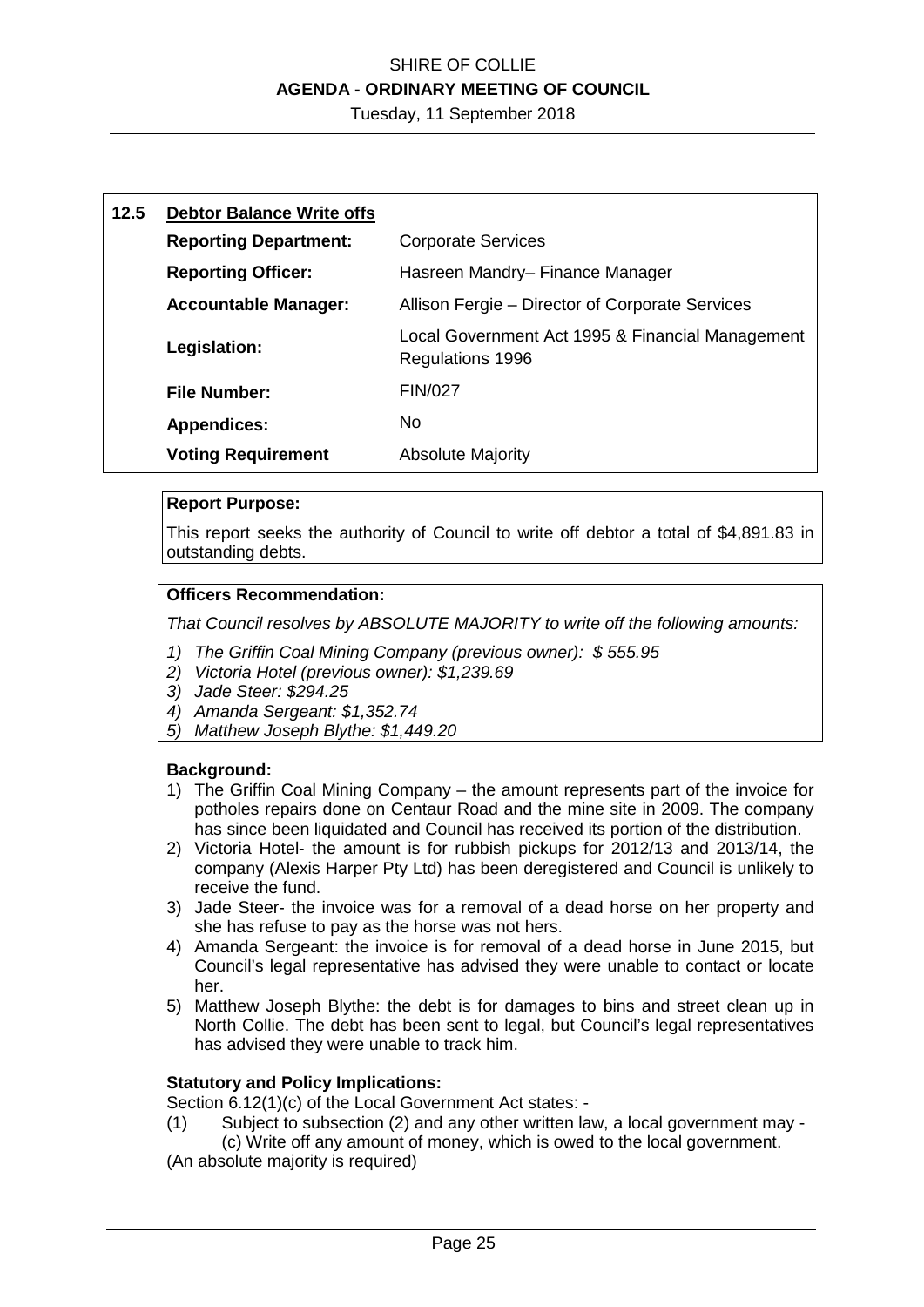Tuesday, 11 September 2018

#### **Budget Implications:**

A total of \$4,891.83 will be written off the general ledger account.

#### **Communications Requirements:** (Policy No. CS1.7) Nil

#### **Strategic Community Plan/Corporate Business Plan Implications:**

KEY OBJECTIVE 5.0 Our Business Good governance and an effective, efficient and sustainable organisation. Outcome 5.3: Financial sustainability and accountability, with emphases on the below strategy; 5.3.5, provide corporate financial services that support the Shires operations and meet planning, reporting and accountability requirements

**Relevant Precedents:**  N/A

**Comment:**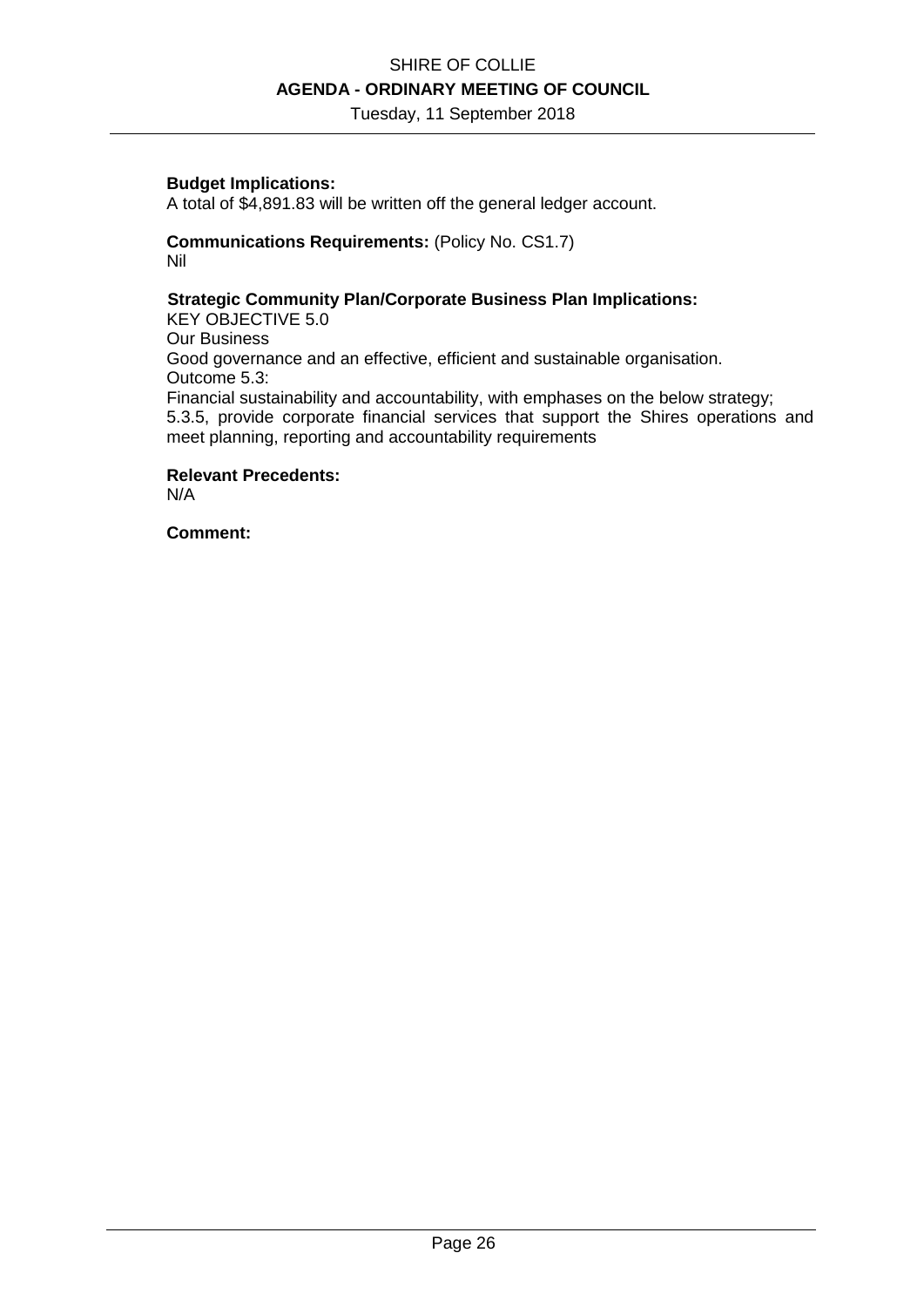Tuesday, 11 September 2018

#### **13. DEVELOPMENT SERVICES REPORTS**

#### **13.1 Quotes for Revenue Options for Showers – Eddie Woods Toilet Facilities**

| <b>Reporting Department:</b> | <b>Development Services</b>                         |
|------------------------------|-----------------------------------------------------|
| <b>Reporting Officer:</b>    | Les Crake - Building Services Manager               |
| <b>Accountable Manager:</b>  | <b>Andrew Dover - Director Development Services</b> |
| Legislation                  | N/A                                                 |
| <b>File Number:</b>          | CMG/249                                             |
| <b>Appendices:</b>           | Yes - Appendix 7                                    |
| <b>Voting Requirement</b>    | Simple Majority                                     |

#### **Report Purpose:**

For Council to consider options relating to the charging of a fee for the use of public showers at the Eddie Woods Truck Stop.

#### **Officer's Recommendation:**

*That Council receive the quotes from various suppliers for various fee collection options for the showers at the Eddie Woods Truck Stop.* 

#### **Background:**

This report is submitted following on from the report of 21 August 2018 (item 13.1) and motion number (7912). That motion required that staff investigate and obtain two quotes for a coin and card system.

**Moved: Cr Harverson Seconded: Cr Scoffern** 

**That Council staff investigate and get a minimum of two quotes for a coin and card (electronic payment) operated systems for the hot showers at the Eddie Woods Truck Stop facility.** 

The quotes received are included at the bottom of this report.

Cleaning costs were requested to be clarified in the previous meeting and staff can advise that given the demolition of the Throssell Street toilets, the cleaning of the new toilets are cost neutral.

#### **Statutory and Policy Implications:**

Local Government Act 1995

#### **Budget Implications:**

The cost of installing the system plus ongoing maintenance and service costs is not included in the Councils 18/19 budget document. If Council resolves to install the system, then a decision by ABSOLUTE MAJORITY is required.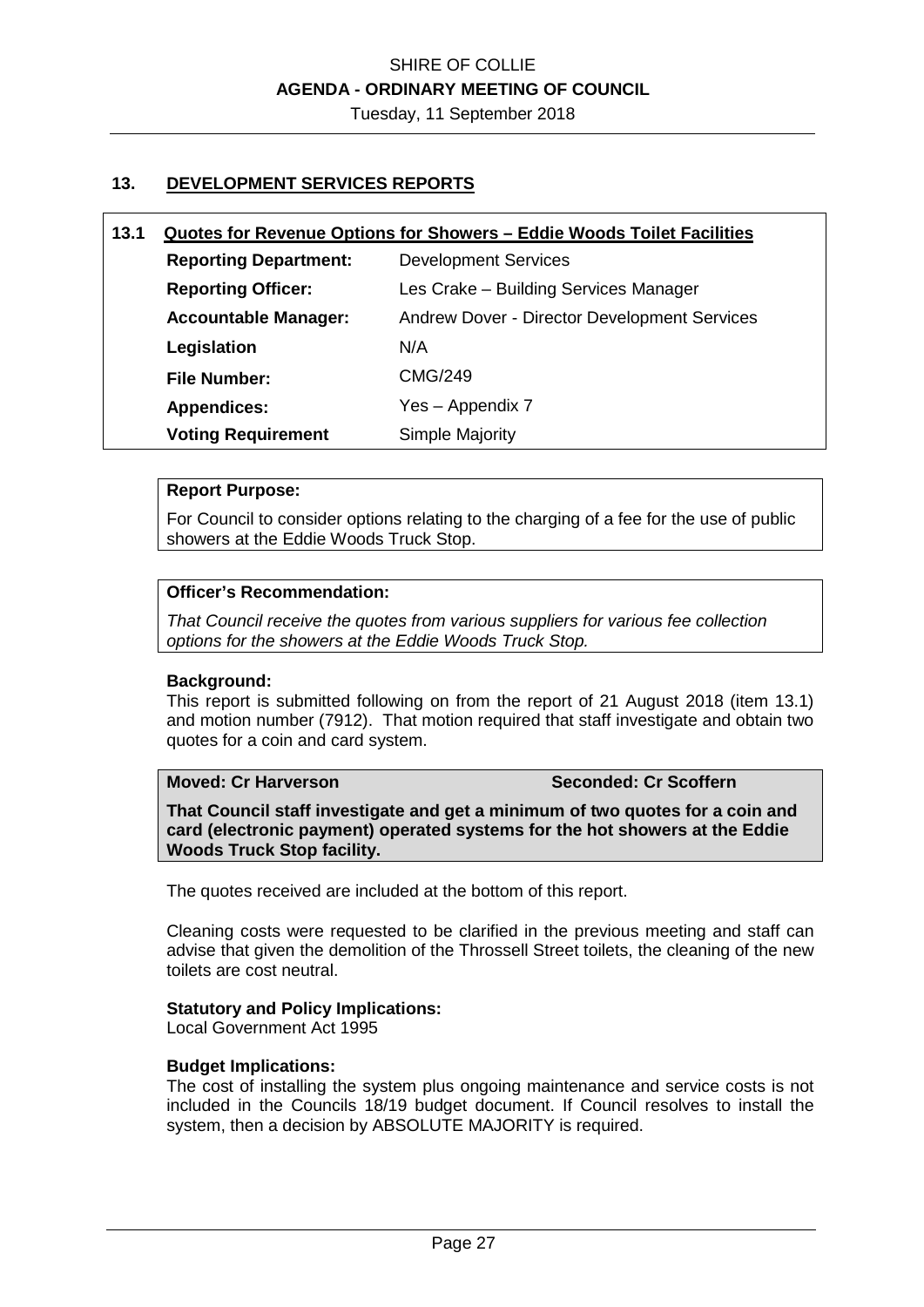Tuesday, 11 September 2018

Determination of a new fee charge is also required to be resolved by ABSOLUTE MAJORITY.

#### **Communications Requirements:** (Policy No. CS 1.7)

The new fees are required to be advertised as per Sec 6.19 of the Local Government ACT 1995 as presented below;

6.19. Local government to give notice of fees and charges

If a local government wishes to impose any fees or charges under this Subdivision after the annual budget has been adopted it must, before introducing the fees or charges, give local public notice of —

(a) its intention to do so; and

(b) the date from which it is proposed the fees or charges will be imposed.

#### **Strategic Plan Implications:**

GOAL 4: OUR BUILT ENVIRONMENT

Infrastructure, amenities and development that supports the needs and aspirations of the community.

| Council buildings and<br>4.5 | 4.5.1 Manage and maintain public buildings, facilities |
|------------------------------|--------------------------------------------------------|
| service related assets that  | and public amenities                                   |
| support community needs      |                                                        |

#### **Relevant Precedents:**

As discussed in the previous report to Council, hot showers are already provided by Council at several Council owned facilities.

The Collie Visitor Centre currently charge \$5 for use of their hot showers to the public, but these are not on a timer. Council pays the utility costs at the Visitor Centre.

The Shire of West Arthur have a free hot shower available to the public at their public toilets.

#### **Comment:**

Staff have researched several possible options for the collection of a fee via a coin or a card system. More information relating to each system is provided at appendix 7 however the following tables represent financial implications for each system.

#### **Quote 1 – Abberfield Coin operated system**

| Supply of 2 x coin operated timers incl stainless steel $\frac{1}{2}$ \$1538 |               |
|------------------------------------------------------------------------------|---------------|
| cover and load interrupt;                                                    |               |
| Freight                                                                      | \$75          |
| <b>Plumbing costs</b>                                                        | \$432         |
| Electrical costs (estimate based on discussions)                             | \$250-\$500   |
| Total costs ex gst                                                           | \$2295-\$2545 |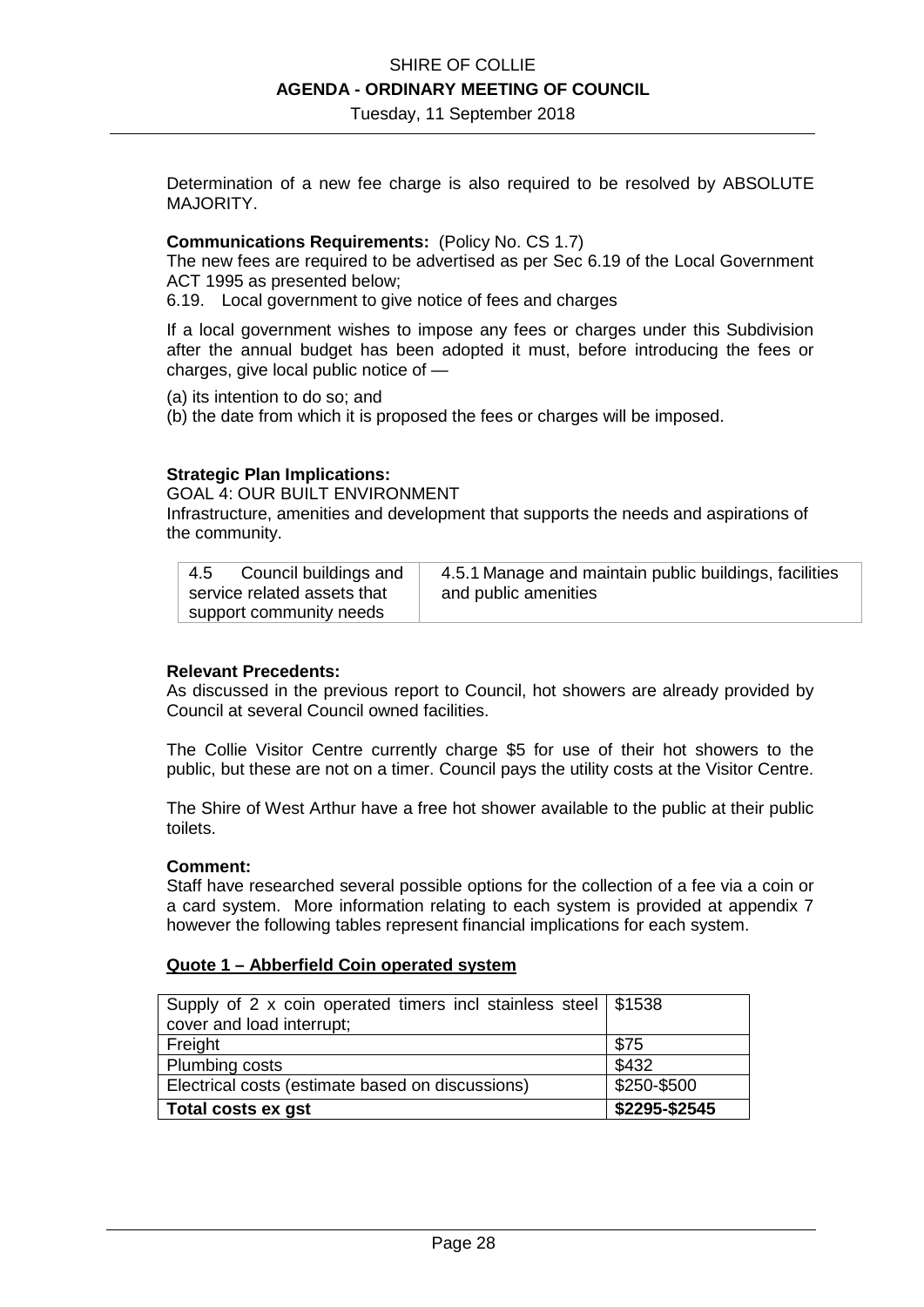Tuesday, 11 September 2018

#### **Quote 2 – Paytech coin system TB-168**

| Supply of 2 x coin operated timers               | \$1190        |
|--------------------------------------------------|---------------|
| Freight                                          | \$100         |
| Plumbing costs                                   | \$432         |
| Electrical costs (estimate based on discussions) | \$250-\$500   |
| Total costs ex gst                               | \$1972-\$2222 |

#### **Quote 3 – Paytech Card System**

| Supply of 2 x card operated timers               | \$2490         |
|--------------------------------------------------|----------------|
| Setup fee - merchant facility                    | \$350          |
| Freight                                          | \$100          |
| Plumbing costs                                   | \$432          |
| Electrical costs (estimate based on discussions) | \$250-\$500    |
| <b>Total costs ex gst</b>                        | \$3872-\$4122  |
|                                                  |                |
| <b>Plus Ongoing costs</b>                        |                |
| account fee                                      | \$25 per month |
| transaction fees                                 | \$0.13         |
| Merchant fees                                    | 1.5%           |
| Sim card connection                              | \$20 per month |
| plus transaction value fee                       | 2%             |

#### **Quote 4 – Vend Access Card system**

| Supply of 2 x cashless timer systems             | \$1000          |
|--------------------------------------------------|-----------------|
| Freight                                          | \$100           |
| Electrical costs (estimate based on discussions) | \$250-\$500     |
| Total costs ex gst                               | \$1350-\$1600   |
|                                                  |                 |
| Plus Ongoing costs                               |                 |
| Monthly fee                                      | \$18.70-\$41.40 |
|                                                  | per month       |
| transaction fees                                 | \$0.24<br>per   |
|                                                  | tansaction      |

The vend system has a wide range of applications and is used for carwash, dogwash, laundry, vending machines, etc. Staff are not aware if this system has been deployed in a shower environment before however the supplier is confident that the system will be suitable.

Whilst a card system would be a more secure option, a coin operated system will have less ongoing costs, except for employee costs required to empty the coins collected. A coin system could also be targeted by thieves.

A determination of an appropriate fee for the shower use will also be needed should Council wish to proceed.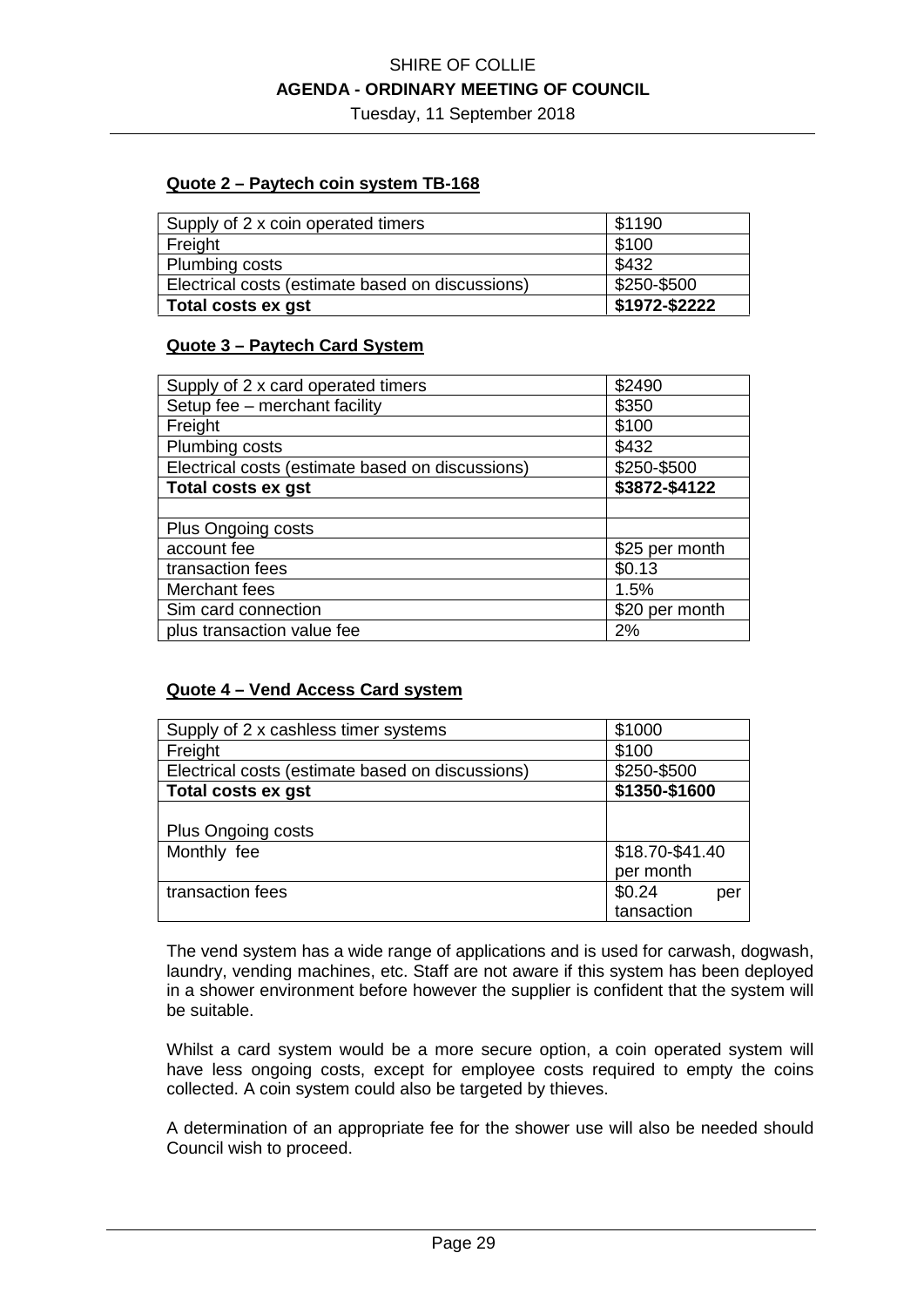Tuesday, 11 September 2018

#### **14. TECHNICAL SERVICES REPORTS**

| 14.1 | <b>Weighbridge Modifications</b> |                                                    |
|------|----------------------------------|----------------------------------------------------|
|      | <b>Reporting Department:</b>     | <b>Technical Services</b>                          |
|      | <b>Reporting Officer:</b>        | <b>Brett Lowcock – Director Technical Services</b> |
|      | Legislation                      | Local Government Act 1995                          |
|      | <b>File Number:</b>              |                                                    |
|      | <b>Appendices:</b>               | Yes - Appendix 8                                   |
|      | <b>Voting Requirement</b>        | <b>Simple Majority</b>                             |

#### **Report Purpose:**

To advise Council of information received by the National Measurement Institute regarding the proposed modifications to our public weighbridge, and the risks associated with obtaining end-and-end certification.

#### **Officer's Recommendation:**

*That Council:* 

- *1. Note the advice from the National Measurement Institute that end-and-end measurement DOES NOT comply with National Trade Measurement Regulations 2009 (the Regulations), but they will consider an application from the Shire of Collie*
- *2. Recognise the risks involved in potentially not receiving end-and-end certification even if the weighbridge modifications comply with the technical specifications of the Regulations.*
- *3. Request staff to proceed with modifications to the weighbridge and apply for endand-end certification.*

#### **Background:**

The Shire operates a registered Public Weighbridge (PW.0395) at the transfer station. It is used primarily to weigh the amount of various waste streams such as landfill, green waste, scrap metal and others that are received as part of Council's waste operations. This data is used for environmental reporting purposes and to support the license issued by the Department of Water and Environmental Regulation (DWER).

The current weighbridge is 20m long and is licensed to weigh any vehicle including trailers that fit completely on the weighbridge. This covers many heavy vehicles including semi-trailers (19m). However, it does not cover longer combinations such as B-doubles (27.5m) or Double Road Trains (36.5m) since they do not fit completely on the weighbridge.

Early in 2018, the shire was approached by a local business advising that they would need to close their doors due the inability to weigh log trucks longer than 20m in Collie. They also advised that none of their suppliers were prepared to travel to Collie with single trailers, or they were not prepared to break down from double trailers to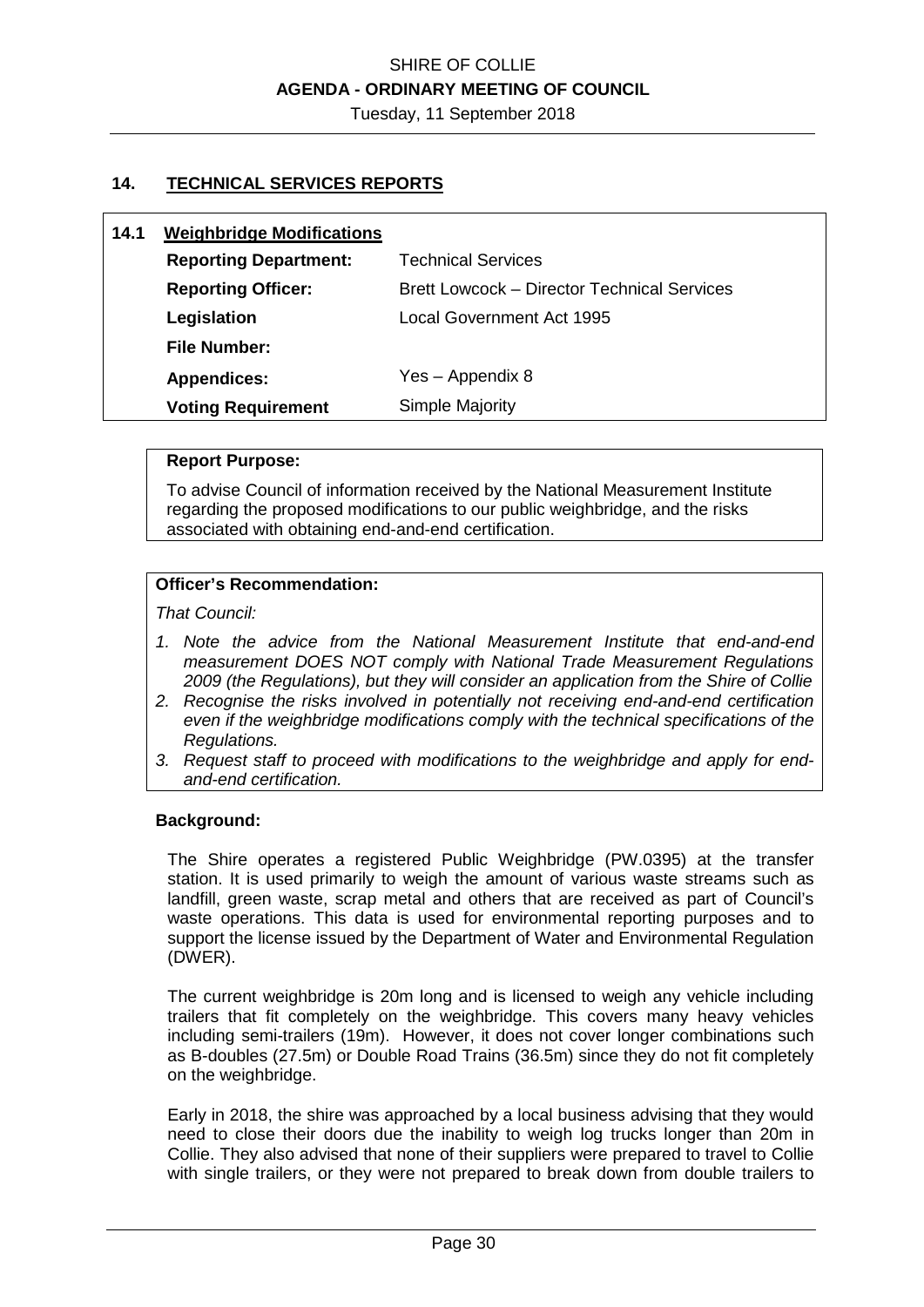Tuesday, 11 September 2018

single trailers. Shire staff looked into options to modify the existing weighbridge to allow for End-and-End measurement which allows parts of a longer truck to be measured separately. A concept design to construct the entry and exit ramps to NMI requirements was estimated to cost up to \$80,000 and was presented to Council for consideration in the 2018/19 budget. Council resolved to allocate an amount of \$35,000 by a loan to cover the material cost of the project.

Shire staff sent a copy of the concept design showing the proposed modifications to the National Measurement Institute (NMI) seeking feedback on the proposal and received the following feedback.

*"Thank you for your inquiry regarding end-and-end weighing. An application for permission to operate a weighbridge that does not comply with the National Trade Measurement Regulations 2009 (the Regulations) may be considered after the following steps have occurred:* 

- *The weighbridge has been constructed*
- *An application has been received for permission to use a weighbridge that does not comply with the Regulations (that is, to perform end-and-end weighings); and*
- *The weighbridge operator can demonstrate by completing end-and-end measurements of typical vehicles that will be weighed using the weighbridge, that the accuracy of the measurements will not be compromised by using end-and-end techniques."*

#### *Approach Requirements*

*The approaches to the weighbridge must comply with the Regulations, including Regulations 3.11 and 3.4 which in summary state that:* 

- *have a smooth and level surface that is paved with concrete or other approved material.*
- *be in the same horizontal plane as the top of the deck and are within an angle of no more than +/- 0.25 degrees of level (horizontal) measured from the nearer end of the weighbridge deck.*
- *have a perimeter that is clearly indicated by painted marks or other approved means.*
- *Be of sufficient length to allow the vehicle to be on the weighbridge and within the approach perimeters during the weighing operation.*

#### *NMI Inspectors Report*

*When compared against direct measurement, end-and-end weighing has a number of additional variables which may impact the measurement result either in favour or against the customer. It is not possible to determine if a weighbridge will be suitable for end-and-end measurement solely based on the design of the approaches (i.e. level and material). While the angle of the approaches can have an influence on the accuracy of the end-and-end measurement, it will be specific to each individual weighbridge (including approach) design, the vehicles being weighed and the operator competence. None of these factors can be adequately assessed until the weighbridge is constructed and some end-and-end weighing performance testing is completed. It is for this reason that we ask that you contact NMI Licensing to organise a NMI Inspector to attend the site when the weighbridge is being tested to provide a detailed report to be included with your application.*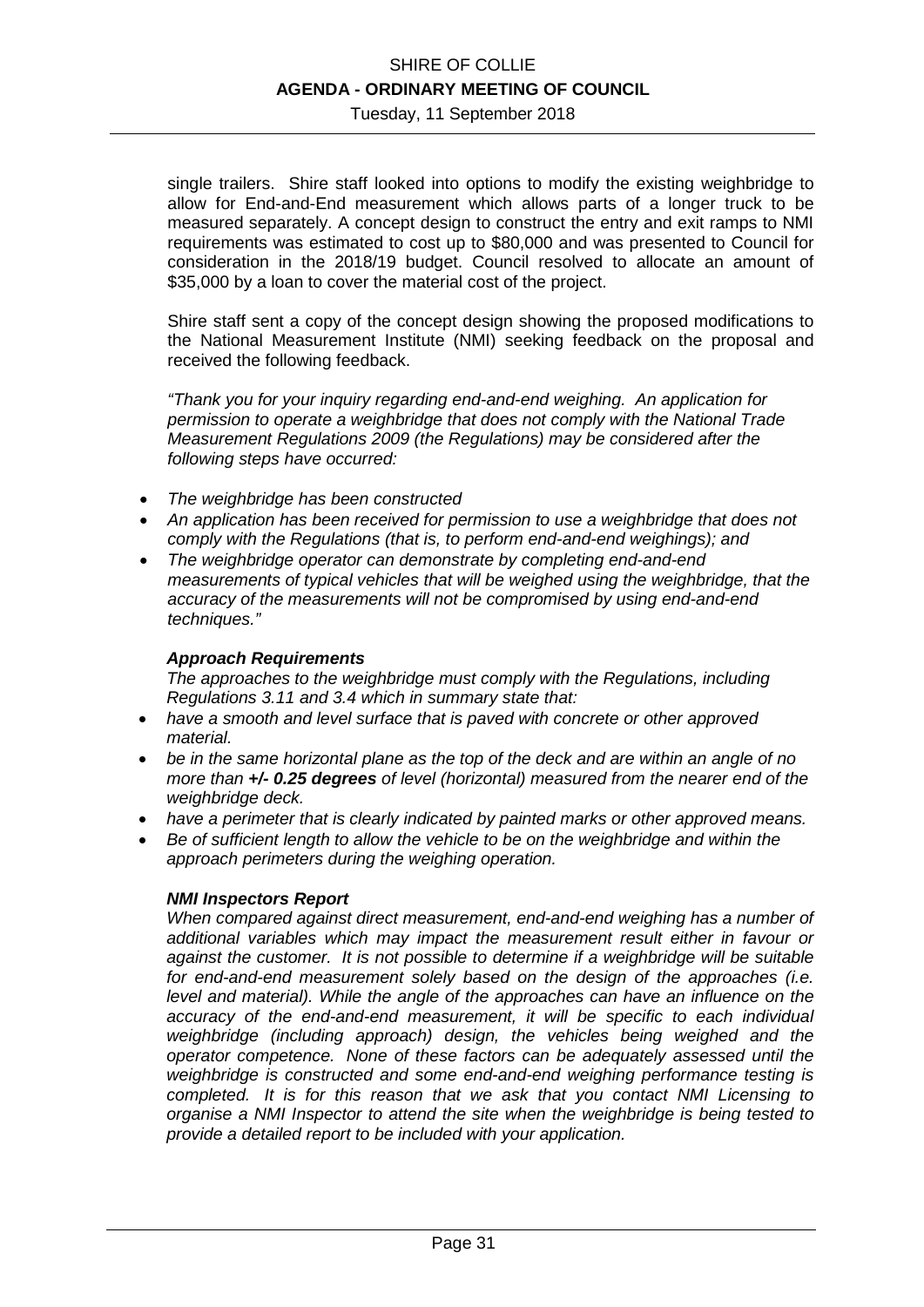Tuesday, 11 September 2018

#### *Application Process*

*The application is submitted by email via tmlicensees@measurement.gov.au to the Manager Trade Measurement Licensing requesting permission to use a weighbridge for end-and-end that does not comply with the Regulations. The application should include:* 

- *Providing a survey report of the approaches to the weighbridge certifying the construction material and length comply with the requirements of the regulations and confirming the approaches are within the same plane as the weighbridge platform with an angle of no more than +/- 0.25 degrees; and*
- *Photographs confirming the perimeter of the approaches are clearly marked by painted lines or other approved means.*
- *An engineer's site report including site plans that confirm the weighbridge complies with Part 3 of the Regulations.*
- *A site inspection by an NMI inspector to observe an end-and-end weighing of a typical vehicle and to compare the result against a direct measurement weighing.*
- *The circumstances and the reasons why permission is being sought. This should include the circumstances that make end-and-end weighing the only viable option.*

*An application for permission to use a weighbridge for end-and-end that does not comply with the Regulations are considered on an individual basis by the Manager Trade Measurement Licensing. "* 

#### **Statutory and Policy Implications:**

*Registration of Public weighbridges are administered by the National Measurement Institute in accordance with Trade Measurement Regulations 2009* 

#### **Budget Implications:**

The estimated cost to construct both the entry and exit ramps to NMI requirements is \$80,000, which includes \$35,000 material cost. However, the cost to construct just the exit ramp to NMI requirements is \$30,000.

#### **Communications Requirements: (**Policy No. CS 1.7)

The National Measurement Institute (NMI) is a key stakeholder in the upgrade process and will be consulted during the design, construction and commissioning process.

#### **Strategic Community Plan Implications:**

The item has the following links with the Strategic Community Plan 2017-2027.

GOAL 2 – Our Economy 2.2 A strong business and services sector.

GOAL 4 – Our Built Environment 4.4 Council buildings and service related assets that support community needs.

#### **Relevant Precedents:**

Nil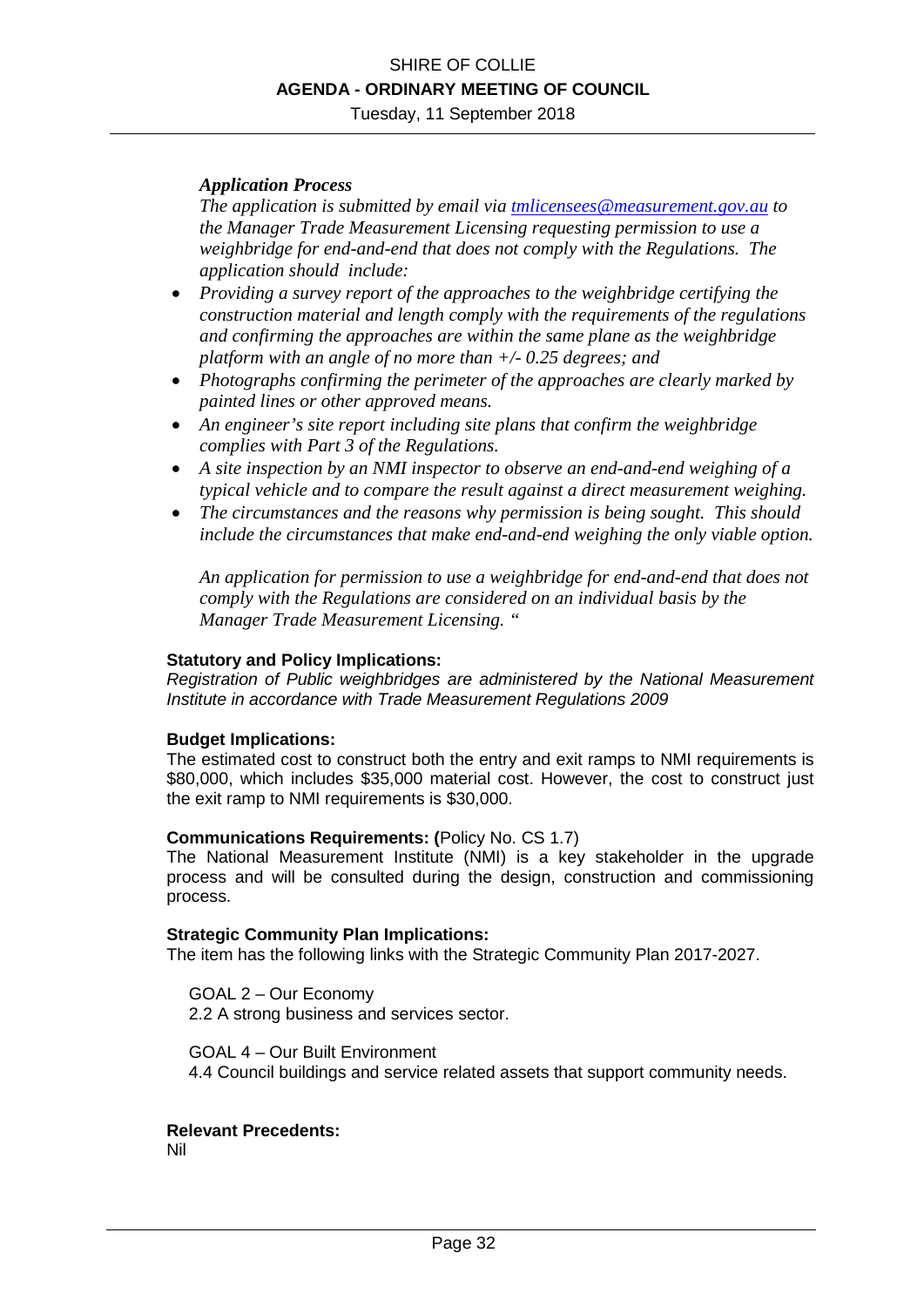Tuesday, 11 September 2018

#### **Comment:**

Feedback from the National Measurement Institute (NMI) indicates that there is a risk that our public weighbridge may not be approved for end-and-end measurement even if it is built to the standards detailed in the National Trade Measurement Regulations 2009 (the Regulations). Staff consider the risks of not obtaining certification to be minimal, however are seeking endorsement from Council prior to proceeding with the works.